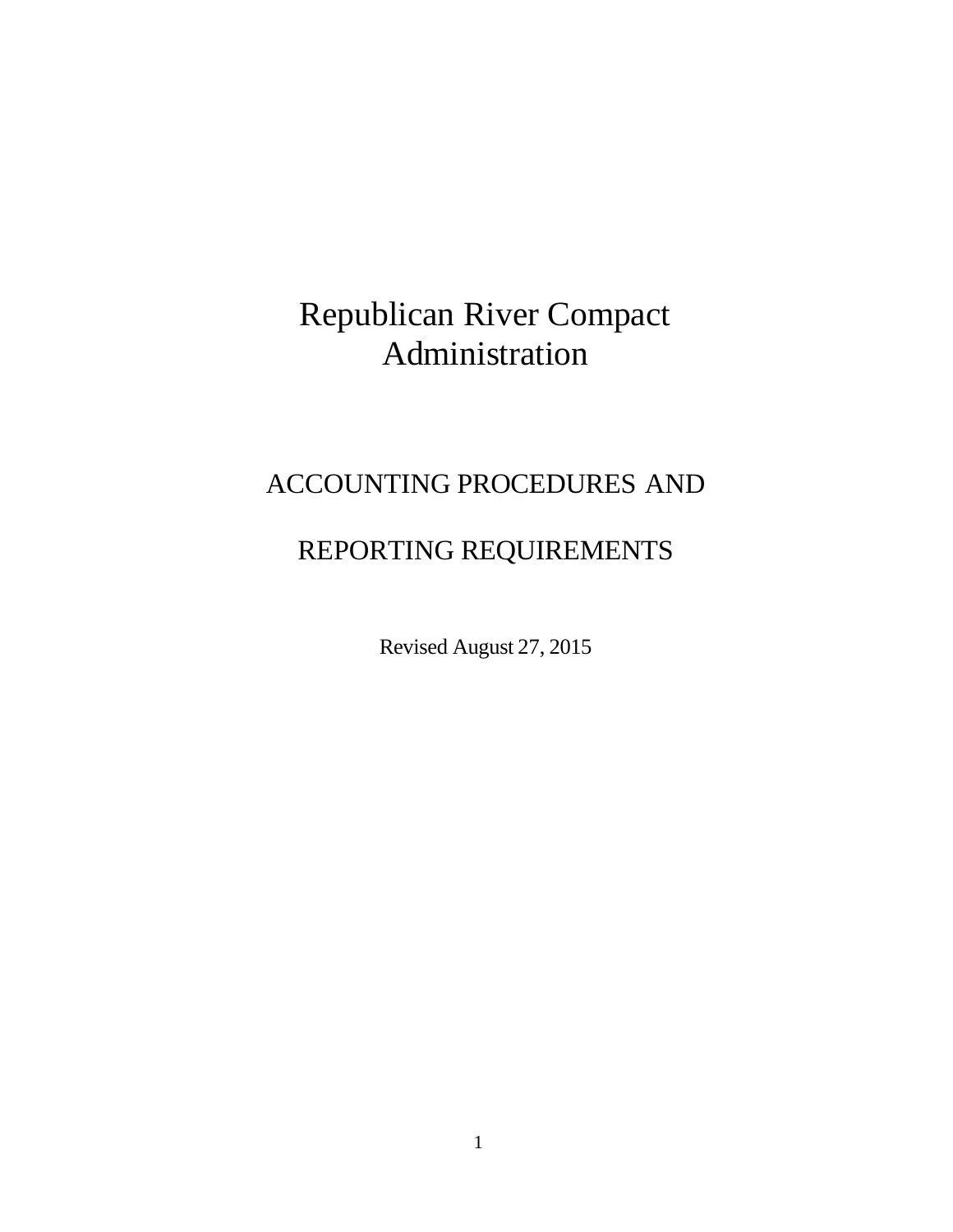## Table of Contents

| 1.                                                                                       |  |
|------------------------------------------------------------------------------------------|--|
| 2.                                                                                       |  |
| 3.                                                                                       |  |
|                                                                                          |  |
| 1.                                                                                       |  |
|                                                                                          |  |
|                                                                                          |  |
| 1.                                                                                       |  |
| 2.                                                                                       |  |
| E. Calculation to Determine Compact Compliance Using Five-Year Running Averages 14       |  |
| F. Calculations To Determine Colorado's and Kansas's Compliance with the Sub-basin Non-  |  |
|                                                                                          |  |
|                                                                                          |  |
|                                                                                          |  |
| Procedures to Determine 130,000 Acre Feet Projected Water Supply 16<br>2.                |  |
| H. Calculation of Computed Water Supply, Allocations and Computed Beneficial Consumptive |  |
| Use Above and Below Guide Rock During Water-Short Administration Years 16                |  |
| I. Calculation of Imported Water Supply Credits During Water-Short Year Administration   |  |
|                                                                                          |  |
| 1.                                                                                       |  |
| 2.                                                                                       |  |
| Imported Water Supply Credits Between Harlan County Dam and Guide Rock During the<br>3.  |  |
|                                                                                          |  |
| Imported Water Supply Credits Between Harlan County Dam and Guide Rock During the<br>4.  |  |
|                                                                                          |  |
|                                                                                          |  |
| J. Calculations of Compact Compliance in Water-Short Year Administration Years 19        |  |
|                                                                                          |  |
|                                                                                          |  |
| 1.                                                                                       |  |
| 2.                                                                                       |  |
| a)                                                                                       |  |
|                                                                                          |  |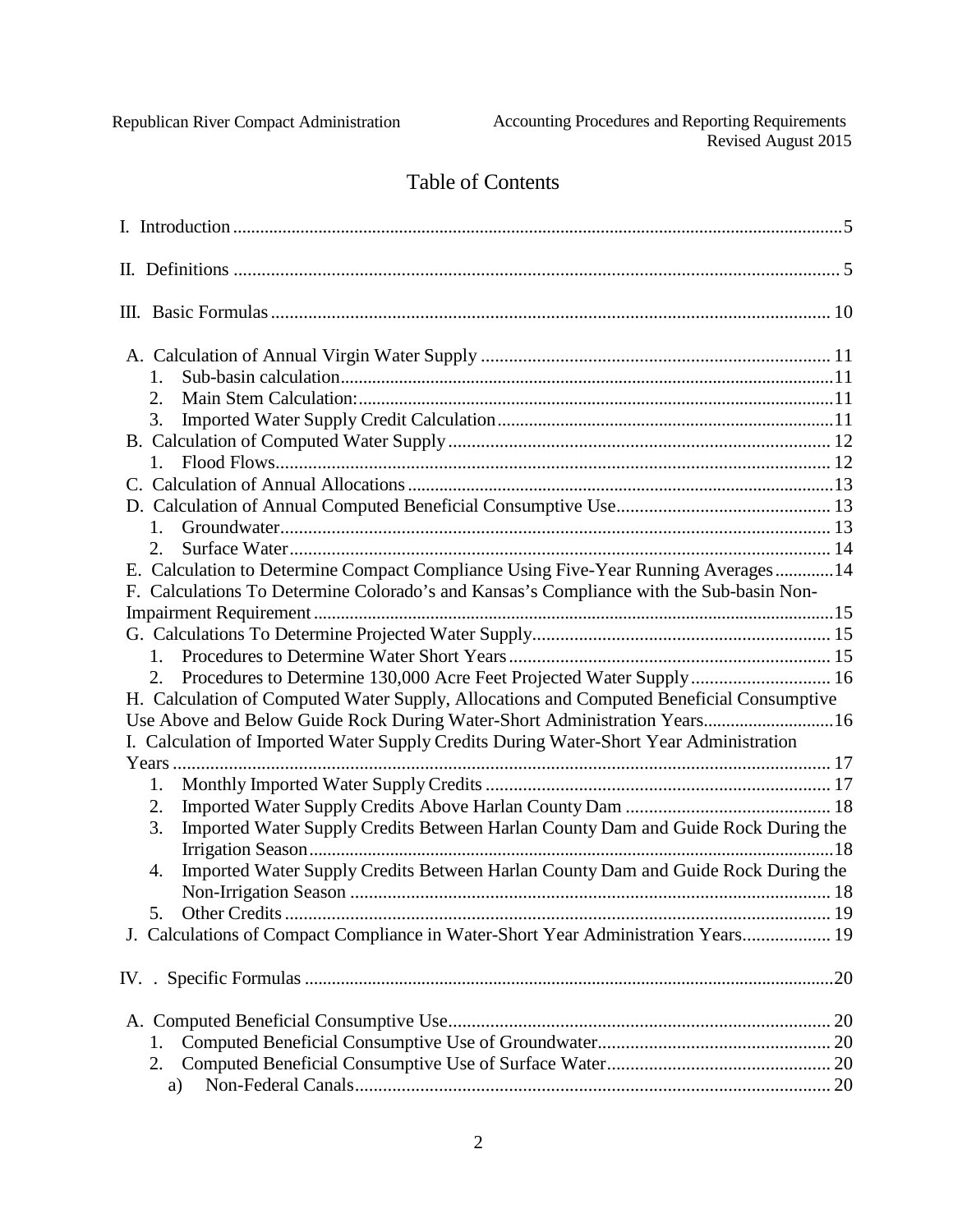Republican River Compact Administration

|             | b)                                                                                     |  |
|-------------|----------------------------------------------------------------------------------------|--|
|             | c)                                                                                     |  |
|             | $\mathbf{d}$                                                                           |  |
|             | e)                                                                                     |  |
|             | (1)                                                                                    |  |
|             | Evaporation Computations for Bureau of Reclamation Reservoirs 23<br>(2)                |  |
|             | f                                                                                      |  |
|             |                                                                                        |  |
| 3.          |                                                                                        |  |
| 4.          |                                                                                        |  |
| 5.          |                                                                                        |  |
| 6.          |                                                                                        |  |
| 7.          |                                                                                        |  |
| 8.          |                                                                                        |  |
| 9.          |                                                                                        |  |
|             |                                                                                        |  |
|             |                                                                                        |  |
|             |                                                                                        |  |
|             |                                                                                        |  |
|             |                                                                                        |  |
|             | 15. The North Fork of the Republican River in Nebraska and the Main Stem of the        |  |
|             |                                                                                        |  |
|             | Republican River between the junction of the North Fork and the Arikaree River and the |  |
|             |                                                                                        |  |
|             |                                                                                        |  |
|             |                                                                                        |  |
|             |                                                                                        |  |
|             |                                                                                        |  |
| 1.          |                                                                                        |  |
| 2.          |                                                                                        |  |
| 3.          |                                                                                        |  |
| 4.          |                                                                                        |  |
| 5.          |                                                                                        |  |
| 6.          |                                                                                        |  |
| 7.          |                                                                                        |  |
| 8.          |                                                                                        |  |
| 9.          |                                                                                        |  |
|             |                                                                                        |  |
|             |                                                                                        |  |
| $1_{\cdot}$ |                                                                                        |  |
| 2.          |                                                                                        |  |
| 3.          |                                                                                        |  |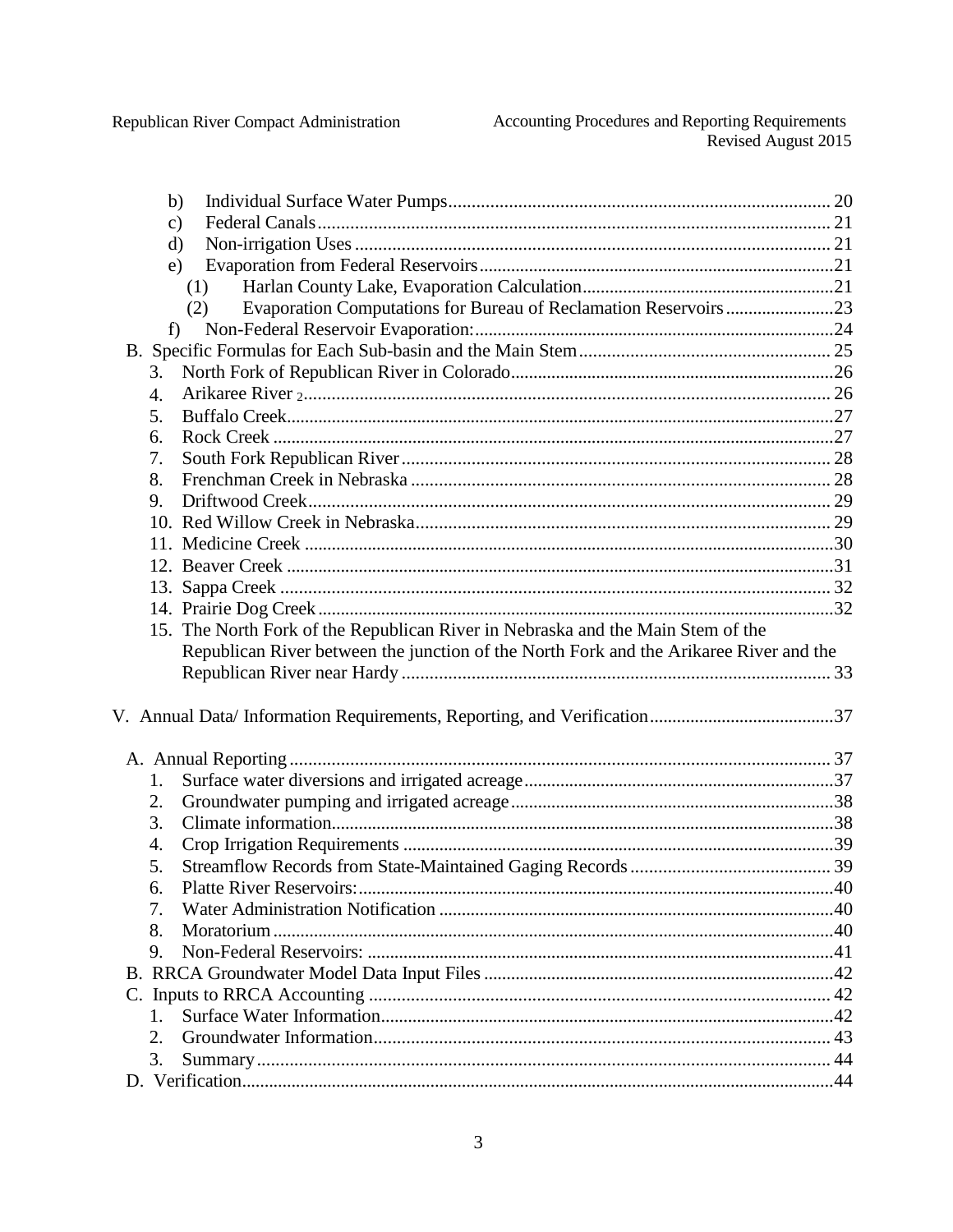| Republican River Compact Administration                                               | Accounting Procedures and Reporting Requirements<br>Revised August 2015                     |
|---------------------------------------------------------------------------------------|---------------------------------------------------------------------------------------------|
| 1.                                                                                    |                                                                                             |
| 2.                                                                                    |                                                                                             |
|                                                                                       |                                                                                             |
|                                                                                       |                                                                                             |
| Table 1: Annual Virgin and Computed Water Supply, Allocations and Computed Beneficial |                                                                                             |
|                                                                                       |                                                                                             |
|                                                                                       |                                                                                             |
|                                                                                       | Table 3A: Table to Be Used to Calculate Colorado's Five-Year Running Average Allocation and |
|                                                                                       | Computed Beneficial Consumptive Use for Determining Compact Compliance47                    |
|                                                                                       | Table 3B. Table to Be Used to Calculate Kansas's Five-Year Running Average Allocation and   |
|                                                                                       | Computed Beneficial Consumptive Use for Determining Compact Compliance47                    |
|                                                                                       | Table 3C. Table to Be Used to Calculate Nebraska's Five-Year Running Average Allocation and |
|                                                                                       | Computed Beneficial Consumptive Use for Determining Compact Compliance 48                   |
|                                                                                       | Table 4A: Colorado Compliance with the Sub-basin Non-impairment Requirement 49              |
|                                                                                       | Table 4B: Kansas Compliance with the Sub-basin Non-impairment Requirement49                 |
|                                                                                       | Table 5A: Colorado Compliance During Water-Short Year Administration 50                     |
|                                                                                       |                                                                                             |
|                                                                                       |                                                                                             |
|                                                                                       | Table 5D: Nebraska Compliance Under a Alternative Water-Short Year Administration Plan . 52 |
|                                                                                       | Table 5E: Nebraska Tributary Compliance During Water-Short Year Administration 52           |
|                                                                                       |                                                                                             |
|                                                                                       | Basin Map Attached to Compact that Shows the Streams and the Basin Boundaries 53            |
|                                                                                       | Line Diagram of Designated Drainage Basins Showing Federal Reservoirs and Sub-basin Gaging  |
|                                                                                       |                                                                                             |
|                                                                                       |                                                                                             |
|                                                                                       |                                                                                             |
|                                                                                       |                                                                                             |
|                                                                                       |                                                                                             |
|                                                                                       | Attachment 2: Description of the Consensus Plan for Harlan County Lake57                    |
|                                                                                       |                                                                                             |
|                                                                                       | Attachment 4: Evaporation Loss Harlan County Lake 1993 Level of Development 65              |
|                                                                                       |                                                                                             |
|                                                                                       | Attachment 6: Computing Water Supplies and Consumptive Use Above Guide Rock 69              |
|                                                                                       | Attachment 7: Calculations of Return Flows from Bureau of Reclamation Canals 70             |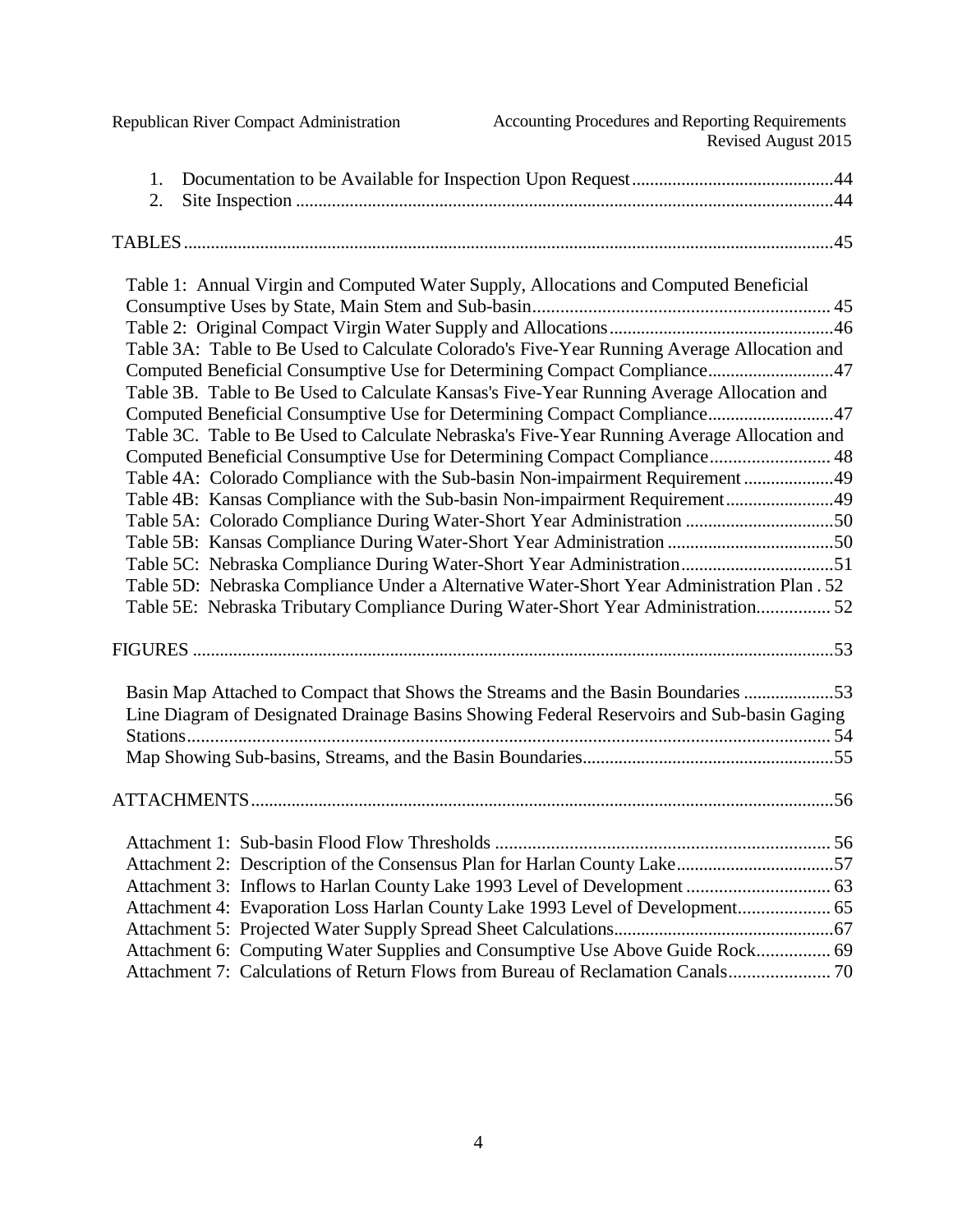## <span id="page-4-0"></span>**Introduction**

This document describes the definitions, procedures, basic formulas, specific formulas, and data requirements and reporting formats to be used by the RRCA to compute the Virgin Water Supply, Computed Water Supply, Allocations, Imported Water Supply Credit and Computed Beneficial Consumptive Use. These computations shall be used to determine supply, allocations, use and compliance with the Compact according to the Stipulation. These definitions, procedures, basic and specific formulas, data requirements and attachments may be changed by consent of the RRCA consistent with Subsection I.F of the Stipulation. This document will be referred to as the RRCA Accounting Procedures. Attached to these RRCA Accounting Procedures as Figure 1 is the map attached to the Compact that shows the Basin, its streams and the Basin boundaries.

## <span id="page-4-1"></span>II. **Definitions**

The following words and phrases as used in these RRCA Accounting Procedures are defined as follows:

**Additional Water Administration Year -** a year when the projected or actual irrigation water supply is less than 130,000 Acre-feet of storage available for use from Harlan County Lake as determined by the Bureau of Reclamation using the methodology described in the Harlan County Lake Operation Consensus Plan attached as Appendix K to the Stipulation.

**Allocation(s):** the water supply allocated to each State from the Computed Water Supply;

**Annual:** yearly from January 1 through December 31;

**Basin:** the Republican River Basin as defined in Article II of the Compact;

**Beneficial Consumptive Use:** that use by which the Water Supply of the Basin is consumed through the activities of man, and shall include water consumed by evaporation from any reservoir, canal, ditch, or irrigated area;

**Change in Federal Reservoir Storage:** the difference between the amount of water in storage in the reservoir on December 31 of each year and the amount of water in storage on December 31 of the previous year. The current area capacity table supplied by the appropriate federal operating agency shall be used to determine the contents of the reservoir on each date;

**Compact:** the Republican River Compact, Act of February 22, 1943, 1943 Kan. Sess. Laws 612, codified at Kan. Stat. Ann. § 82a-518 (1997); Act of February 24, 1943, 1943 Neb. Laws 377, codified at 2A Neb. Rev. Stat. App. § 1-106 (1995), Act of March 15, 1943, 1943 Colo. Sess. Laws 362, codified at Colo. Rev. Stat. §§ 37-67-101 and 37-67-102 (2001); Republican River Compact, Act of May 26, 1943, ch. 104, 57 Stat. 86;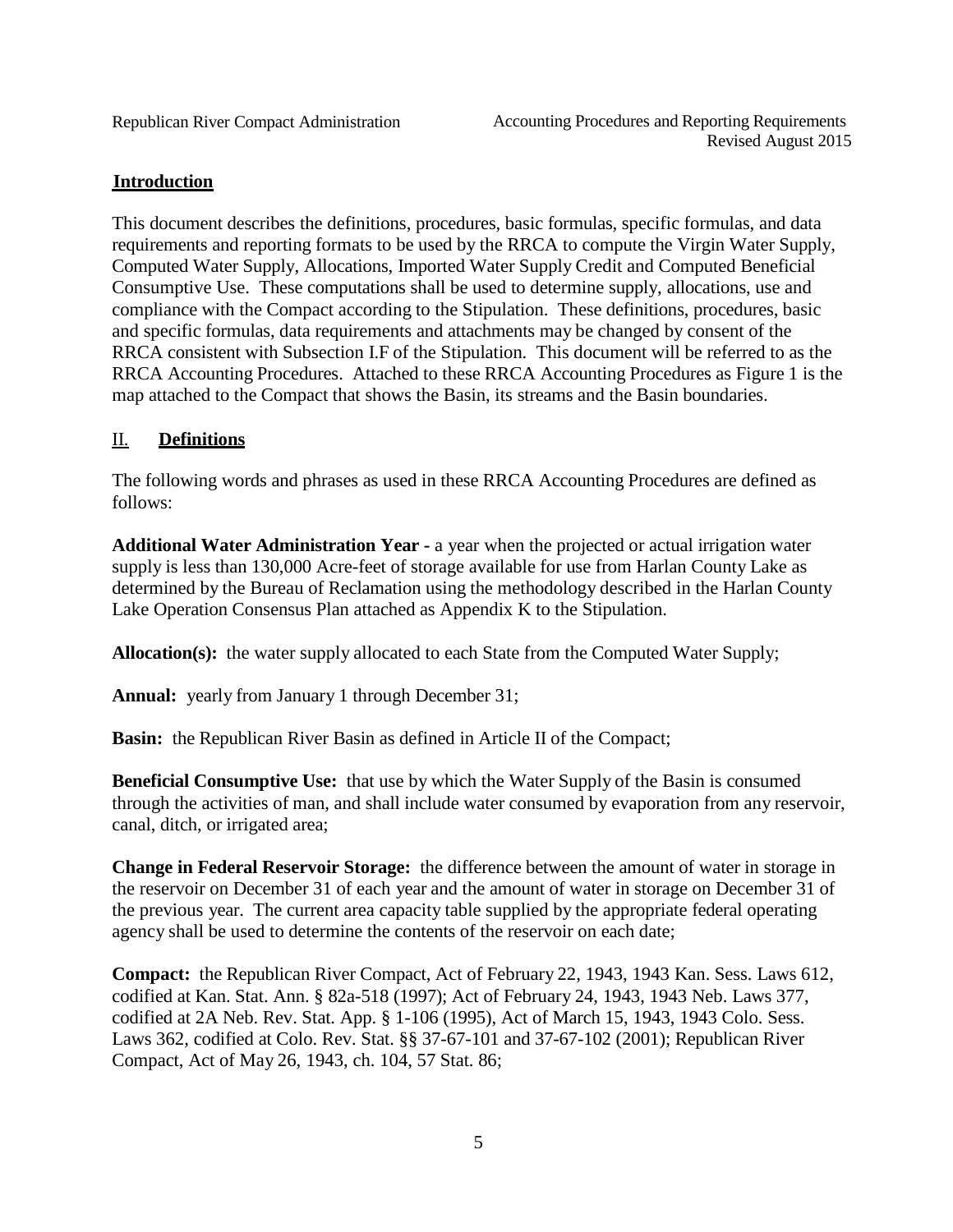**Computed Beneficial Consumptive Use:** for purposes of Compact accounting, the stream flow depletion resulting from the following activities of man:

Irrigation of lands in excess of two acres; Any non-irrigation diversion of more than 50 Acre-feet per year; Multiple diversions of 50 Acre-feet or less that are connected or otherwise combined to serve a single project will be considered as a single diversion for accounting purposes if they total more than 50 Acre-feet; Net evaporation from Federal Reservoirs; Net evaporation from Non-federal Reservoirs within the surface boundaries of the Basin; Any other activities that may be included by amendment of these formulas by the RRCA;

**Computed Water Supply:** the Virgin Water Supply less the Change in Federal Reservoir Storage in any Designated Drainage Basin, and less the Flood Flows;

**Designated Drainage Basins:** the drainage basins of the specific tributaries and the Main Stem of the Republican River as described in Article III of the Compact. Attached hereto as Figure 3 is a map of the Sub-basins and Main Stem;

**Dewatering Well:** a Well constructed solely for the purpose of lowering the groundwater elevation;

## **Federal Reservoirs:**

Bonny Reservoir Swanson Lake Enders Reservoir Hugh Butler Lake Harry Strunk Lake Keith Sebelius Lake Harlan County Lake Lovewell Reservoir

**Flood Flows:** the amount of water deducted from the Virgin Water Supply as part of the computation of the Computed Water Supply due to a flood event as determined by the methodology described in Subsection III.B.1.;

**Gaged Flow:** the measured flow at the designated stream gage;

**Guide Rock:** a point at the Superior-Courtland Diversion Dam on the Republican River near Guide Rock, Nebraska; the Superior-Courtland Diversion Dam gage plus any flows through the sluice gates of the dam, specifically excluding any diversions to the Superior and Courtland Canals, shall be the measure of flows at Guide Rock;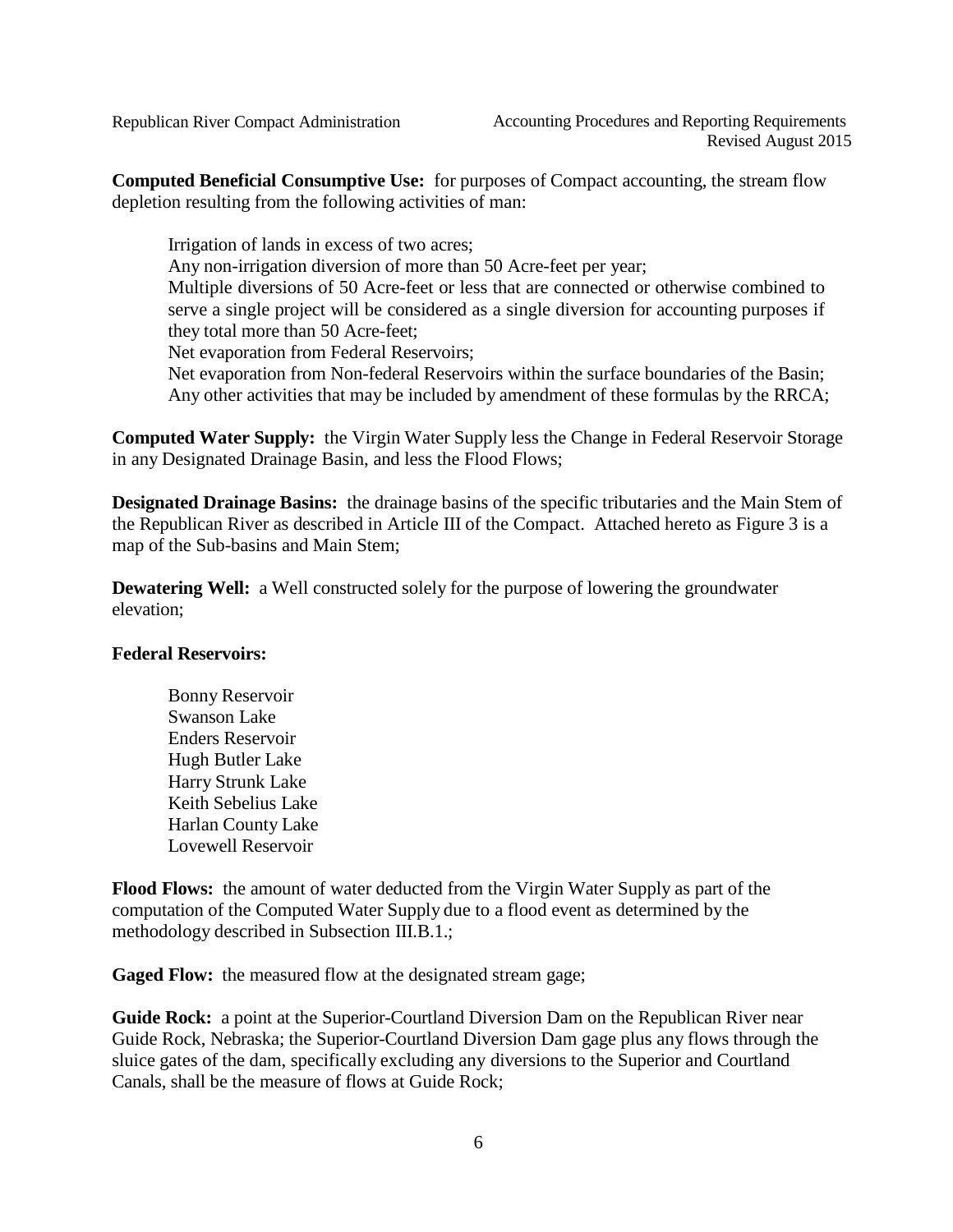**Historic Consumptive Use:** that amount of water that has been consumed under appropriate and reasonably efficient practices to accomplish without waste the purposes for which the appropriation or other legally permitted use was lawfully made;

**Imported Water Supply**: the water supply imported by a State from outside the Basin resulting from the activities of man;

**Imported Water Supply Credit:** the accretions to stream flow due to water imports from outside of the Basin as computed by the RRCA Groundwater Model. The Imported Water Supply Credit of a State shall not be included in the Virgin Water Supply and shall be counted as a credit/offset against the Computed Beneficial Consumptive Use of water allocated to that State, except as provided in Subsection V.B.2. of the Stipulation and Subsections III.I. – J. of these RRCA Accounting Procedures;

**Main Stem**: the Designated Drainage Basin identified in Article III of the Compact as the North Fork of the Republican River in Nebraska and the main stem of the Republican River between the junction of the North Fork and the Arikaree River and the lowest crossing of the river at the Nebraska-Kansas state line and the small tributaries thereof, and also including the drainage basin Blackwood Creek;

**Main Stem Allocation:** the portion of the Computed Water Supply derived from the Main Stem and the Unallocated Supply derived from the Sub-basins as shared by Kansas and Nebraska;

**Meeting(s):** a meeting of the RRCA, including any regularly scheduled annual meeting or any special meeting;

**Modeling Committee:** the modeling committee established in Subsection IV.C. of the Stipulation;

**Moratorium**: the prohibition and limitations on construction of new Wells in the geographic area described in Section III. of the Stipulation;

**Non-federal Reservoirs:** reservoirs other than Federal Reservoirs that have a storage capacity of 15 Acre-feet or greater at the principal spillway elevation;

**Northwest Kansas:** those portions of the Sub-basins within Kansas;

**Replacement Well:** a Well that replaces an existing Well that a) will not be used after construction of the new Well and b) will be abandoned within one year after such construction or is used in a manner that is excepted from the Moratorium pursuant to Subsections III.B.1.c.-f. of the Stipulation;

**RRCA**: Republican River Compact Administration, the administrative body composed of the State officials identified in Article IX of the Compact;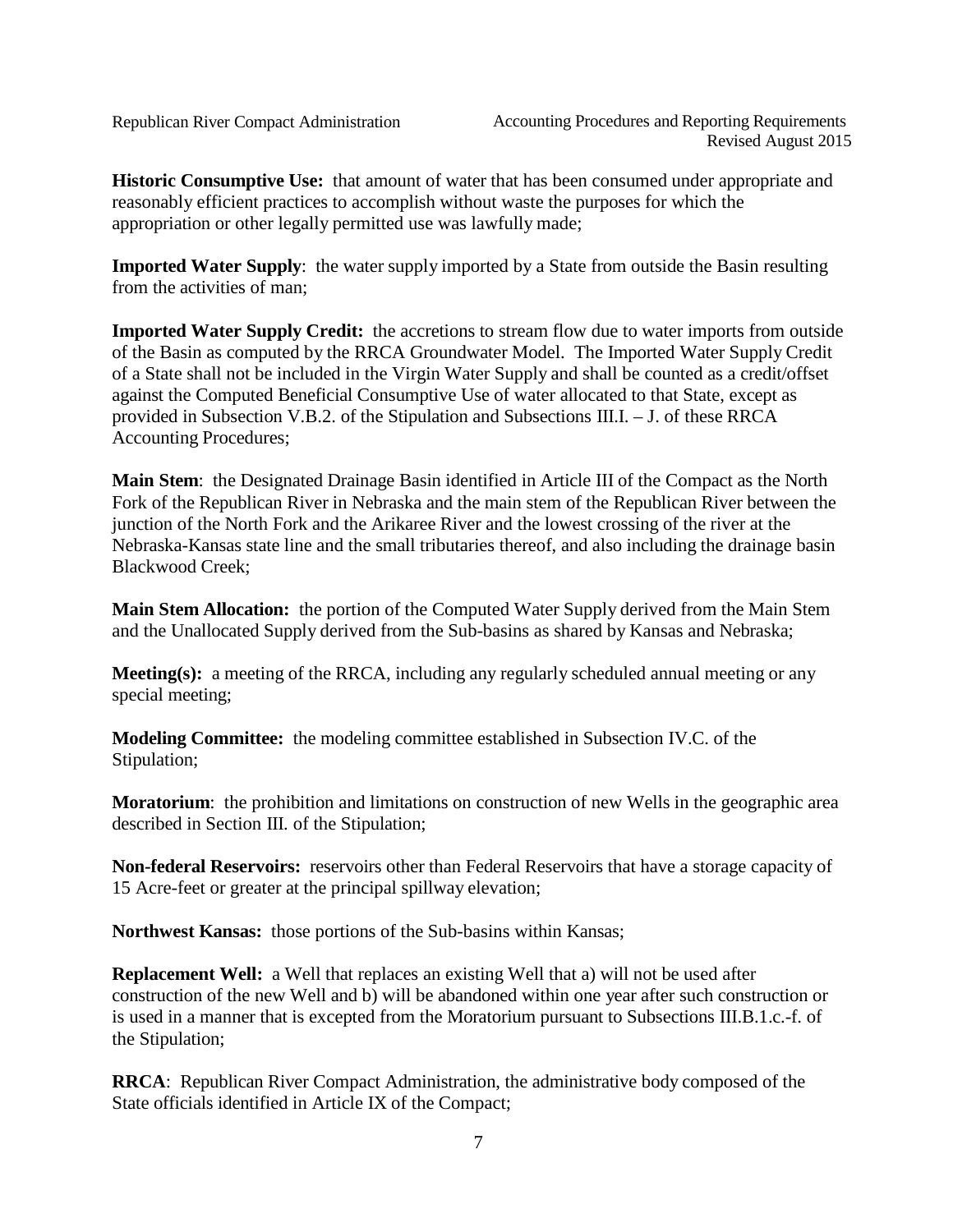**RRCA Accounting Procedures:** this document and all attachments hereto;

**RRCA Groundwater Model**: the groundwater model developed under the provisions of Subsection IV.C. of the Stipulation and as subsequently adopted and revised through action of the RRCA;

**State:** any of the States of Colorado, Kansas, and Nebraska;

**States:** the States of Colorado, Kansas and Nebraska;

**Stipulation:** the Final Settlement Stipulation to be filed in *Kansas v. Nebraska and Colorado*, No. 126, Original, including all Appendices attached thereto;

**Sub-basin**: the Designated Drainage Basins, except for the Main Stem, identified in Article III of the Compact. For purposes of Compact accounting the following Sub-basins will be defined as described below:

North Fork of the Republican River in Colorado drainage basin is that drainage area above USGS gaging station number 06823000, North Fork Republican River at the Colorado-Nebraska State Line,

Arikaree River drainage basin is that drainage area above USGS gaging station number 06821500, Arikaree River at Haigler, Nebraska,

Buffalo Creek drainage basin is that drainage area above USGS gaging station number 06823500, Buffalo Creek near Haigler, Nebraska,

Rock Creek drainage basin is that drainage area above USGS gaging station number 06824000, Rock Creek at Parks, Nebraska,

South Fork of the Republican River drainage basin is that drainage area above USGS gaging station number 06827500, South Fork Republican River near Benkelman, Nebraska,

Frenchman Creek (River) drainage basin in Nebraska is that drainage area above USGS gaging station number 06835500, Frenchman Creek in Culbertson, Nebraska,

Driftwood Creek drainage basin is that drainage area above USGS gaging station number 06836500, Driftwood Creek near McCook, Nebraska,

Red Willow Creek drainage basin is that drainage area above USGS gaging station number 06838000, Red Willow Creek near Red Willow, Nebraska,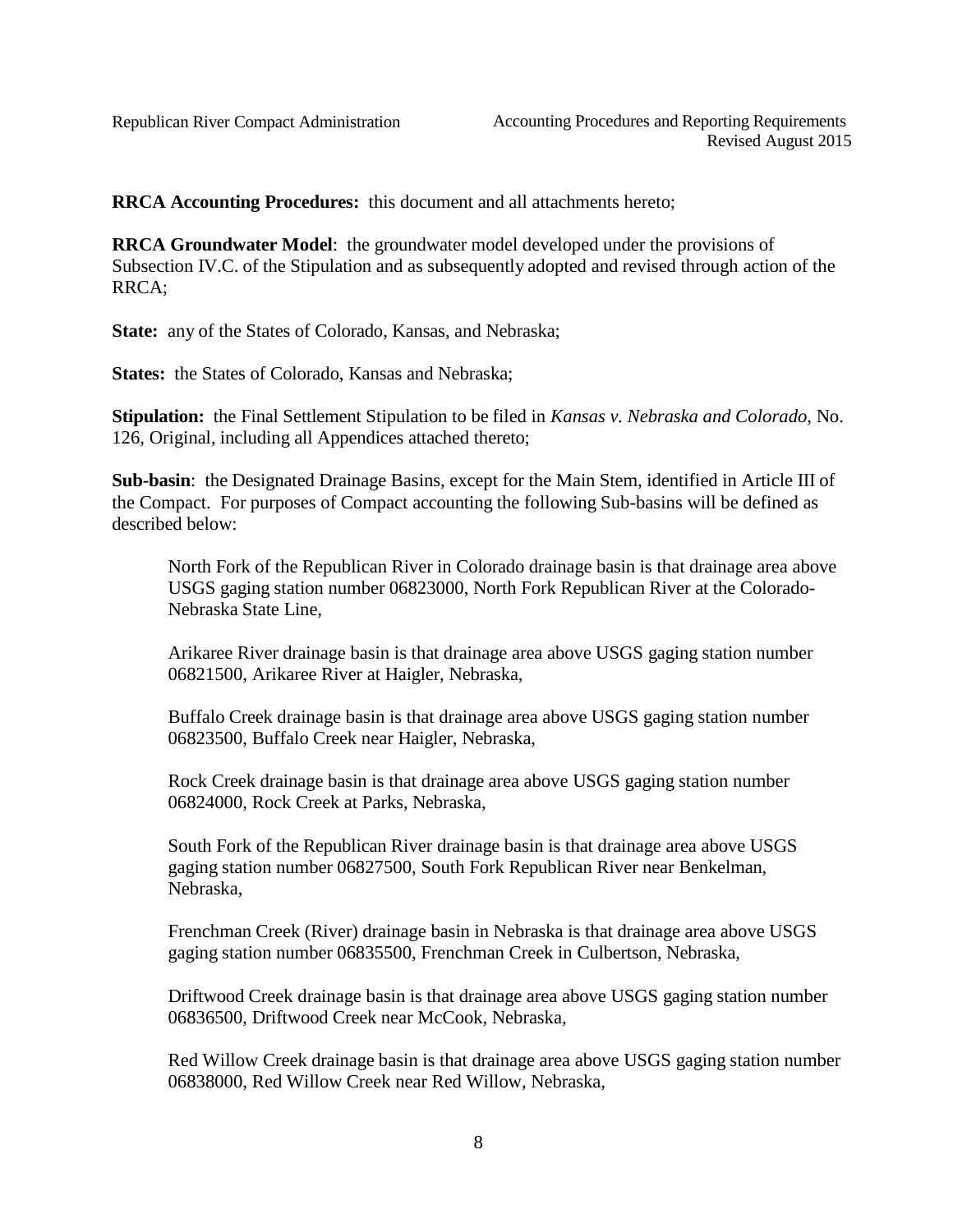Medicine Creek drainage basin is that drainage area above the Medicine Creek below Harry Strunk Lake, State of Nebraska gaging station number 06842500; and the drainage area between the gage and the confluence with the Main Stem,

Sappa Creek drainage basin is that drainage area above USGS gaging station number 06847500, Sappa Creek near Stamford, Nebraska and the drainage area between the gage and the confluence with the Main Stem; and excluding the Beaver Creek drainage basin area downstream from the State of Nebraska gaging station number 06847000 Beaver Creek near Beaver City, Nebraska to the confluence with Sappa Creek,

Beaver Creek drainage basin is that drainage area above State of Nebraska gaging station number 06847000, Beaver Creek near Beaver City, Nebraska, and the drainage area between the gage and the confluence with Sappa Creek,

Prairie Dog Creek drainage basin is that drainage area above USGS gaging station number 06848500, Prairie Dog Creek near Woodruff, Kansas, and the drainage area between the gage and the confluence with the Main Stem;

Attached hereto as Figure 2 is a line diagram depicting the streams, Federal Reservoirs and gaging stations;

**Test hole:** a hole designed solely for the purpose of obtaining information on hydrologic and/or geologic conditions;

**Trenton Dam**: a dam located at 40 degrees, 10 minutes, 10 seconds latitude and 101 degrees, 3 minutes, 35 seconds longitude, approximately two and one-half miles west of the town of Trenton, Nebraska;

**Unallocated Supply**: the "water supplies of upstream basins otherwise unallocated" as set forth in Article IV of the Compact;

**Upstream of Guide Rock, Nebraska:** those areas within the Basin lying west of a line proceeding north from the Nebraska-Kansas state line and following the western edge of Webster County, Township 1, Range 9, Sections 34, 27, 22, 15, 10 and 3 through Webster County, Township 2, Range 9, Sections 34, 27 and 22; then proceeding west along the southern edge of Webster County, Township 2, Range 9, Sections 16, 17 and 18; then proceeding north following the western edge of Webster County, Township 2, Range 9, Sections 18, 7 and 6, through Webster County, Township 3, Range 9, Sections 31, 30, 19, 18, 7 and 6 to its intersection with the northern boundary of Webster County. Upstream of Guide Rock, Nebraska shall not include that area in Kansas east of the 99° meridian and south of the Kansas-Nebraska state line;

**Virgin Water Supply:** the Water Supply within the Basin undepleted by the activities of man;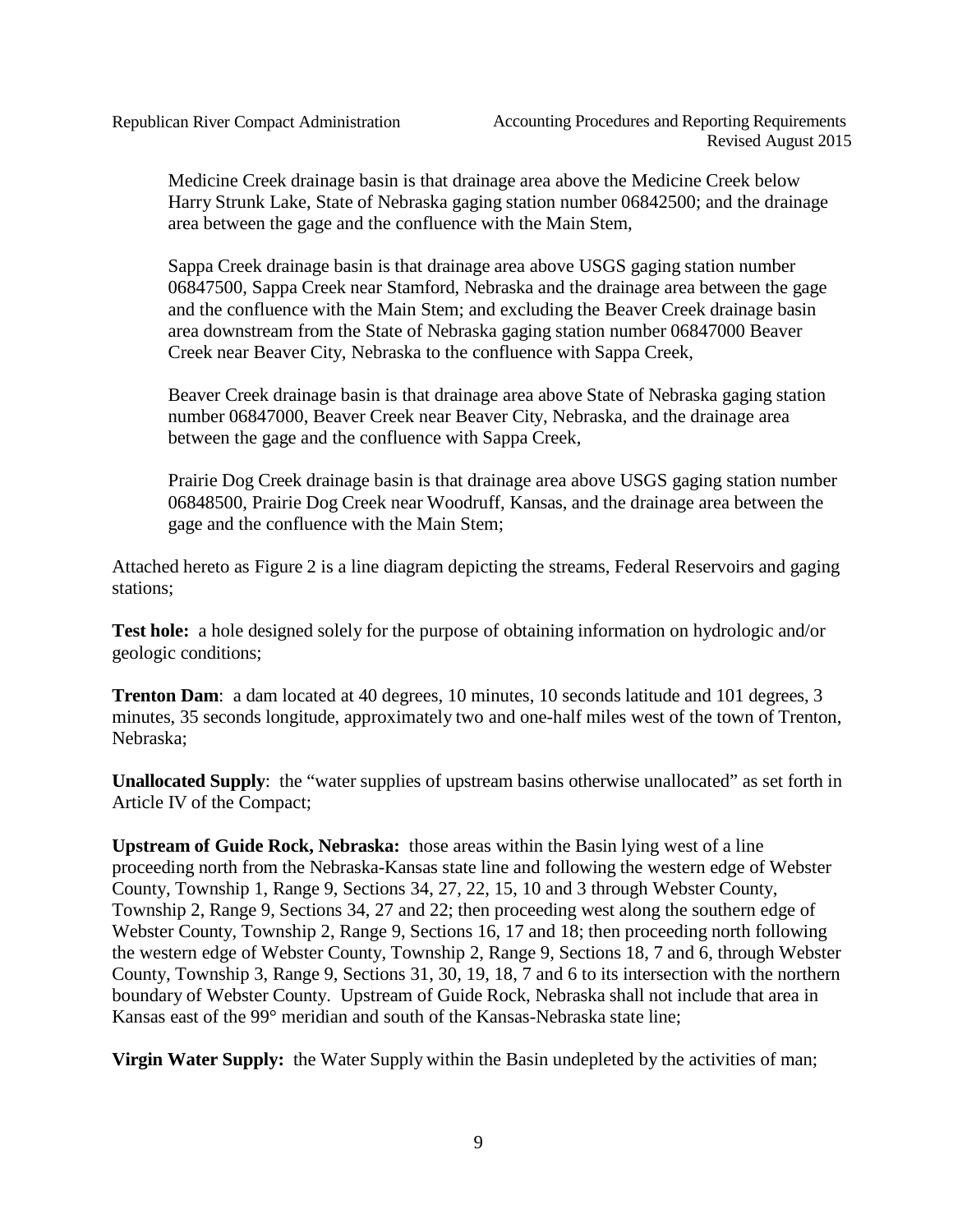**Water Short Year Administration:** administration in a year when the projected or actual irrigation water supply is less than 119,000 acre feet of storage available for use from Harlan County Lake as determined by the Bureau of Reclamation using the methodology described in the Harlan County Lake Operation Consensus Plan attached as Appendix K to the Stipulation.

**Water Supply of the Basin** or **Water Supply within the Basin:** the stream flows within the Basin, excluding Imported Water Supply;

**Well:** any structure, device or excavation for the purpose or with the effect of obtaining groundwater for beneficial use from an aquifer, including wells, water wells, or groundwater wells as further defined and used in each State's laws, rules, and regulations.

#### <span id="page-9-0"></span>III. **Basic Formulas**

The basic formulas for calculating Virgin Water Supply, Computed Water Supply, Imported Water Supply, Allocations and Computed Beneficial Consumptive Use are set forth below. The results of these calculations shall be shown in a table format as shown in Table 1.

| Basic Formulas for Calculating Virgin Water Supply, Computed Water Supply,<br>Allocations and Computed Beneficial Consumptive Use |         |                                                                                          |  |
|-----------------------------------------------------------------------------------------------------------------------------------|---------|------------------------------------------------------------------------------------------|--|
| Sub-basin VWS                                                                                                                     |         | Gage + All CBCU + $\Delta S$ – IWS                                                       |  |
| Main Stem VWS                                                                                                                     | $=$     | Hardy Gage – $\Sigma$ Sub-basin gages<br>$+$ All CBCU in the Main Stem $+\Delta S$ – IWS |  |
| <b>CWS</b>                                                                                                                        |         | VWS - $\Delta$ S – FF                                                                    |  |
| Allocation for each<br>State in each Sub-basin<br>And Main Stem                                                                   | $=$     | $CWS \times %$                                                                           |  |
| <b>State's Allocation</b>                                                                                                         | $=$ $-$ | $\Sigma$ Allocations for Each State                                                      |  |
| <b>State's CBCU</b>                                                                                                               |         | $\Sigma$ State's CBCUs in each<br>Sub-basin and Main Stem                                |  |

Abbreviations:

CBCU = Computed Beneficial Consumptive Use

- $FF =$  Flood Flows
- Gage  $=$  Gaged Flow
- IWS = Imported Water Supply Credit
- $CWS =$  Computed Water Supply
- $VWS = V$ irgin Water Supply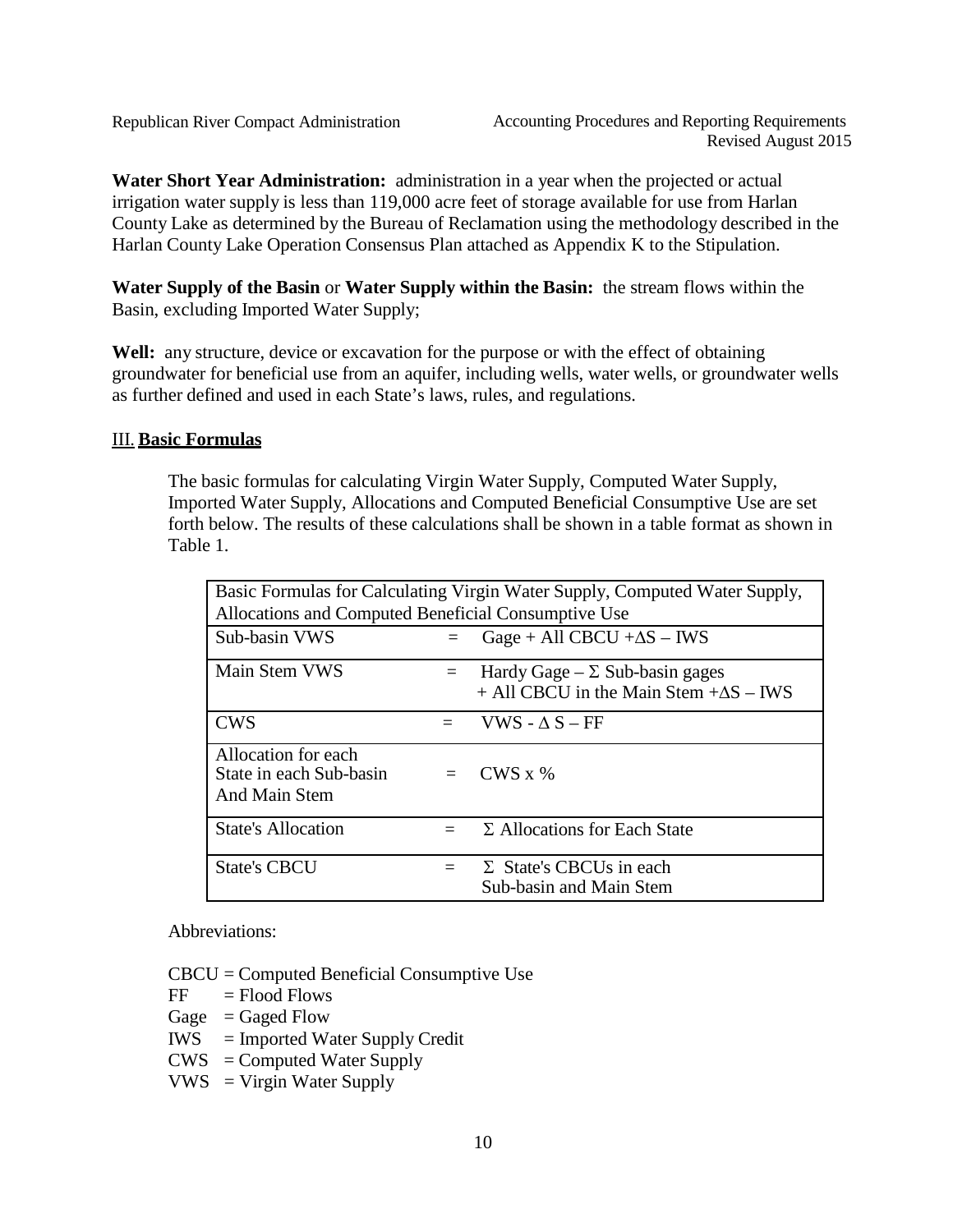% = the ratio used to allocate the Computed Water Supply between the States. This ratio is based on the allocations in the Compact

 $\Delta S$  = Change in Federal Reservoir Storage

### <span id="page-10-1"></span><span id="page-10-0"></span>**A. Calculation of Annual Virgin Water Supply**

#### **1. Sub-basin calculation:**

The annual Virgin Water Supply for each Sub-basin will be calculated by adding: a) the annual stream flow in that Sub-basin at the Sub-basin stream gage designated in Section II., b) the annual Computed Beneficial Consumptive Use above that gaging station, and c) the Change in Federal Reservoir Storage in that Sub-basin; and from that total subtract any Imported Water Supply Credit. The Computed Beneficial Consumptive Use will be calculated as described in Subsection III. D. Adjustments for flows diverted around stream gages and for Computed Beneficial Consumptive Uses in the Sub-basin between the Sub-basin stream gage and the confluence of the Sub-basin tributary and the Main Stem shall be made as described in Subsections III. D. 1 and 2 and IV. B.

#### <span id="page-10-2"></span>**2. Main Stem Calculation:**

The annual Virgin Water Supply for the Main Stem will be calculated by adding: a) the flow at the Hardy gage minus the flows from the Sub-basin gages listed in Section II, b) the annual Computed Beneficial Consumptive Use in the Main Stem, and c) the Change in Federal Reservoir Storage from Swanson Lake and Harlan County Lake; and from that total subtract any Imported Water Supply Credit for the Main Stem. Adjustments for flows diverted around Sub-basin stream gages and for Computed Beneficial Consumptive Uses in a Sub-basin between the Sub-basin stream gage and the confluence of the Sub-basin tributary and the Mains Stem shall be made as described in Subsections III. D. 1 and 2 and IV.B.,

#### <span id="page-10-3"></span>**3. Imported Water Supply Credit Calculation:**

The amount of Imported Water Supply Credit shall be determined by the RRCA Groundwater Model. The Imported Water Supply Credit of a State shall not be included in the Virgin Water Supply and shall be counted as a credit/offset against the Computed Beneficial Consumptive Use of water allocated to that State. Currently, the Imported Water Supply Credits shall be determined using two runs of the RRCA Groundwater Model:

a. The "base" run shall be the run with all groundwater pumping, groundwater pumping recharge, and surface water recharge within the model study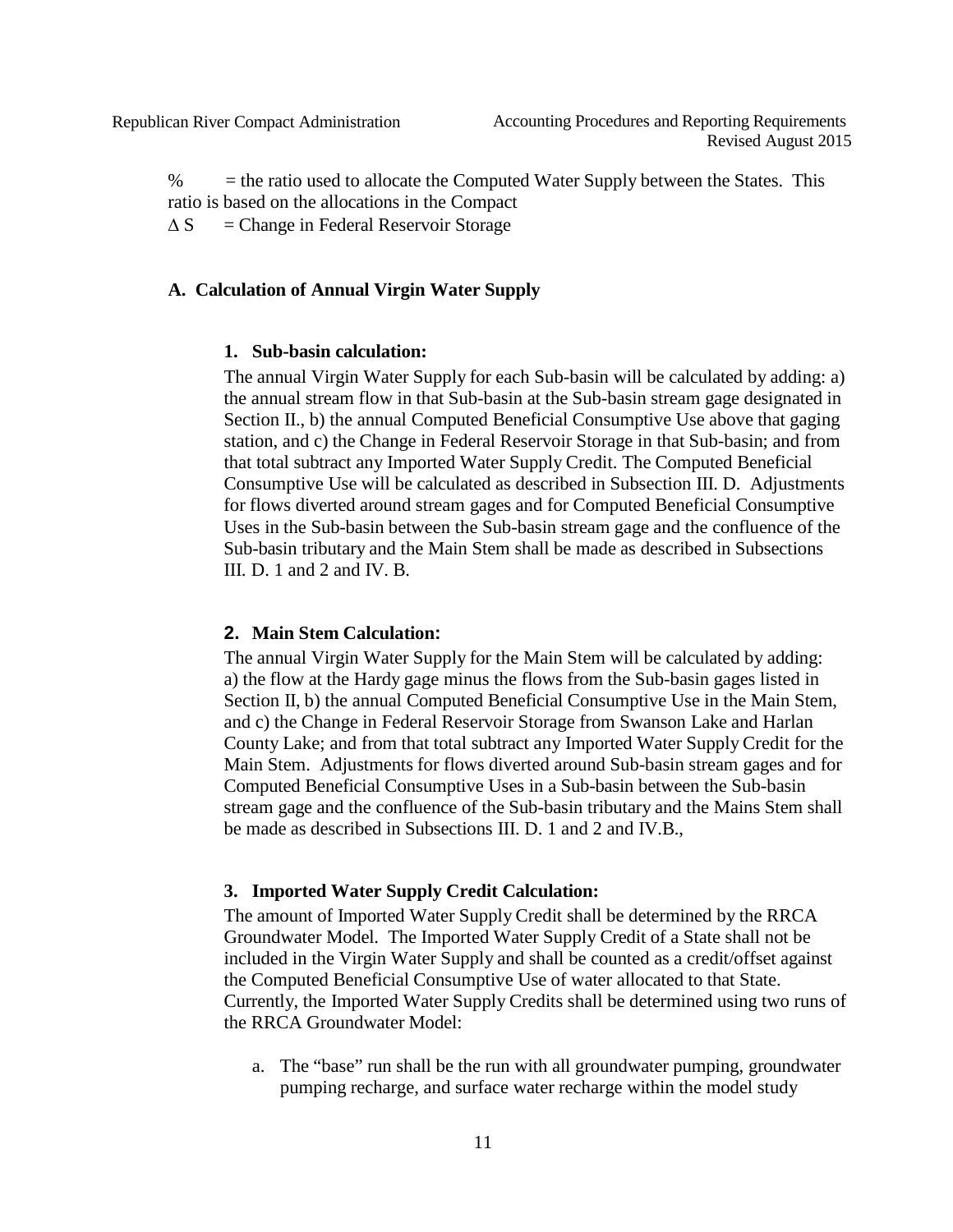boundary for the current accounting year turned "on."

b. The "no NE import" run shall be the run with the same model inputs as the base run with the exception that surface water recharge associated with Nebraska's Imported Water Supply shall be turned "off." This will be the same "no NE import" run used to determine groundwater Computed Beneficial Consumptive Uses.

The Imported Water Supply Credit shall be the difference in stream flows between these two model runs. Differences in stream flows shall be determined at the same locations as identified in Subsection III.D.1.for the "no pumping" runs. Should another State import water into the Basin in the future, the RRCA will develop a similar procedure to determine Imported Water SupplyCredits.

#### **B. Calculation of Computed Water Supply**

On any Designated Drainage Basin without a Federal Reservoir, the Computed Water Supply will be equal to the Virgin Water Supply of that Designated Drainage Basin minus Flood Flows.

On any Designated Drainage Basin with a Federal Reservoir, the Computed Water Supplywill be equal to the Virgin Water Supply minus the Change in Federal Reservoir Storage in that Designated Drainage Basin and minus Flood Flows.

#### **1. Flood Flows**

If in any calendar year there are five consecutive months in which the total actual stream flow<sup>1</sup> at the Hardy gage is greater than  $325,000$  Acre-feet, or any two consecutive months in which the total actual stream flow is greater than 200,000 Acre-feet, the annual flow in excess of 400,000 Acre-feet at the Hardy gage will be considered to be Flood Flows that will be subtracted from the Virgin Water Supply to calculate the Computed Water Supply, and Allocations. The Flood Flow in excess of 400,000 Acre-feet at the Hardy gage will be subtracted from the Virgin Water Supply of the Main Stem to compute the Computed Water Supply unless the Annual Gaged Flows from a Sub-basin were in excess of the flows shown for that Sub-basin in Attachment 1. These excess Sub-basin flows shall be considered to be Sub-basin Flood Flows.

If there are Sub-basin Flood Flows, the total of all Sub-basin Flood Flows shall be compared to the amount of Flood Flows at the Hardy gage. If the sum of the Subbasin Flood Flows are in excess of the Flood Flow at the Hardy gage, the flows to

 $<sup>1</sup>$  These actual stream flows reflect Gaged Flows after depletions by Beneficial Consumptive Use</sup> and change in reservoir storage above the gage.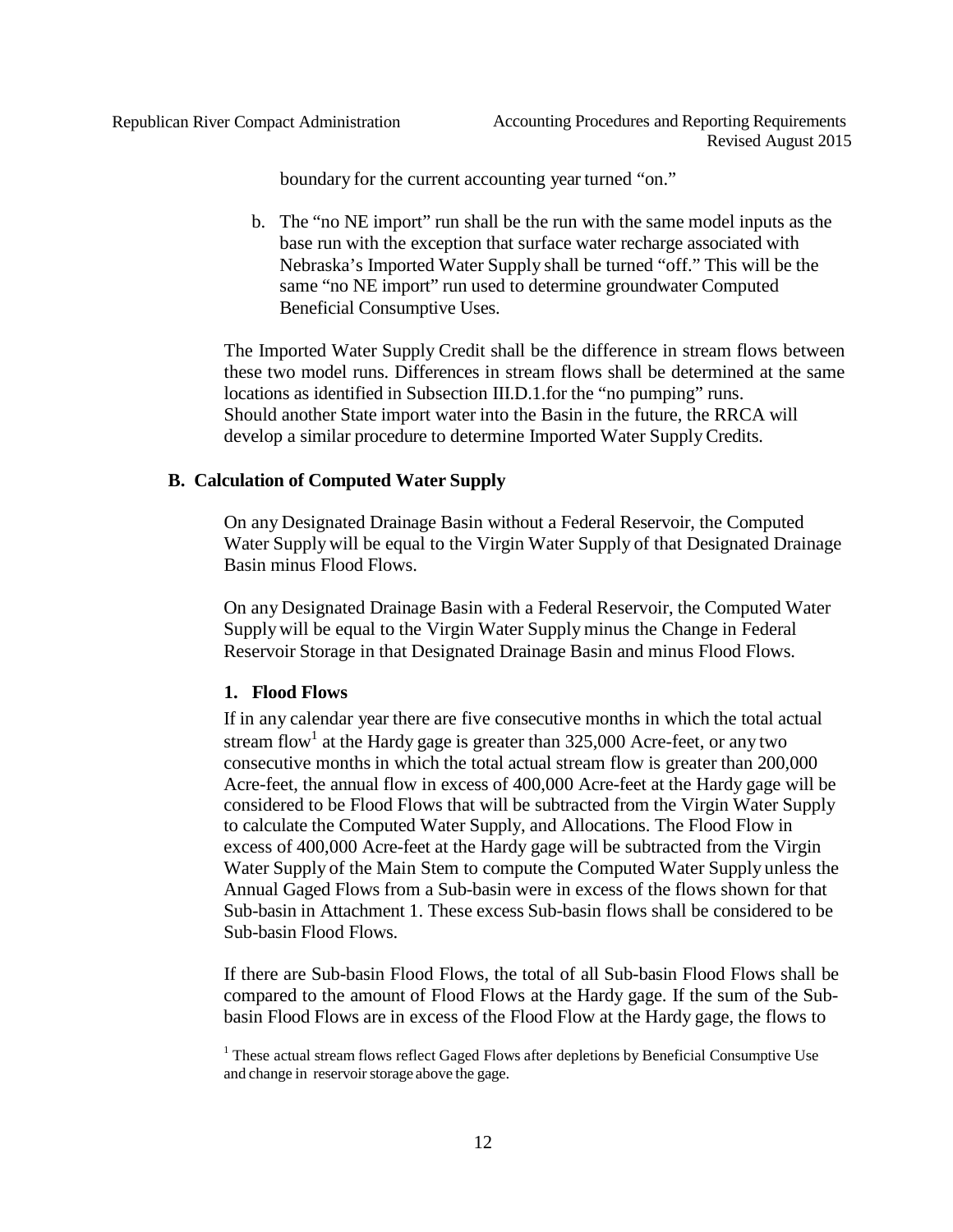be deducted from each Sub-basin shall be the product of the Flood Flows for each Sub-basin times the ratio of the Flood Flows at the Hardy gage divided by the sum of the Flood Flows of the Sub-basin gages. If the sum of the Sub-basin Flood Flows is less than the Flood Flow at the Hardy gage, the entire amount of each Sub-basin Flood Flow shall be deducted from the Virgin Water Supply to compute the Computed Water Supply of that Sub-basin for that year. The remainder of the Flood Flows will be subtracted from the flows of the Main Stem.

#### **C. Calculation of Annual Allocations**

Article IV of the Compact allocates 54,100 Acre-feet for Beneficial Consumptive Use in Colorado, 190,300 Acre-feet for Beneficial Consumptive Use in Kansas and 234,500 Acre-feet for Beneficial Consumptive Use in Nebraska. The Compact provides that the Compact totals are to be derived from the sources and in the amounts specified in Table 2.

The Allocations derived from each Sub-basin to each State shall be the Computed Water Supply multiplied by the percentages set forth in Table 2. In addition, Kansas shall receive 51.1% of the Main Stem Allocation and the Unallocated Supply and Nebraska shall receive 48.9% of the Main Stem Allocation and the Unallocated Supply.

#### **D. Calculation of Annual Computed Beneficial Consumptive Use**

#### **1. Groundwater**

Computed Beneficial Consumptive Use of groundwater shall be determined by use of the RRCA Groundwater Model. The Computed Beneficial Consumptive Use of groundwater for each State shall be determined as the difference in streamflows using two runs of the model:

The "no NE import" run shall be the run with all groundwater pumping, groundwater pumping recharge, and surface water recharge within the model study boundary for the current accounting year "on", with the exception that surface water recharge associated with Nebraska's Imported Water Supply shall be turned "off."

The "no State pumping" run shall be the run with the same model inputs as the "no NE import" run with the exception that all groundwater pumping and pumping recharge of that State shall be turned "off."

An output of the model is baseflows at selected stream cells. Changes in the baseflows predicted by the model between the "no NE import" run and the "no-State- pumping" model run is assumed to be the depletions to streamflows.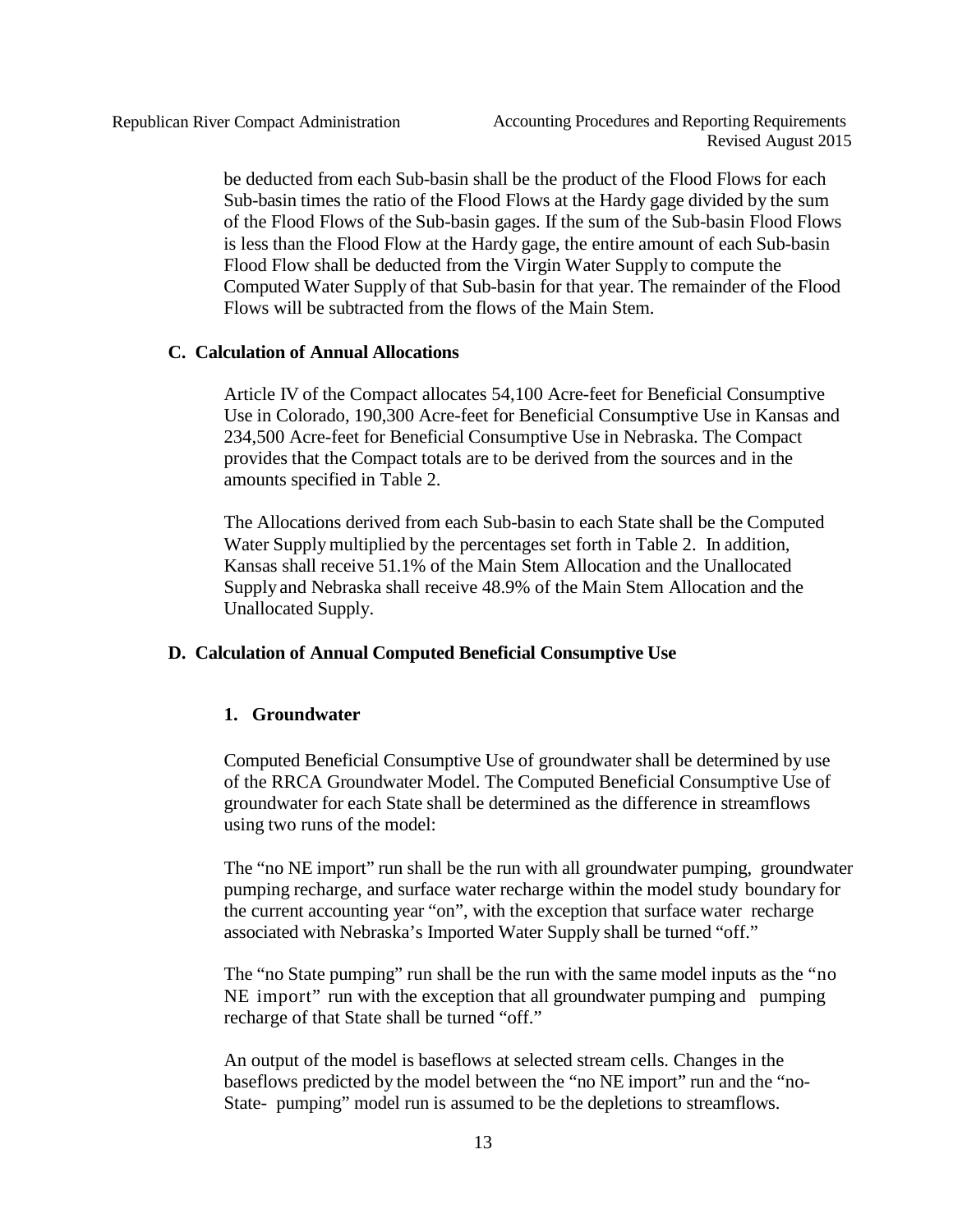i.e., groundwater computed beneficial consumptive use, due to State groundwater pumping at that location. The values for each Sub-basin will include all depletions and accretions upstream of the confluence with the Main Stem. The values for the Main Stem will include all depletions and accretions in stream reaches not otherwise accounted for in a Sub-basin. The values for the Main Stem will be computed separately for the reach above Guide Rock, and the reach below Guide Rock.

#### <span id="page-13-0"></span>**2. Surface Water**

The Computed Beneficial Consumptive Use of surface water for irrigation and nonirrigation uses shall be computed by taking the diversions from the river and subtracting the return flows to the river resulting from those diversions, as described in Subsections IV.A.2.a.-d. The Computed Beneficial Consumptive Use of surface water from Federal Reservoir and Non-Federal Reservoir evaporation shall be the net reservoir evaporation from the reservoirs, as described in Subsections IV.A.2.e.-f.

For Sub-basins where the gage designated in Section II. is near the confluence with the Main Stem, each State's Sub-basin Computed Beneficial Consumptive Use of surface water shall be the State's Computed Beneficial Consumptive Use of surface water above the Sub-basin gage. For Medicine Creek, Sappa Creek, Beaver Creek and Prairie Dog Creek, where the gage is not near the confluence with the Main Stem, each State's Computed Beneficial Consumptive Use of surface water shall be the sum of the State's Computed Beneficial Consumptive Use of surface water above the gage, and its Computed Beneficial Consumptive Use of surface water between the gage and the confluence with the Main Stem.

## <span id="page-13-1"></span>**E. Calculation to Determine Compact Compliance Using Five-Year Running Averages**

Each year, using the procedures described herein, the RRCA will calculate the Annual Allocations by Designated Drainage Basin and total for each State, the Computed Beneficial Consumptive Use by Designated Drainage Basin and total for each State and the Imported Water Supply Credit that a State may use for the preceding year. These results for the current Compact accounting year as well as the results of the previous four accounting years and the five-year average of these results will be displayed in the format shown in Table 3.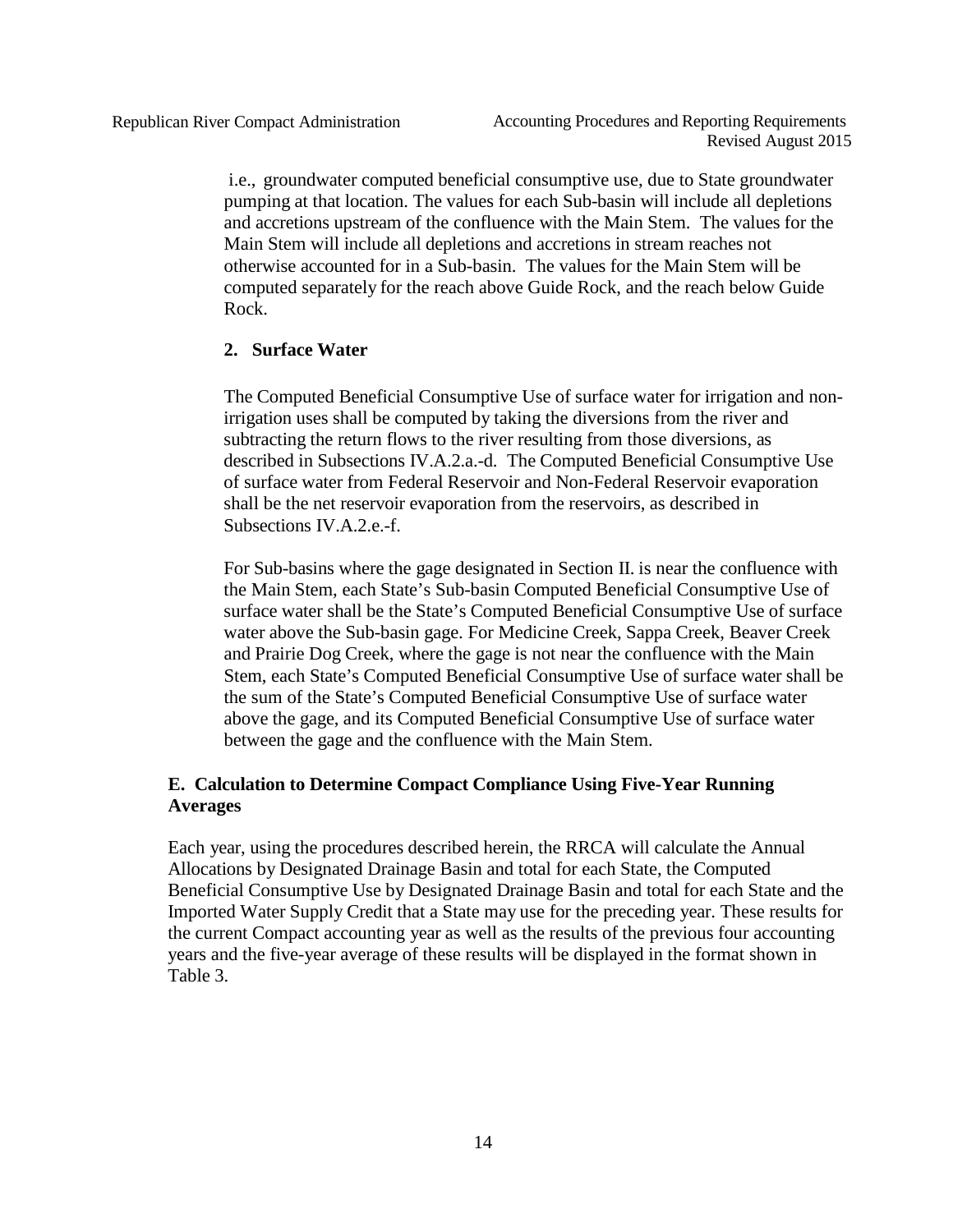## <span id="page-14-0"></span>**F. Calculations To Determine Colorado's and Kansas's Compliance with the Subbasin Non-Impairment Requirement**

The data needed to determine Colorado's and Kansas's compliance with the Sub-basin nonimpairment requirement in Subsection IV.B.2. of the Stipulation are shown in Tables 4.A. and B.

#### <span id="page-14-2"></span><span id="page-14-1"></span>**G. Calculations To Determine Projected Water Supply**

#### **1. Procedures to Determine Water Short Years**

The Bureau of Reclamation will provide each of the States with a monthly or, if requested by any one of the States, a more frequent update of the projected or actual irrigation supply from Harlan County Lake for that irrigation season using the methodology described in the Harlan County Lake Operation Consensus Plan, attached as Appendix K to the Stipulation. The steps for the calculation are as follows:

Step 1. At the beginning of the calculation month (1) the total projected inflow for the calculation month and each succeeding month through the end of May shall be added to the previous end of month Harlan County Lake content and (2) the total projected 1993 level evaporation loss for the calculation month and each succeeding month through the end of May shall then be subtracted. The total projected inflow shall be the 1993 level average monthly inflow or the running average monthly inflow for the previous five years, whichever is less.

Step 2. Determine the maximum irrigation water available by subtracting the sediment pool storage (currently 164,111 Acre-feet) and adding the summer sediment pool evaporation (20,000 Acre-feet) to the result from Step 1.

Step 3. For October through January calculations, take the result from Step 2 and using the Shared Shortage Adjustment Table in Attachment 2 hereto, determine the preliminary irrigation water available for release. The calculation using the end of December content (January calculation month) indicates the minimum amount of irrigation water available for release at the end of May. For February through June calculations, subtract the maximum irrigation water available for the January calculation month from the maximum irrigation water available for the calculation month. If the result is negative, the irrigation water available for release (January calculation month) stays the same. If the result is positive the preliminary irrigation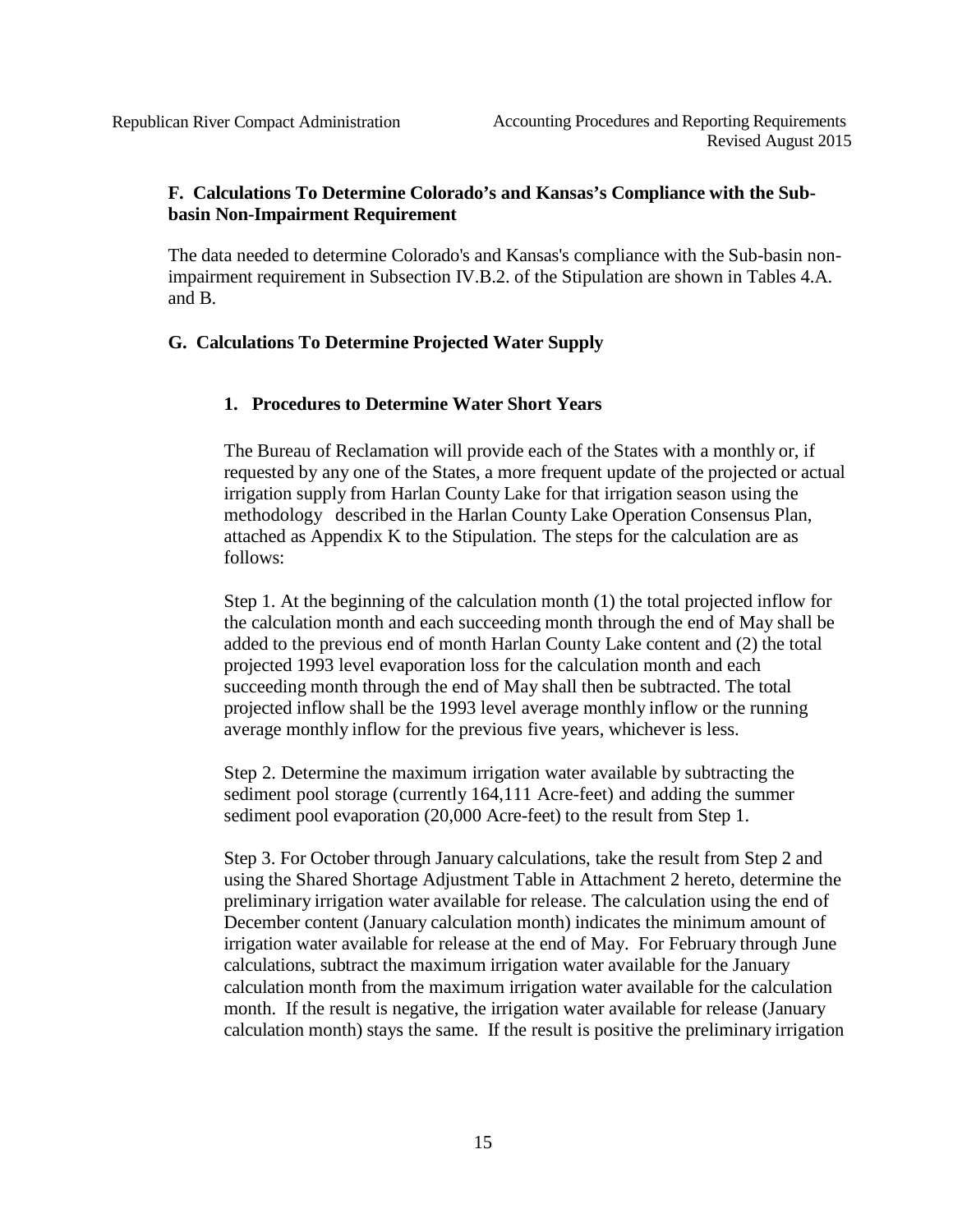water available for release (January calculation month) is increased by the positive amount.

Step 4. Compare the result from Step 3 to 119,000 Acre-feet. If the result from Step 3 is less than 119,000 Acre-feet Water Short Year Administration is in effect.

Step 5. The final annual Water-Short Year Administration calculation determines the total estimated irrigation supply at the end of June (calculated in July). Use the result from Step 3 for the end of May irrigation release estimate, add the June computed inflow to Harlan County Lake and subtract the June computed gross evaporation loss from Harlan County Lake.

#### <span id="page-15-0"></span>**2. Procedures to Determine 130,000 Acre Feet Projected Water Supply**

To determine the preliminary irrigation supply for the October through June calculation months, follow the procedure described in steps 1 through 4 of the "Procedures to determine Water Short Years" Subsection III. G. 1. The result from step 4 provides the forecasted water supply, which is compared to 130,000 Acrefeet. For the July through September calculation months, use the previous end of calculation month preliminary irrigation supply, add the previous month's Harlan County Lake computed inflow and subtract the previous month's computed gross evaporation loss from Harlan County Lake to determine the current preliminary irrigation supply. The result is compared to 130,000 Acre-feet.

## <span id="page-15-1"></span>**H. Calculation of Computed Water Supply, Allocations and Computed Beneficial Consumptive Use Above and Below Guide Rock During Water-Short Administration Years.**

For Water-Short-Administration Years, in addition to the normal calculations, the Computed Water Supply, Allocations, Computed Beneficial Consumptive Use and Imported Water Supply Credits shall also be calculated above Guide Rock as shown in Table 5C. These calculations shall be done in the same manner as in non-Water-Short Administration years except that water supplies originating below Guide Rock shall not be included in the calculations of water supplies originating above Guide Rock. The calculations of Computed Beneficial Consumptive Uses shall be also done in the same manner as in non-Water-Short Administration years except that Computed Beneficial Consumptive Uses from diversions below Guide Rock shall not be included. The depletions from the water diverted by the Superior and Courtland Canals at the Superior-Courtland Diversion Dam shall be included in the calculations of Computed Beneficial Consumptive Use above Guide Rock. Imported Water Supply Credits above Guide Rock, as described in Sub-section III.I., may be used as offsets against the Computed Beneficial Consumptive Use above Guide Rock by the State providing the Imported Water Supply Credits.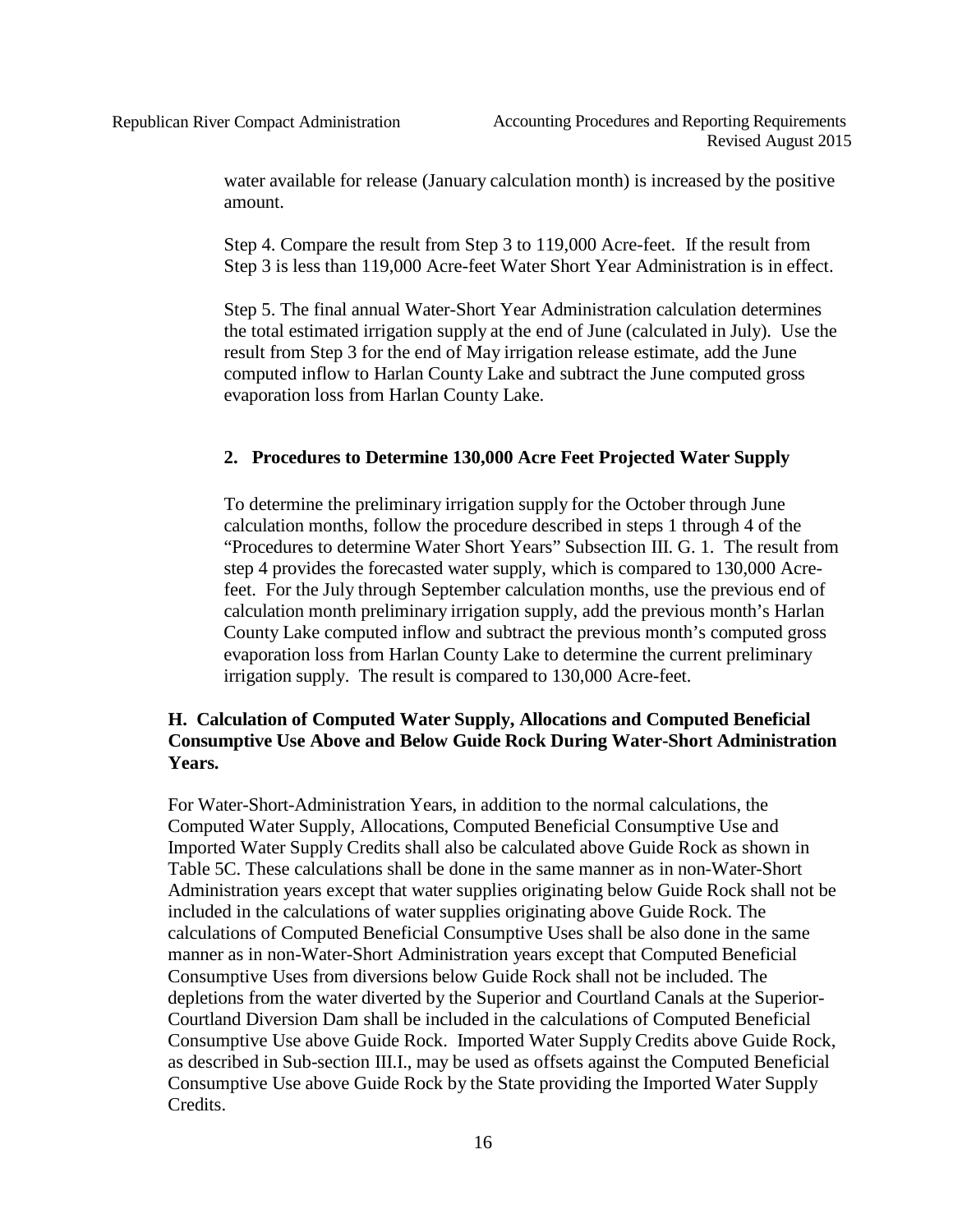The Computed Water Supply of the Main Stem reach between Guide Rock and the Hardy gage shall be determined by taking the difference in stream flow at Hardy and Guide Rock, adding Computed Beneficial Consumptive Uses in the reach (this does not include the Computed Beneficial Consumptive Use from the Superior and Courtland Canal diversions), and subtracting return flows from the Superior and Courtland Canals in the reach. The Computed Water Supply above Guide Rock shall be determined by subtracting the Computed Water Supply of the Main Stem reach between Guide Rock and the Hardy gage from the total Computed Water Supply. Nebraska's Allocation above Guide Rock shall be determined by subtracting 48.9% of the Computed Water Supply of the Main Stem reach between Guide Rock and the Hardy gage from Nebraska's total Allocation. Nebraska's Computed Beneficial Consumptive Uses above Guide Rock shall be determined by subtracting Nebraska's Computed Beneficial Consumptive Uses below Guide Rock from Nebraska's total Computed Beneficial Consumptive Use.

## <span id="page-16-0"></span>**I. Calculation of Imported Water Supply Credits During Water-Short Year Administration Years.**

Imported Water Supply Credit during Water-Short Year Administration years shall be calculated consistent with Subsection V.B.2.b. of the Stipulation.

The following methodology shall be used to determine the extent to which Imported Water Supply Credit, as calculated by the RRCA Groundwater Model, can be credited to the State importing the water during Water-Short Year Administration years.

## <span id="page-16-1"></span>**1. Monthly Imported Water Supply Credits**

The RRCA Groundwater Model will be used to determine monthly Imported Water SupplyCredits by State in each Sub-basin and for the Main Stem. The values for each Sub-basin will include all depletions and accretions upstream of the confluence with the Main Stem. The values for the Main Stem will include all depletions and accretions in stream reaches not otherwise accounted for in a Subbasin. The values for the Main Stem will be computed separately for the reach 1) above Harlan County Dam, 2) between Harlan County Dam and Guide Rock, and 3) between Guide Rock and the Hardy gage. The Imported Water Supply Credit shall be the difference in stream flow for two runs of the model: a) the "base" run and b) the "no State import" run.

During Water-Short Year Administration years, Nebraska's credits in the Subbasins shall be determined as described in Section III. A. 3.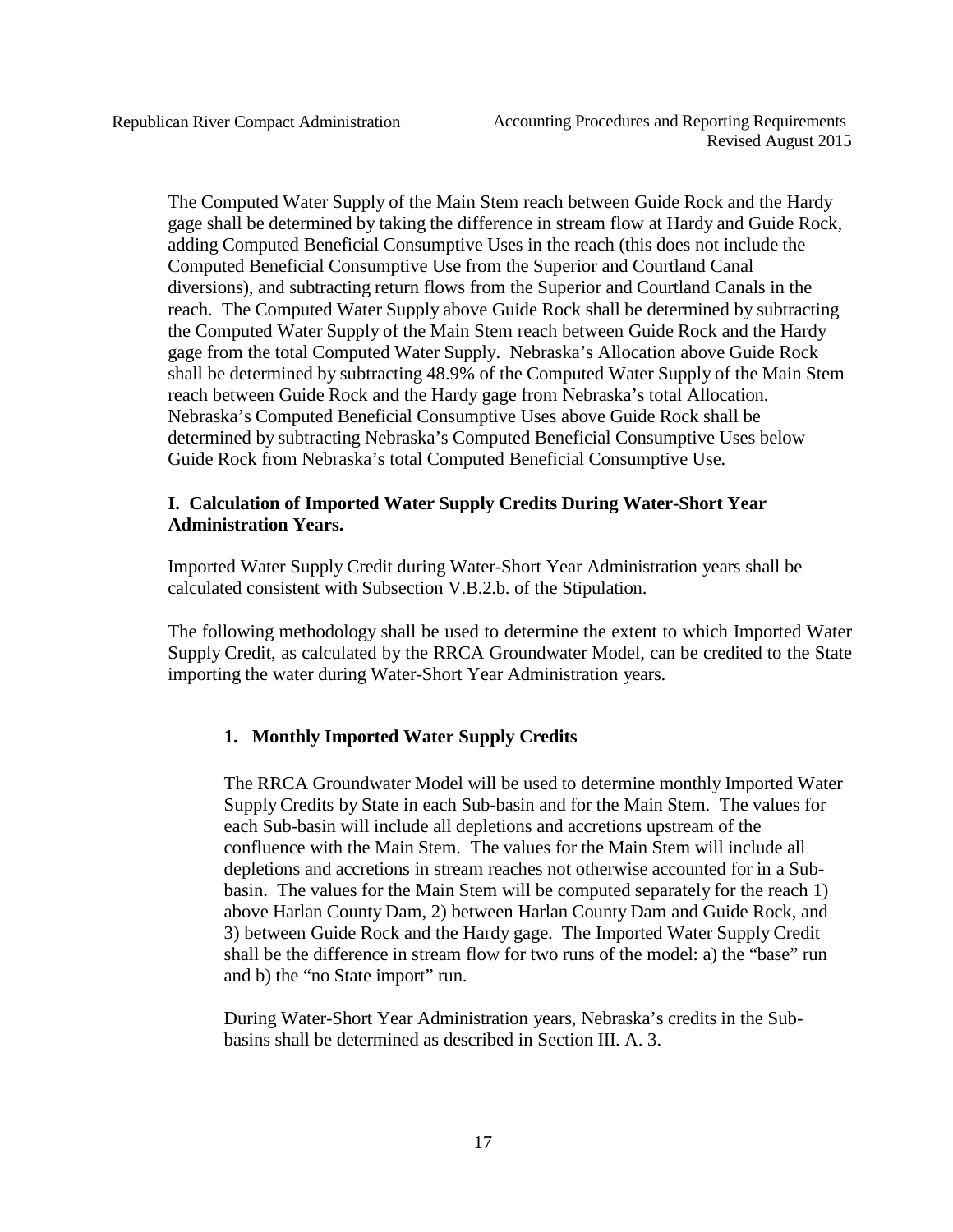#### <span id="page-17-0"></span>**2. Imported Water Supply Credits Above Harlan County Dam**

Nebraska's Imported Water Supply Credits above Harlan County Dam shall be the sum of all the credits in the Sub-basins and the Main Stem above Harlan County Dam.

## <span id="page-17-1"></span>**3. Imported Water Supply Credits Between Harlan County Dam and Guide Rock During the Irrigation Season**

a. During Water-Short Year Administration years, monthly credits in the reach between Harlan County Dam and Guide Rock shall be determined as the differences in the stream flows between the two runs at Guide Rock.

b. The irrigation season shall be defined as starting on the first day of release of water from Harlan County Lake for irrigation use and ending on the last day of release of water from Harlan County Lake for irrigation use.

c. Credit as an offset for a State's Computed Beneficial Consumptive Use above Guide Rock will be given to all the Imported Water Supply accruing in the reach between Harlan County Dam and Guide Rock during the irrigation season. If the period of the irrigation season does not coincide with the period of modeled flows, the amount of the Imported Water Supply credited during the irrigation season for that month shall be the total monthly modeled Imported Water Supply Credit times the number of days in the month occurring during the irrigation season divided by the total number of days in the month.

## <span id="page-17-2"></span>**4. Imported Water Supply Credits Between Harlan County Dam and Guide Rock During the Non-Irrigation Season**

a. Imported Water Supply Credit shall be given between Harlan County Dam and Guide Rock during the period that flows are diverted to fill Lovewell Reservoir to the extent that imported water was needed to meet Lovewell Reservoir target elevations.

b. Fall and spring fill periods shall be established during which credit shall be given for the Imported Water Supply Credit accruing in the reach. The fall period shall extend from the end of the irrigation season to December 1. The spring period shall extend from March 1 to May 31. The Lovewell target elevations for these fill periods are the projected end of November reservoir level and the projected end of May reservoir level for most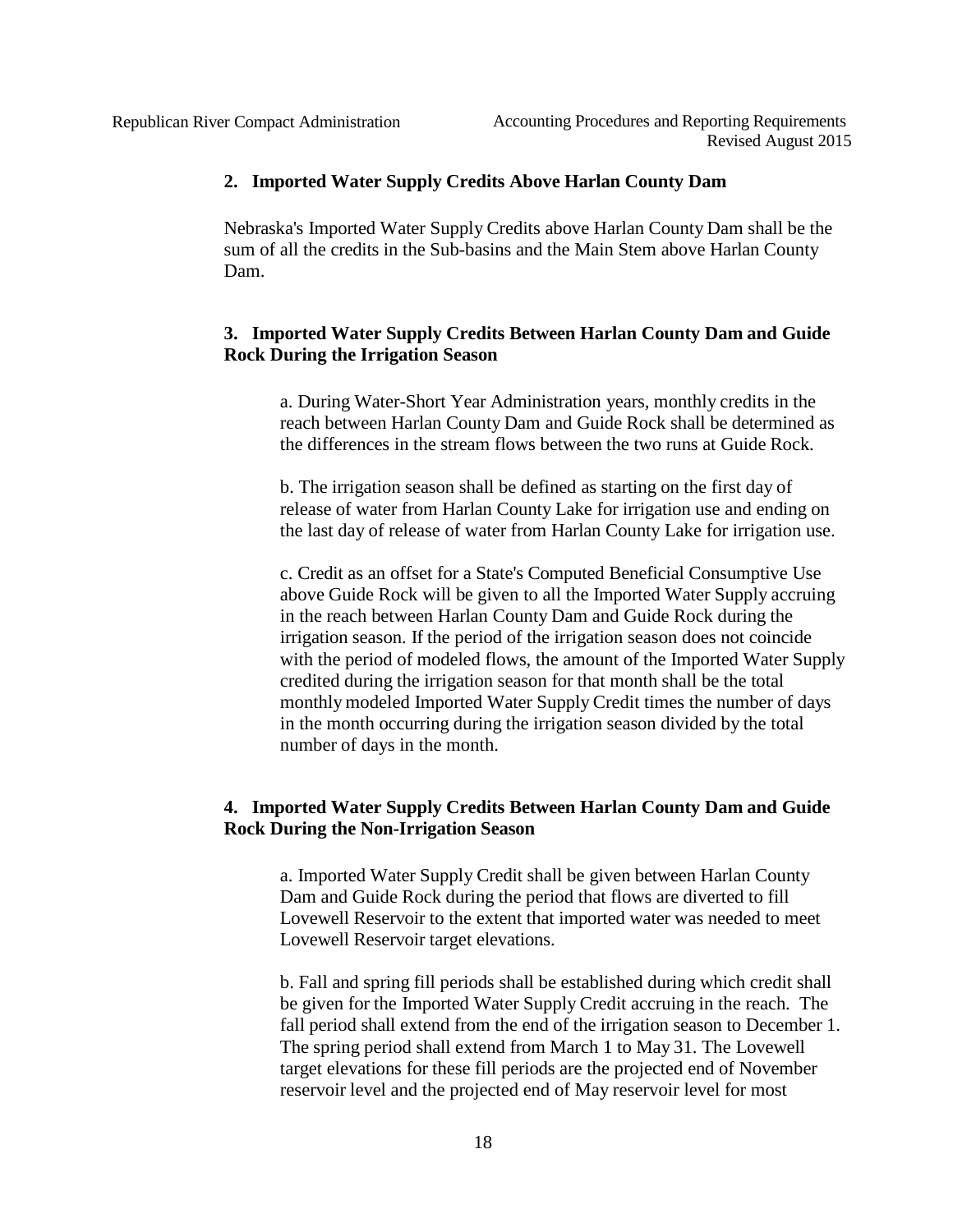probable inflow conditions as indicated in Table 4 in the current Annual Operating Plan prepared by the Bureau of Reclamation.

c. The amount of water needed to fill Lovewell Reservoir for each period shall be calculated as the storage content of the reservoir at its target elevation at the end of the fill period minus the reservoir content at the start of the fill period plus the amount of net evaporation during this period minus White Rock Creek inflows for the same period.

d. If the fill period as defined above does not coincide with the period of modeled flows, the amount of the Imported Water SupplyCredit during the fill period for that month shall be the total monthly modeled Imported Water SupplyCredit times the number of days in the month occurring during the fill season divided by the total number of days in the month.

e. The amount of non-imported water available to fill Lovewell Reservoir to the target elevation shall be the amount of water available at Guide Rock during the fill period minus the amount of the Imported Water Supply Credit accruing in the reach during the same period.

f. The amount of the Imported Water Supply Credit that shall be credited against a State's Consumptive Use shall be the amount of water imported by that State that is available in the reach during the fill period or the amount of water needed to reach Lovewell Reservoir target elevations minus the amount of non-imported water available during the fill period, whichever is less.

## <span id="page-18-0"></span>**5. Other Credits**

Kansas and Nebraska will explore crediting Imported Water Supply that is otherwise useable by Kansas.

### <span id="page-18-1"></span>**J. Calculations of Compact Compliance in Water-Short Year Administration Years**

During Water-Short Year Administration, using the procedures described in Subsections III.A-D, the RRCA will calculate the Annual Allocations for each State, the Computed Beneficial Consumptive Use by each State, and Imported Water Supply Credit that a State may use to offset Computed Beneficial Consumptive Use in that year. The resulting annual and average values will be calculated as displayed in Tables 5 A-C and E.

If Nebraska is implementing an Alternative Water-Short-Year Administration Plan, data to determine Compact compliance will be shown in Table 5D. Nebraska's compliance with the Compact will be determined in the same manner as Nebraska's Above Guide Rock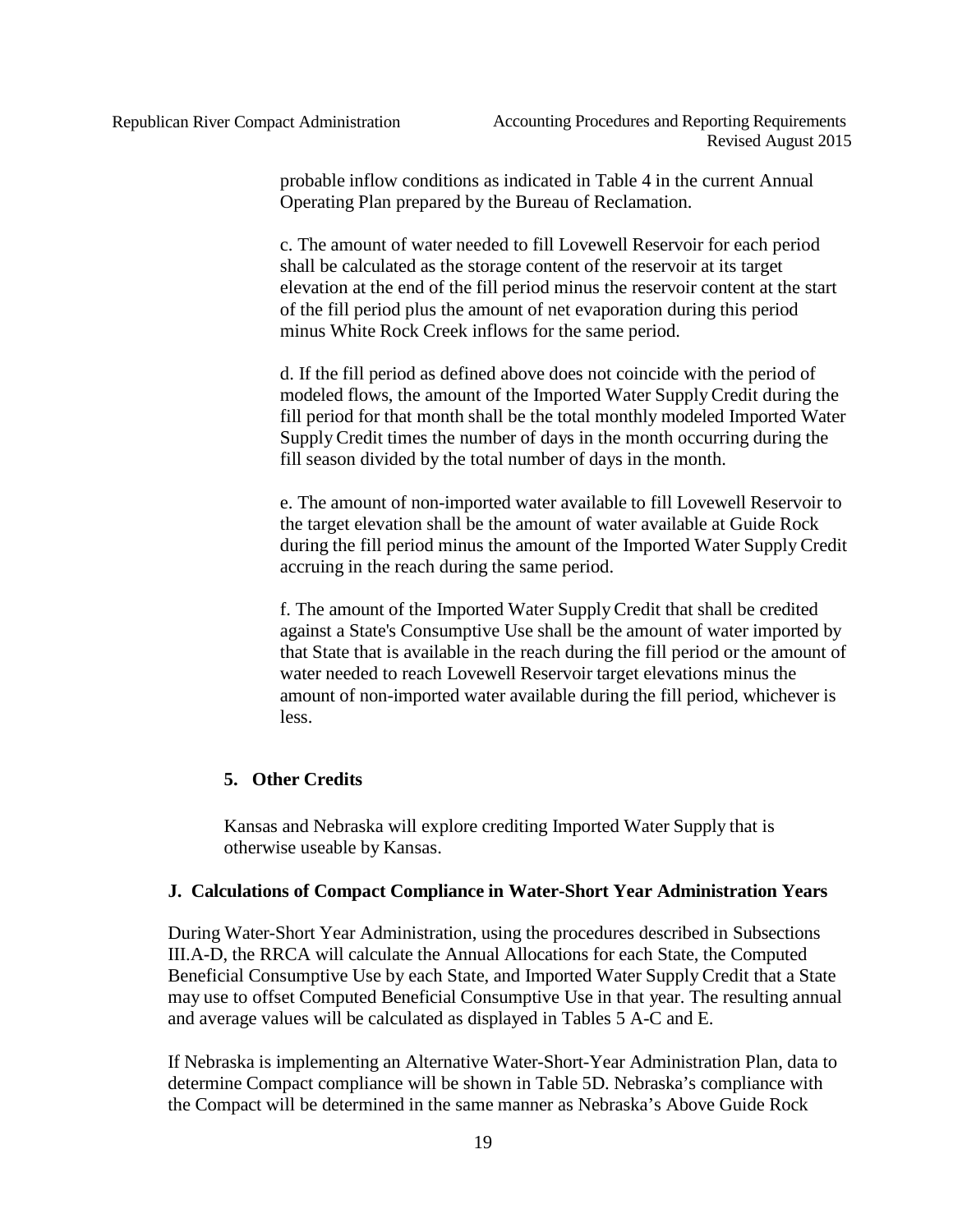compliance except that compliance will be based on a three-year running average of the current year and previous two year calculations. In addition, Table 5 D. will display the sum of the previous two-year difference in Allocations above Guide Rock and Computed Beneficial Consumptive Uses above Guide Rock minus any Imported Water Credits and compare the result with the Alternative Water-Short-Year Administration Plan's expected decrease in Computed Beneficial Consumptive Use above Guide Rock. Nebraska will be within compliance with the Compact as long as the three-year running average difference in Column 8 is positive and the sum of the previous year and current year deficits above Guide Rock are not greater than the expected decrease in Computed Beneficial Consumptive Use under the plan.

## <span id="page-19-1"></span><span id="page-19-0"></span>IV.**Specific Formulas**

## <span id="page-19-2"></span>**A. Computed Beneficial Consumptive Use**

## **1. Computed Beneficial Consumptive Use of Groundwater:**

The Computed Beneficial Consumptive Use caused by groundwater diversion shall be determined by the RRCA Groundwater Model as described in Subsection III.D.1.

## <span id="page-19-3"></span>**2. Computed Beneficial Consumptive Use of Surface Water:**

The Computed Beneficial Consumptive Use of surface water shall be calculated as follows:

a) Non-Federal Canals

Computed Beneficial Consumptive Use from diversions by non- federal canals shall be 60 percent of the diversion; the return flow shall be 40 percent of the diversion

b) Individual Surface Water Pumps

Computed Beneficial Consumptive Use from small individual surface water pumps shall be 75 percent of the diversion; return flows will be 25 percent of the diversion unless a state provides data on the amount of different system types in a Sub-basin, in which case the following percentages will be used for each system type:

Gravity Flow. 30%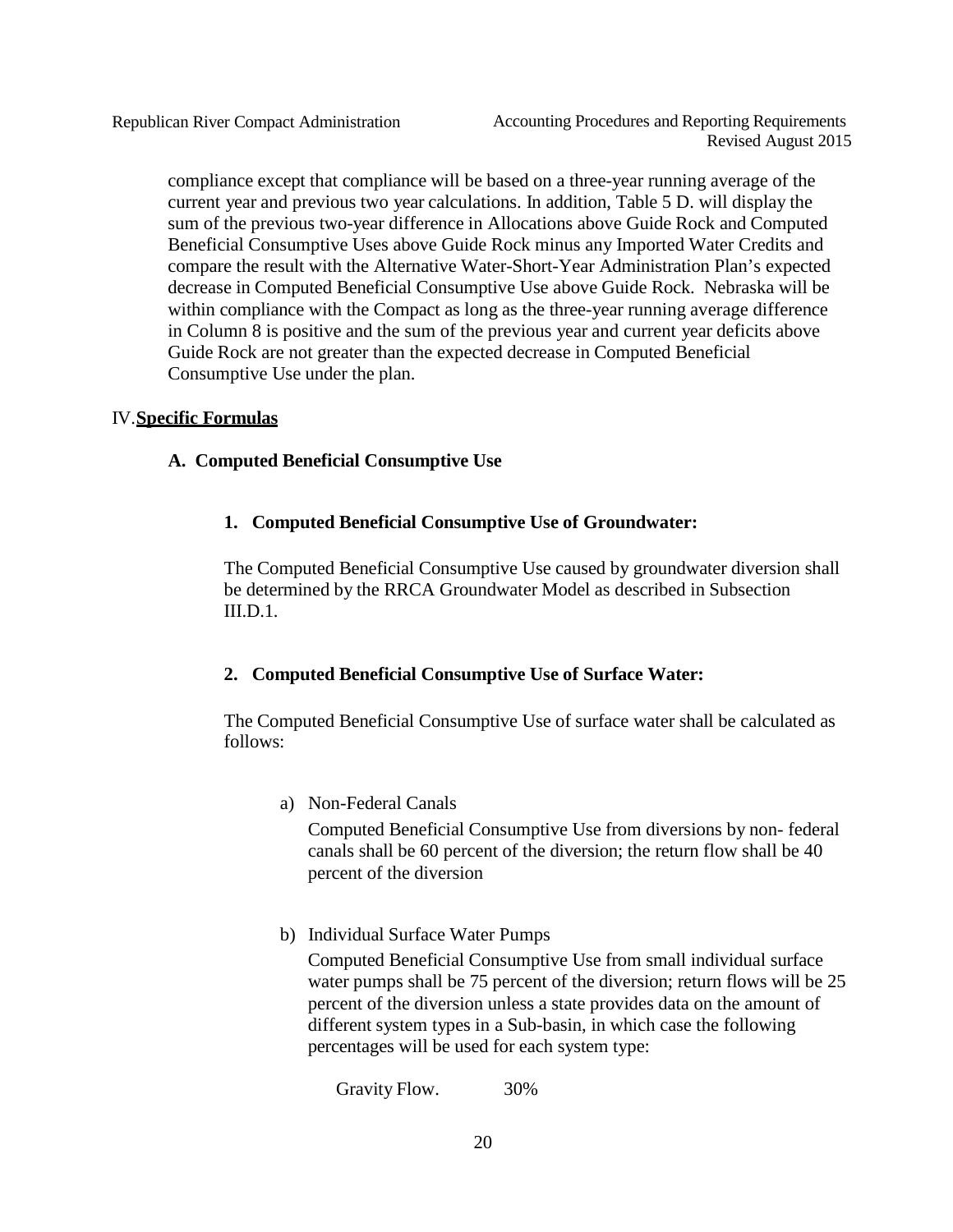| <b>Center Pivot</b> | 17% |
|---------------------|-----|
| LEPA                | 10% |

c) Federal Canals

Computed Beneficial Consumptive Use of diversions by Federal canals will be calculated as shown in Attachment 7. For each Bureau of Reclamation Canal the field deliveries shall be subtracted from the diversion from the river to determine the canal losses. The field delivery shall be multiplied by one minus an average system efficiency for the district to determine the loss of water from the field. Eighty-two percent of the sum of the field loss plus the canal loss shall be considered to be the return flow from the canal diversion. The assumed field efficiencies and the amount of the field and canal loss that reaches the stream may be reviewed by the RRCA and adjusted as appropriate to insure their accuracy.

d) Non-irrigation Uses

Any non-irrigation uses diverting or pumping more than 50 acre-feet per year will be required to measure diversions. Non-irrigation uses diverting more than 50 Acre-feet per year will be assessed a Computed Beneficial Consumptive Use of 50% of what is pumped or diverted, unless the entity presents evidence to the RRCA demonstrating a different percentage should be used.

#### e) Evaporation from Federal Reservoirs

Net Evaporation from Federal Reservoirs will be calculated as follows:

(1) Harlan County Lake, Evaporation Calculation

April 1 through October 31:

Evaporation from Harlan County Lake is calculated by the Corps of Engineers on a daily basis from April 1 through October 31. Daily readings are taken from a Class A evaporation pan maintained near the project office. Any precipitation recorded at the project office is added to the pan reading to obtain the actual evaporation amount. The pan value is multiplied by a pan coefficient that varies by month. These values are: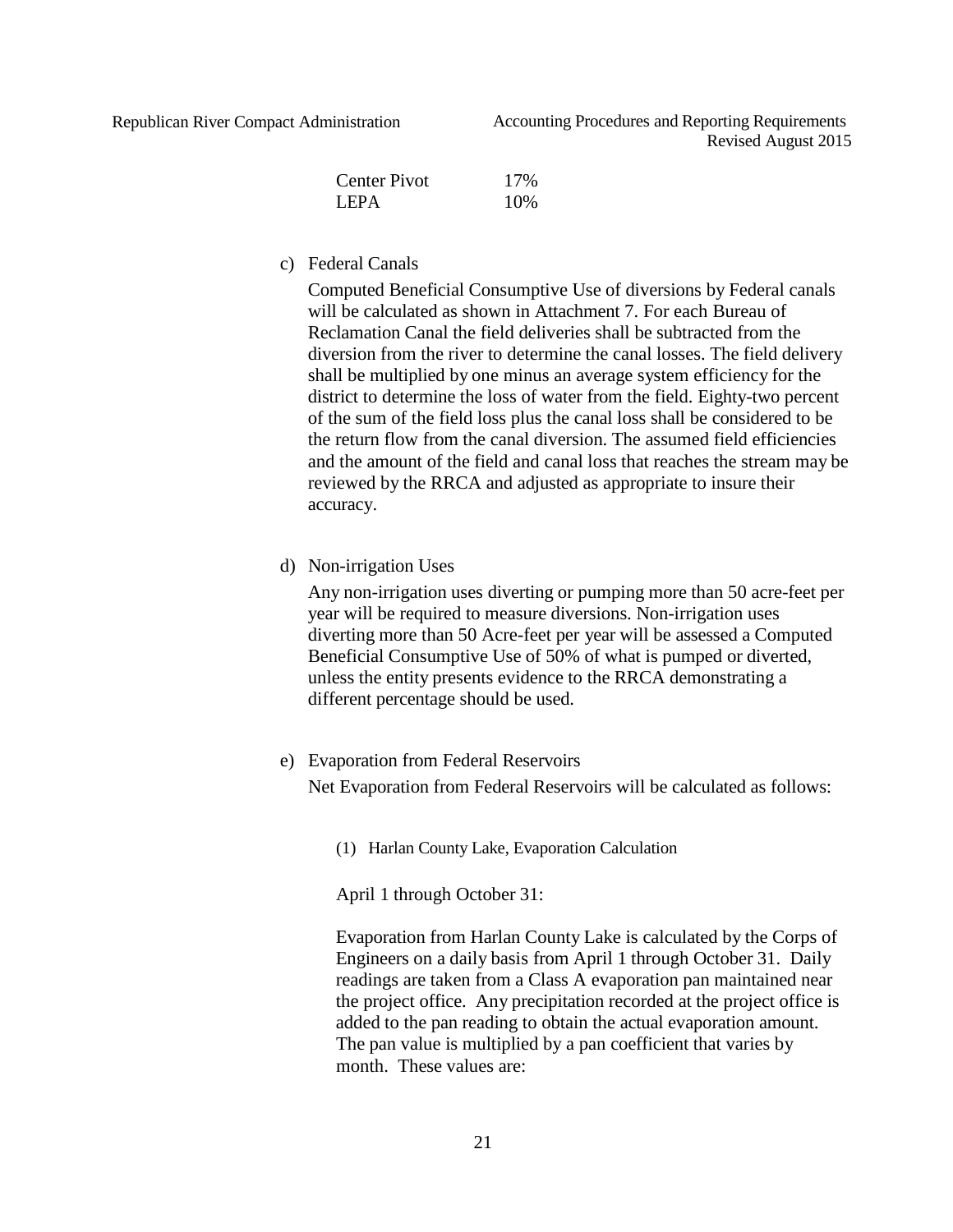| March     | .56  |
|-----------|------|
| April     | .52  |
| May       | .53  |
| June      | .60  |
| July      | .68  |
| August    | .78  |
| September | .91  |
| October   | 1.01 |

The pan coefficients were determined by studies the Corps of Engineers conducted a number of years ago. The result is the evaporation in inches. It is divided by 12 and multiplied by the daily lake surface area in acres to obtain the evaporation in Acre-feet. The lake surface area is determined by the 8:00 a.m. elevation reading applied to the lake's area-capacity data. The area-capacity data is updated periodically through a sediment survey. The last survey was completed in December 2000.

#### November 1 through March 31

During the winter season, a monthly total evaporation in inches has been determined. The amount varies with the percent of ice cover. The values used are:

#### HARLAN COUNTY LAKE

Estimated Evaporation in Inches Winter Season -- Monthly Total

#### PERCENTAGE OF ICE COVER

|            | 0%   | 10%  | 20%  | 30%            | 40%  | 50%  | 60%  | 70%  | 80%  | 90%  | 100% |
|------------|------|------|------|----------------|------|------|------|------|------|------|------|
| <b>JAN</b> | 0.88 | 0.87 | 0.85 | 0.84           | 0.83 | 0.82 | 0.81 | 0.80 | 0.78 | 0.77 | 0.76 |
| <b>FEB</b> | 0.90 | 0.88 | 0.87 | 0.86           | 0.85 | 0.84 | 0.83 | 0.82 | 0.81 | 0.80 | 0.79 |
| <b>MAR</b> | 1.29 | 1.28 | 1.27 | 1.26           | .25  | 1.24 | 1.23 | 1.22 | 1.21 | 1.20 | 1.19 |
| <b>OCT</b> | 4.87 |      |      | N <sub>O</sub> |      |      |      |      |      |      |      |
|            |      |      |      | ICE            |      |      |      |      |      |      |      |
| <b>NOV</b> | 2.81 |      |      | N <sub>O</sub> |      |      |      |      |      |      |      |
|            |      |      |      | ICE            |      |      |      |      |      |      |      |
| <b>DEC</b> | 1.31 | 1.29 | 1.27 | 1.25           | .24  | 1.22 | 1.20 | 1.18 | 1.17 | 1.16 | 1.14 |

The monthly total is divided by the number of days in the month to obtain a daily evaporation value in inches. It is divided by 12 and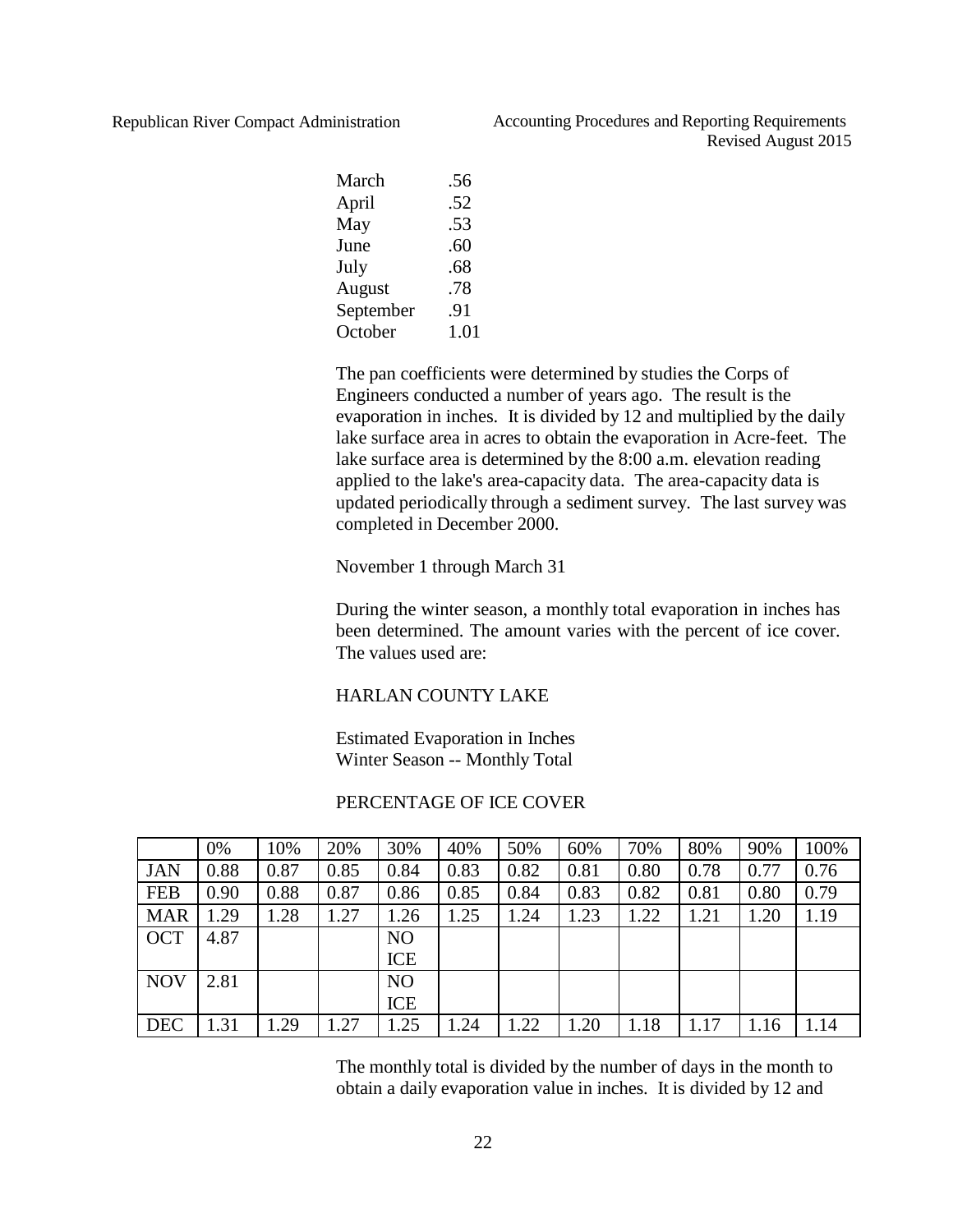multiplied by the daily lake surface area in acres to obtain the evaporation in Acre-feet. The lake surface area is determined by the 8:00 a.m. elevation reading applied to the lake's area-capacity data. The area-capacity data is updated periodically through a sediment survey. The last survey was completed in December 2000.

To obtain the net evaporation, the monthly precipitation on the lake is subtracted from the monthly gross evaporation. The monthly precipitation is calculated by multiplying the sum of the month's daily precipitation in inches by the average of the end of the month lake surface area for the previous month and the end of the month lake surface area for the current month in acres and dividing the result by 12 to obtain the precipitation for the month in acre feet.

The total annual net evaporation (Acre-feet) will be charged to Kansas and Nebraska in proportion to the annual diversions made by the Kansas Bostwick Irrigation District and the Nebraska Bostwick Irrigation District during the time period each year when irrigation releases are being made from Harlan County Lake. For any year in which no irrigation releases were made from Harlan County Lake, the annual net evaporation charged to Kansas and Nebraska will be based on the average of the above calculation for the most recent three years in which irrigation releases from Harlan County Lake were made. In the event Nebraska chooses to substitute supply for the Superior Canal from Nebraska's allocation below Guide Rock in Water-Short Year Administration years, the amount of the substitute supply will be included in the calculation of the split as if it had been diverted to the Superior Canal at Guide Rock.

(2) Evaporation Computations for Bureau of Reclamation Reservoirs

The Bureau of Reclamation computes the amount of evaporation loss on a monthly basis at Reclamation reservoirs. The following procedure is utilized in calculating the loss in Acre-feet.

An evaporation pan reading is taken each day at the dam site. This measurement is the amount of water lost from the pan over a 24-hour period in inches. The evaporation pan reading is adjusted for any precipitation recorded during the 24-hour period. Instructions for determining the daily pan evaporation are found in the "National Weather Service Observing Handbook No. 2 – Substation Observations." All dams located in the Kansas River Basin with the exception of Bonny Dam are National Weather Service Cooperative Observers. The daily evaporation pan readings are totaled at the end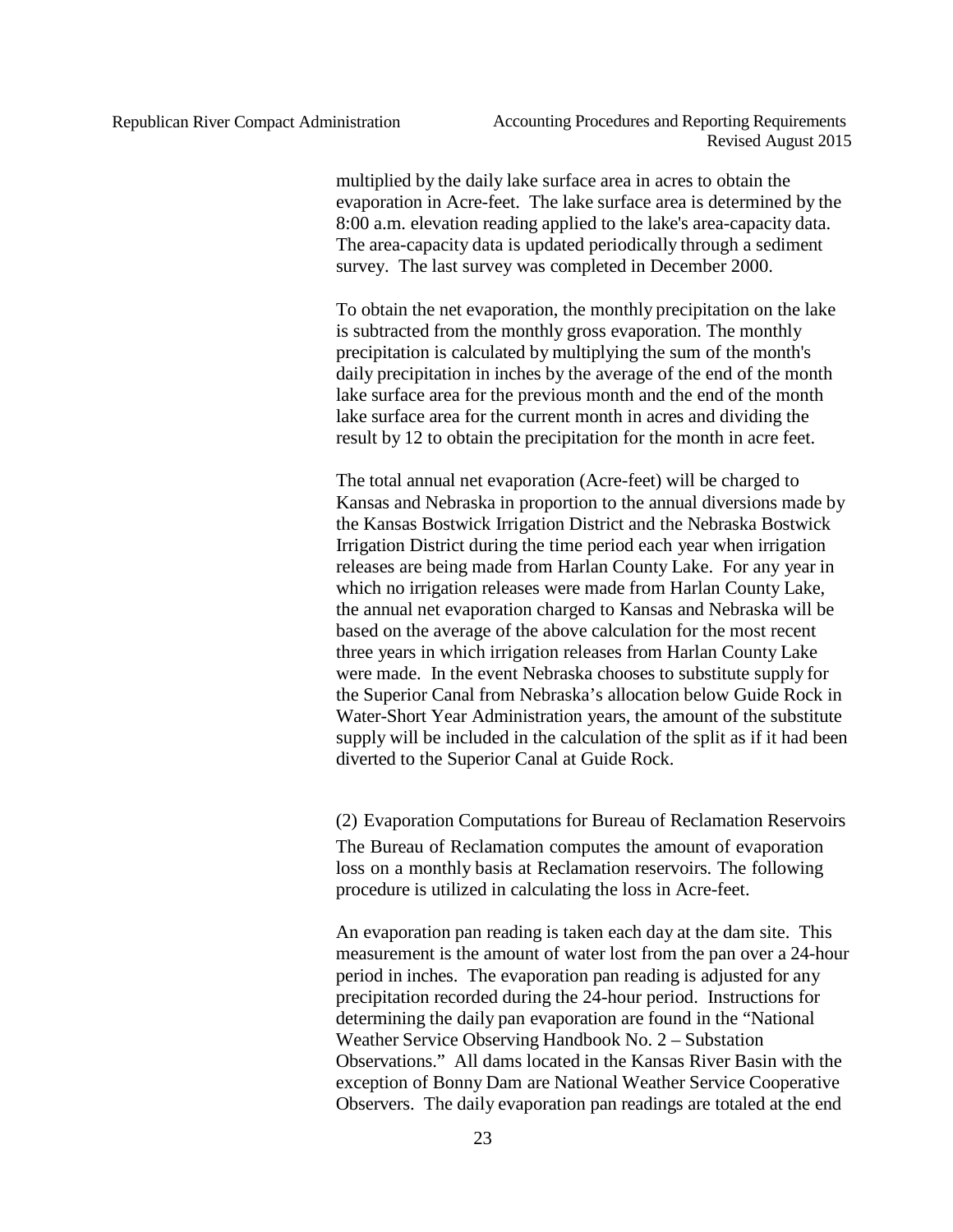of each month and converted to a "free water surface" (FWS) evaporation, also referred to as "lake" evaporation. The FWS evaporation is determined by multiplying the observed pan evaporation by a coefficient of .70 at each of the reservoirs. This coefficient can be affected by several factors including water and air temperatures. The National Oceanic and Atmospheric Administration (NOAA) has published technical reports describing the determination of pan coefficients. The coefficient used is taken from the "NOAA Technical Report NWS 33, Map of coefficients to convert class A pan evaporation to free water surface evaporation". This coefficient is used for the months of April through October when evaporation pan readings are recorded at the dams. The monthly FWS evaporation is then multiplied by the average surface area of the reservoir during the month in acres. Dividing this value by twelve will result in the amount of water lost to evaporation in Acre-feet during the month.

During the winter months when the evaporation pan readings are not taken, monthly evaporation tables based on the percent of ice cover are used. The tables used were developed by the Corps of Engineers and were based on historical average evaporation rates. A separate table was developed for each of the reservoirs. The monthly evaporation rates are multiplied by the .70 coefficient for pan to free water surface adjustment, divided by twelve to convert inches to feet and multiplied by the average reservoir surface area during the month in acres to obtain the total monthly evaporation loss in Acrefeet.

To obtain the net evaporation, the monthly precipitation on the lake is subtracted from the monthly gross evaporation. The monthly precipitation is calculated by multiplying the sum of the month's daily precipitation in inches by the average of the end of the month lake surface area for the previous month and the end of the month lake surface area for the current month in acres and dividing the result by 12 to obtain the precipitation for the month in acre feet.

f) Non-Federal Reservoir Evaporation:

For Non-Federal Reservoirs with a storage capacity less than 200 Acre-feet, the presumptive average annual surface area is 25% of the area at the principal spillway elevation. Net evaporation for each such Non-Federal Reservoir will be calculated by multiplying the presumptive average annual surface area by the net evaporation from the nearest climate and evaporation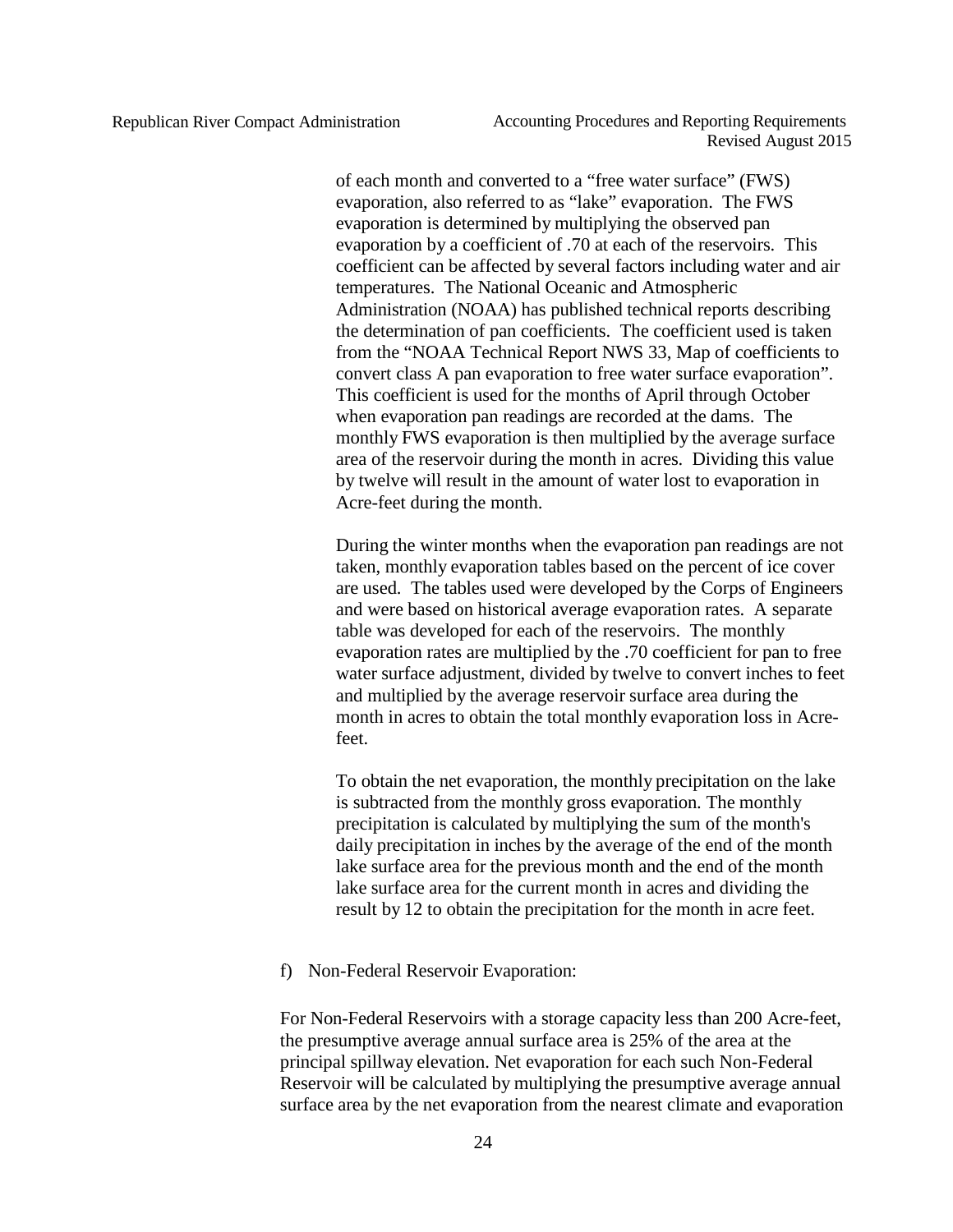station to the Non-Federal Reservoir. A State may provide actual data in lieu of the presumptive criteria.

Net evaporation from Non-Federal Reservoirs with 200 Acre-feet of storage or greater will be calculated by multiplying the average annual surface area (obtained from the area-capacity survey) and the net evaporation from the nearest evaporation and climate station to the reservoir. If the average annual surface area is not available, the Non-Federal Reservoirs with 200 Acre-feet of storage or greater will be presumed to be full at the principal spillway elevation.

### <span id="page-24-0"></span>**B. Specific Formulas for Each Sub-basin and the Main Stem**

All calculations shall be based on the calendar year and shall be rounded to the nearest 10 Acre-feet using the conventional rounding formula of rounding up for all numbers equal to five or higher and otherwise rounding down.

| Abbreviations:       |                                                                              |
|----------------------|------------------------------------------------------------------------------|
| <b>CBCU</b>          | $=$ Computed Beneficial Consumptive Use                                      |
| <b>CWS</b>           | $=$ Computed Water Supply                                                    |
| D                    | $=$ Non-Federal Canal Diversions for Irrigation                              |
| Ev                   | $=$ Evaporation from Federal Reservoirs                                      |
| <b>EvNFR</b>         | $=$ Evaporation from Non-Federal Reservoirs                                  |
| FF                   | $=$ Flood Flow                                                               |
| <b>GW</b>            | $=$ Groundwater Computed Beneficial Consumptive Use (includes irrigation and |
| non-irrigation uses) |                                                                              |
| <b>IWS</b>           | $=$ Imported Water Supply Credit from Nebraska                               |
| M&I                  | $=$ Non-Irrigation Surface Water Diversions (Municipal and Industrial)       |
| P                    | $=$ Small Individual Surface Water Pump Diversions for Irrigation            |
| RF                   | $=$ Return Flow                                                              |
| <b>VWS</b>           | $=$ Virgin Water Supply                                                      |
| $\mathbf{C}$         | $=$ Colorado                                                                 |
| $\bf k$              | $=$ Kansas                                                                   |
| n                    | $=$ Nebraska                                                                 |
| $\Delta S$           | $=$ Change in Federal Reservoir Storage                                      |
| $\%$                 | $=$ Average system efficiency for individual pumps in the Sub-basin          |
| % BRF                | $=$ Percent of Diversion from Bureau Canals that returns to the stream       |
| ###                  | $=$ Value expected to be zero                                                |
|                      |                                                                              |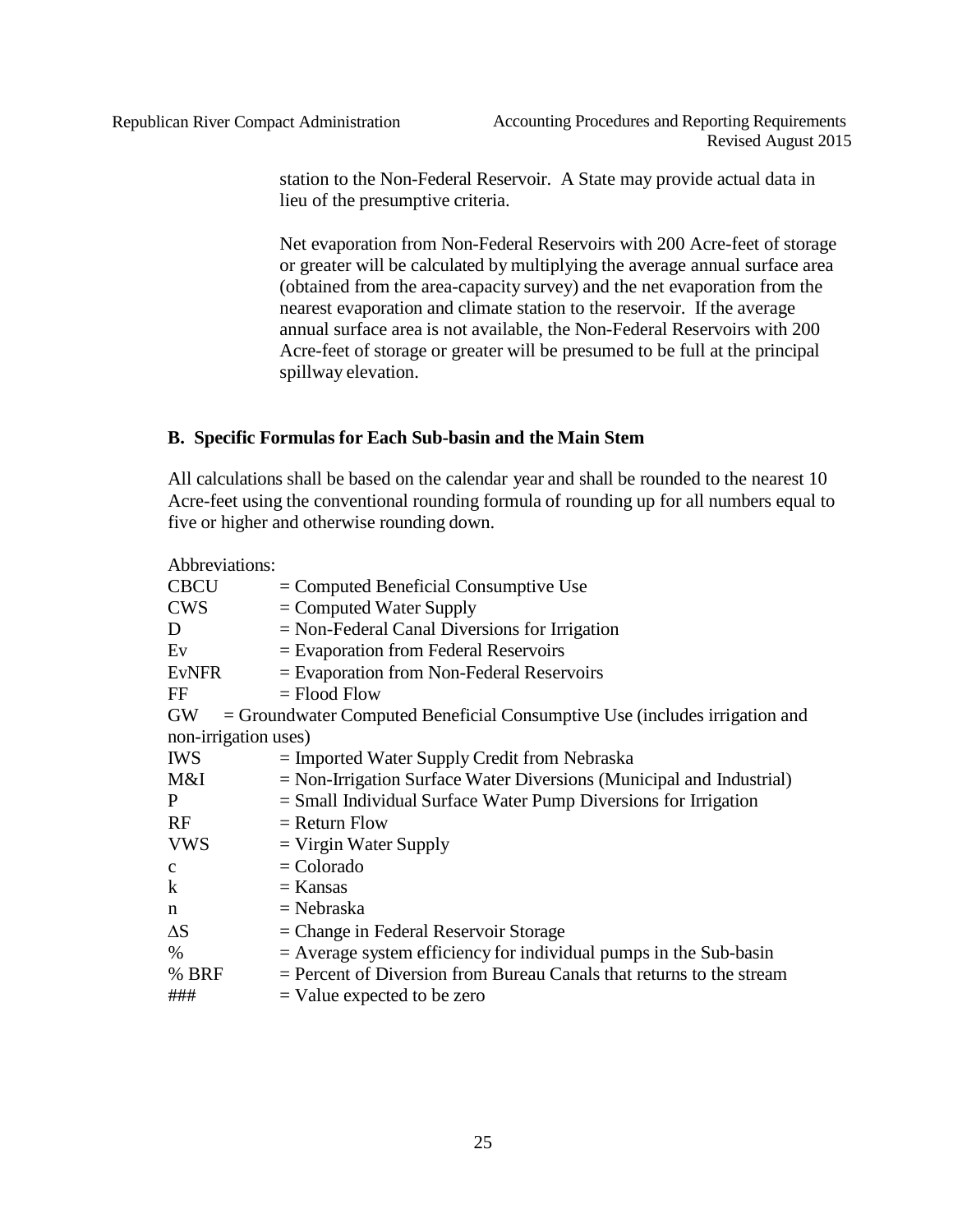## **3. North Fork of Republican River in Colorado <sup>2</sup>**

| <b>CBCU</b> Colorado                | $= 0.6$ x Haigler Canal Diversion Colorado + 0.6 x Dc + % x<br>$Pc + 0.5$ x M&Ic + EvNFRc + GWc                                              |  |
|-------------------------------------|----------------------------------------------------------------------------------------------------------------------------------------------|--|
| <b>CBCU Kansas</b>                  | $=$ GW $k$                                                                                                                                   |  |
| <b>CBCU</b> Nebraska                | $= 0.6$ x Haigler Canal Diversion Nebraska + GWn                                                                                             |  |
|                                     | Note: The diversion for Haigler Canal is split between<br>Colorado and Nebraska based on the percentage of land<br>irrigated in each state   |  |
| <b>VWS</b>                          | $=$ North Fork of the Republican River at the State Line, Stn.<br>No. $06823000 + CBC$ Uc + CBCUk + CBCUn + Nebraska<br>Haigler Canal RF-IWS |  |
|                                     | Note: The Nebraska Haigler Canal RF returns to the Main<br><b>Stem</b>                                                                       |  |
| <b>CWS</b>                          | $=$ VWS - FF                                                                                                                                 |  |
| Allocation Colorado = $0.224$ x CWS |                                                                                                                                              |  |
| Allocation Nebraska = $0.246$ x CWS |                                                                                                                                              |  |
| Unallocated                         | $= 0.53$ x CWS                                                                                                                               |  |
| 4. Arikaree River 2                 |                                                                                                                                              |  |
| <b>CBCU</b> Colorado                | $= 0.6$ x Dc + % x Pc + 0.5 x M&Ic + EvNFRc + GWc                                                                                            |  |
| <b>CBCU Kansas</b>                  | $= 0.6$ x Dk + % x Pk + 0.5 x M&Ik + EvNFRk + GWk                                                                                            |  |
| <b>CBCU</b> Nebraska                | $= 0.6$ x Dn + % x Pn + 0.5 x M&In + EvNFRn + GWn                                                                                            |  |
| <b>VWS</b>                          | $=$ Arikaree Gage at Haigler Stn. No. 06821500 + CBCUc +                                                                                     |  |

 $CBCUk + CBCUn - IWS$ 

<span id="page-25-0"></span><sup>&</sup>lt;sup>2</sup>The RRCA will investigate whether return flows from the Haigler Canal diversion in Colorado may return to the Arikaree River, not the North Fork of the Republican River, as indicated in the formulas. If there are return flows from the Haigler Canal to the Arikaree River, these formulas will be changed to recognize those returns.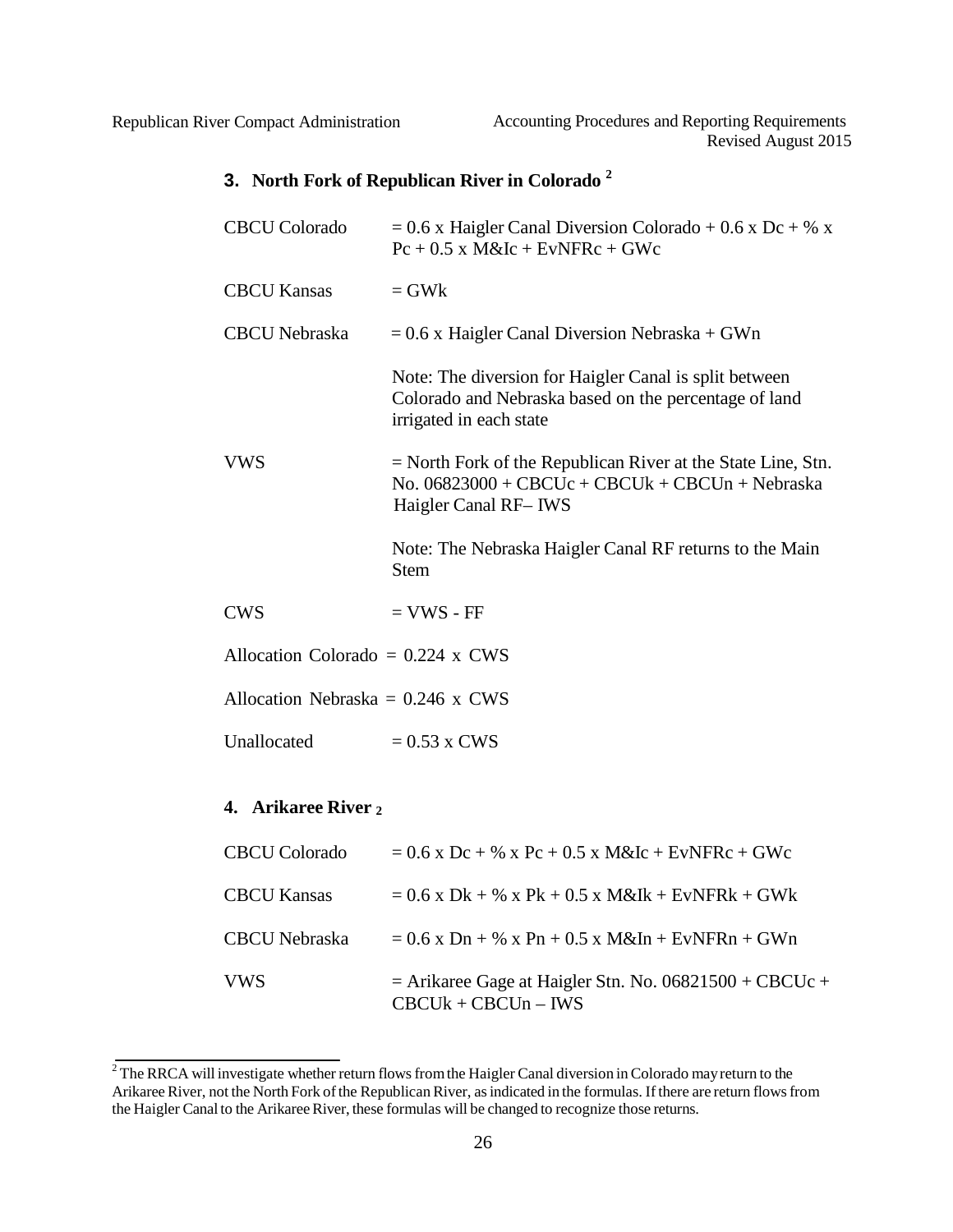Republican River Compact Administration Accounting Procedures and Reporting Requirements Revised August 2015

| <b>CWS</b>  | $=$ VWS - FF                             |
|-------------|------------------------------------------|
|             | Allocation Colorado = $0.785 \times$ CWS |
|             | Allocation Kansas $= 0.051$ x CWS        |
|             | Allocation Nebraska = $0.168$ x CWS      |
| Unallocated | $= 0.004$ x CWS                          |

## <span id="page-26-0"></span>**5. Buffalo Creek**

| <b>CBCU Colorado</b>                     | $= 0.6$ x Dc + % x Pc + 0.5 x M&In + EvNFRc + GWc                                        |
|------------------------------------------|------------------------------------------------------------------------------------------|
| <b>CBCU Kansas</b>                       | $=$ GW <sub>k</sub>                                                                      |
| CBCU Nebraska                            | $= 0.6$ x Dn + % x Pn + 0.5 x M&In + EvNFRn + GWn                                        |
| VWS                                      | $=$ Buffalo Creek near Haigler Gage Stn. No. 06823500 +<br>$CBCUc + CBCUk + CBCUn - IWS$ |
| <b>CWS</b>                               | $=$ VWS - FF                                                                             |
| Allocation Nebraska = $0.330 \times$ CWS |                                                                                          |
| Unallocated                              | $= 0.670$ x CWS                                                                          |

## <span id="page-26-1"></span>**6. Rock Creek**

| CBCU Colorado      | $=$ GWc                                                                           |
|--------------------|-----------------------------------------------------------------------------------|
| <b>CBCU Kansas</b> | $=$ GW <sub>k</sub>                                                               |
| CBCU Nebraska      | $= 0.6$ x Dn + % x Pn + 0.5 x M&In + EvNFRn + GWn                                 |
| <b>VWS</b>         | $=$ Rock Creek at Parks Gage Stn. No. 06824000 + CBCUc +<br>$CBCUk + CBCUn - IWS$ |
| <b>CWS</b>         | $=$ VWS - FF                                                                      |
|                    |                                                                                   |

Allocation Nebraska =  $0.400 \times$  CWS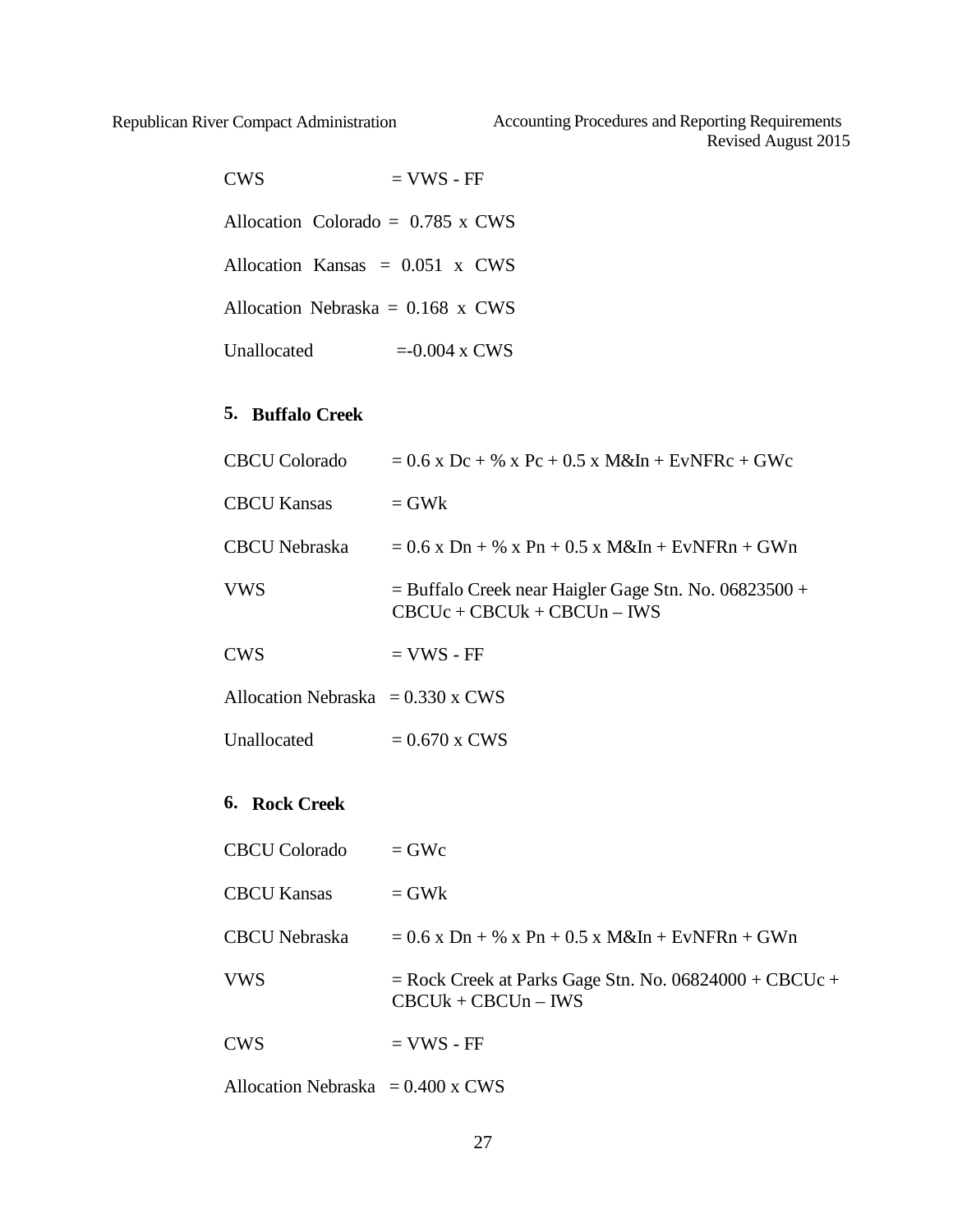Republican River Compact Administration Accounting Procedures and Reporting Requirements Revised August 2015

Unallocated  $= 0.600 \times \text{CWS}$ 

#### <span id="page-27-0"></span>**7. South Fork Republican River**

| <b>CBCU Colorado</b>                | $= 0.6$ x Hale Ditch Diversion + 0.6 x Dc + % x Pc + 0.5 x<br>$M\&Ic + EvNFRc + Bonny Reservoir Ev + GWc$                                |
|-------------------------------------|------------------------------------------------------------------------------------------------------------------------------------------|
| <b>CBCU Kansas</b>                  | $= 0.6$ x Dk + % x Pk + 0.5 x M&Ik + EvNFRk + GWk                                                                                        |
| CBCU Nebraska                       | $= 0.6$ x Dn + % x Pn + 0.5 x M&In + EvNFRn + GWn                                                                                        |
| <b>VWS</b>                          | $=$ South Fork Republican River near Benkelman Gage Stn.<br>No. $06827500 + CBCUc + CBCUk + CBCUn + \Delta S Bonny$<br>$Reservoir - IWS$ |
| <b>CWS</b>                          | $=$ VWS - $\Delta S$ Bonny Reservoir - FF                                                                                                |
| Allocation Colorado = $0.444$ x CWS |                                                                                                                                          |
| Allocation Kansas $= 0.402$ x CWS   |                                                                                                                                          |
| Allocation Nebraska = $0.014$ x CWS |                                                                                                                                          |
| Unallocated                         | $= 0.140$ x CWS                                                                                                                          |

#### **8. Frenchman Creek in Nebraska**

- $CBCU$  Kansas  $= GWk$
- CBCU Nebraska  $=$  Culbertson Canal Diversions x (1-%BRF) + Culbertson Extension x  $(1-%BRF) + 0.6$  x Champion Canal Diversion + 0.6 x Riverside Canal Diversion + 0.6 x Dn + % x Pn + 0.5 x  $M&In + EvNFRn + Enders Reservoir Ev + GWn$
- VWS = Frenchman Creek in Culbertson, Nebraska Gage Stn. No.  $06835500 + CBC$ Uc + CBCUk + CBCUn + 0.17 x Culbertson Diversion  $RF +$  Culbertson Extension  $RF + 0.78$ x Riverside Diversion RF + ∆S Enders Reservoir – IWS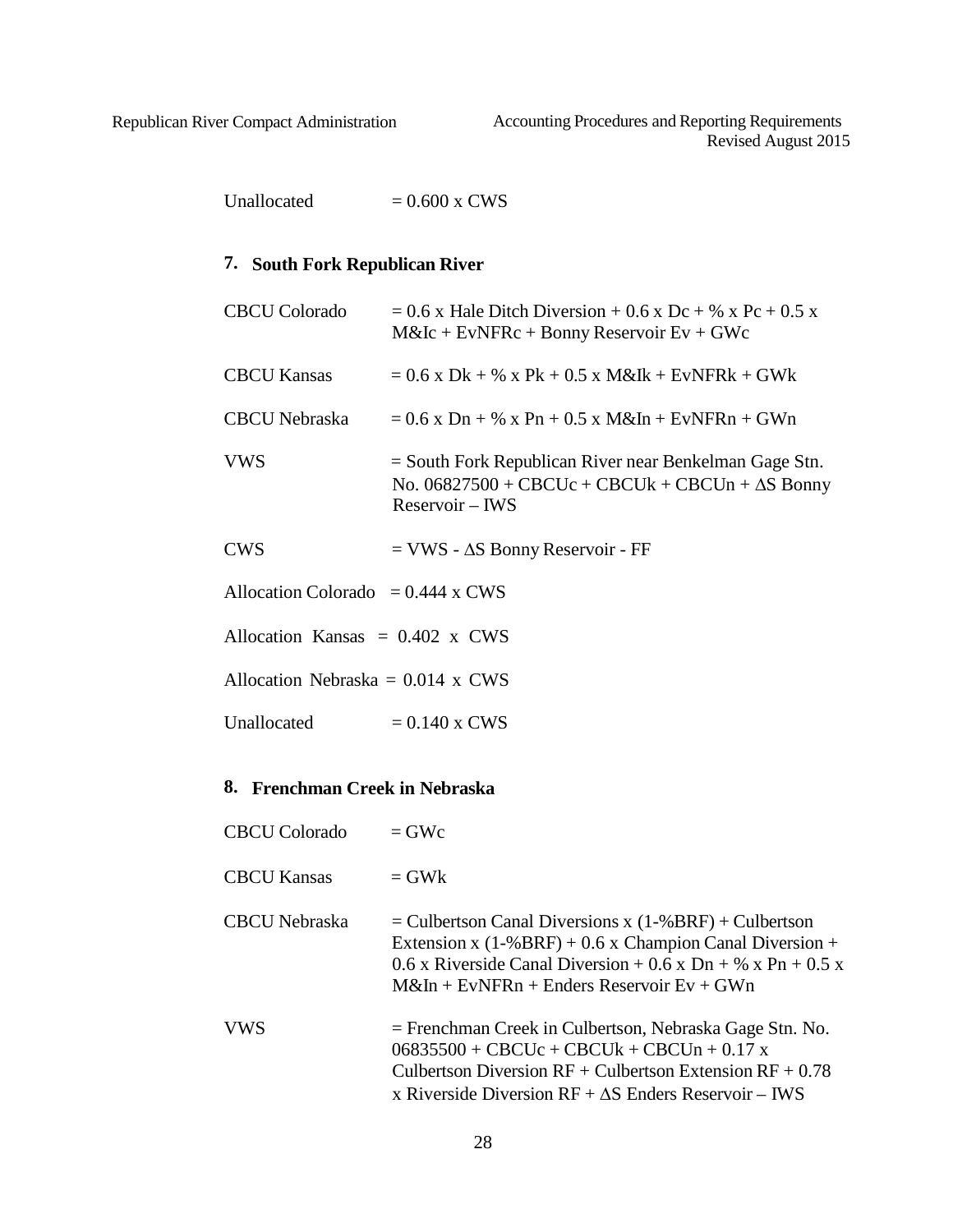Note: 17% of the Culbertson Diversion RF and 100% of the Culbertson Extension RF return to the Main Stem

| CWS | $=$ VWS - $\Delta S$ Enders Reservoir – FF |
|-----|--------------------------------------------|
|     |                                            |

| Unallocated | $= 0.464$ x CWS |
|-------------|-----------------|
|-------------|-----------------|

## <span id="page-28-0"></span>**9. Driftwood Creek**

| CBCU Colorado                       | $=$ GWc                                                                                                                         |
|-------------------------------------|---------------------------------------------------------------------------------------------------------------------------------|
| CBCU Kansas                         | $= 0.6$ x Dk + % x Pk + 0.5 x M&Ik + EvNFRk + GWk                                                                               |
| CBCU Nebraska                       | $= 0.6$ x Dn + % x Pn + 0.5 x M&In + EvNFRn + GWn                                                                               |
| <b>VWS</b>                          | $=$ Driftwood Creek near McCook Gage Stn. No. 06836500 +<br>$CBCUc + CBCUk + CBCUn - 0.24$ x Meeker Driftwood<br>Canal RF - IWS |
|                                     | Note: 24 % of the Meeker Driftwood Canal RF returns to<br>Driftwood Creek                                                       |
| CWS                                 | $=$ VWS $-$ FF                                                                                                                  |
| Allocation Kansas $= 0.069$ x CWS   |                                                                                                                                 |
| Allocation Nebraska = $0.164$ x CWS |                                                                                                                                 |
| Unallocated                         | $= 0.767$ x CWS                                                                                                                 |

## **10. Red Willow Creek in Nebraska**

| CBCU Colorado      | $=$ GWc                                                                                                        |
|--------------------|----------------------------------------------------------------------------------------------------------------|
| <b>CBCU Kansas</b> | $=$ GWk                                                                                                        |
| CBCU Nebraska      | $= 0.1$ x Red Willow Canal CBCU + 0.6 x Dn + % x Pn + 0.5<br>x M&In + EvNFRn + 0.1 x Hugh Butler Lake Ev + GWn |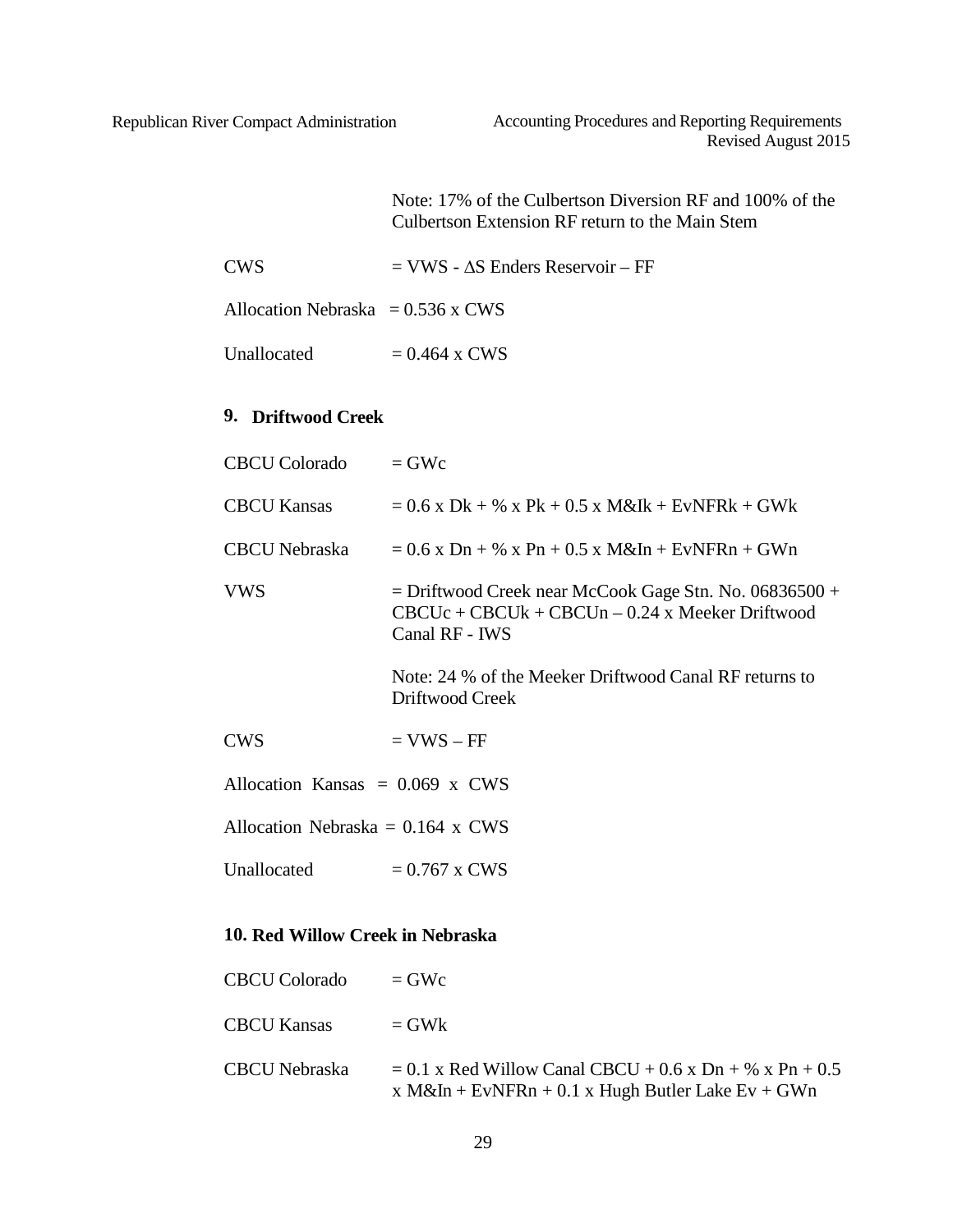|                                     | Note:<br>$Red$ Willow Canal CBCU = Red Willow Canal Diversion x<br>$(1 - % BRF)$                                                                                                                                           |
|-------------------------------------|----------------------------------------------------------------------------------------------------------------------------------------------------------------------------------------------------------------------------|
|                                     | 90% of the Red Willow Canal CBCU and 90% of Hugh<br>Butler Lake Ev charged to Nebraska's CBCU in the Main<br><b>Stem</b>                                                                                                   |
| <b>VWS</b>                          | $=$ Red Willow Creek near Red Willow Gage Stn. No.<br>$06838000 + CBC$ Uc + CBCUk + CBCUn + 0.9 x Red<br>Willow Canal CBCU + 0.9 x Hugh Butler Lake $Ev + 0.9$<br>xRed Willow Canal $RF + \Delta S$ Hugh Butler Lake – IWS |
|                                     | Note: 90% of the Red Willow Canal RF returns to the Main<br><b>Stem</b>                                                                                                                                                    |
| CWS                                 | $=$ VWS - $\Delta S$ Hugh Butler Lake - FF                                                                                                                                                                                 |
| Allocation Nebraska = $0.192$ x CWS |                                                                                                                                                                                                                            |
| Unallocated                         | $= 0.808$ x CWS                                                                                                                                                                                                            |
|                                     |                                                                                                                                                                                                                            |

## <span id="page-29-0"></span>**11. Medicine Creek**

| <b>CBCU Colorado</b> | $=$ GWc                                                                                                                                                                                   |
|----------------------|-------------------------------------------------------------------------------------------------------------------------------------------------------------------------------------------|
| <b>CBCU Kansas</b>   | $=$ GW <sub>k</sub>                                                                                                                                                                       |
|                      | CBCU Nebraska = $0.6$ x Dn above and below gage + % x Pn above and below<br>gage $+$ 0.5 x M&In above and below gage $+$ EvNFRn above<br>and below gage $+$ GWn                           |
|                      | Note: Harry Strunk Lake Ev charged to Nebraska's CBCU<br>in the Main Stem.                                                                                                                |
|                      | CU from Harry Strunk releases in the Cambridge Canal is<br>charged to the Main stem (no adjustment to the VWS<br>formula is needed as this water shows up in the Medicine<br>Creek gage). |
| VWS                  | $=$ Medicine Creek below Harry Strunk Lake Gage Stn. No.                                                                                                                                  |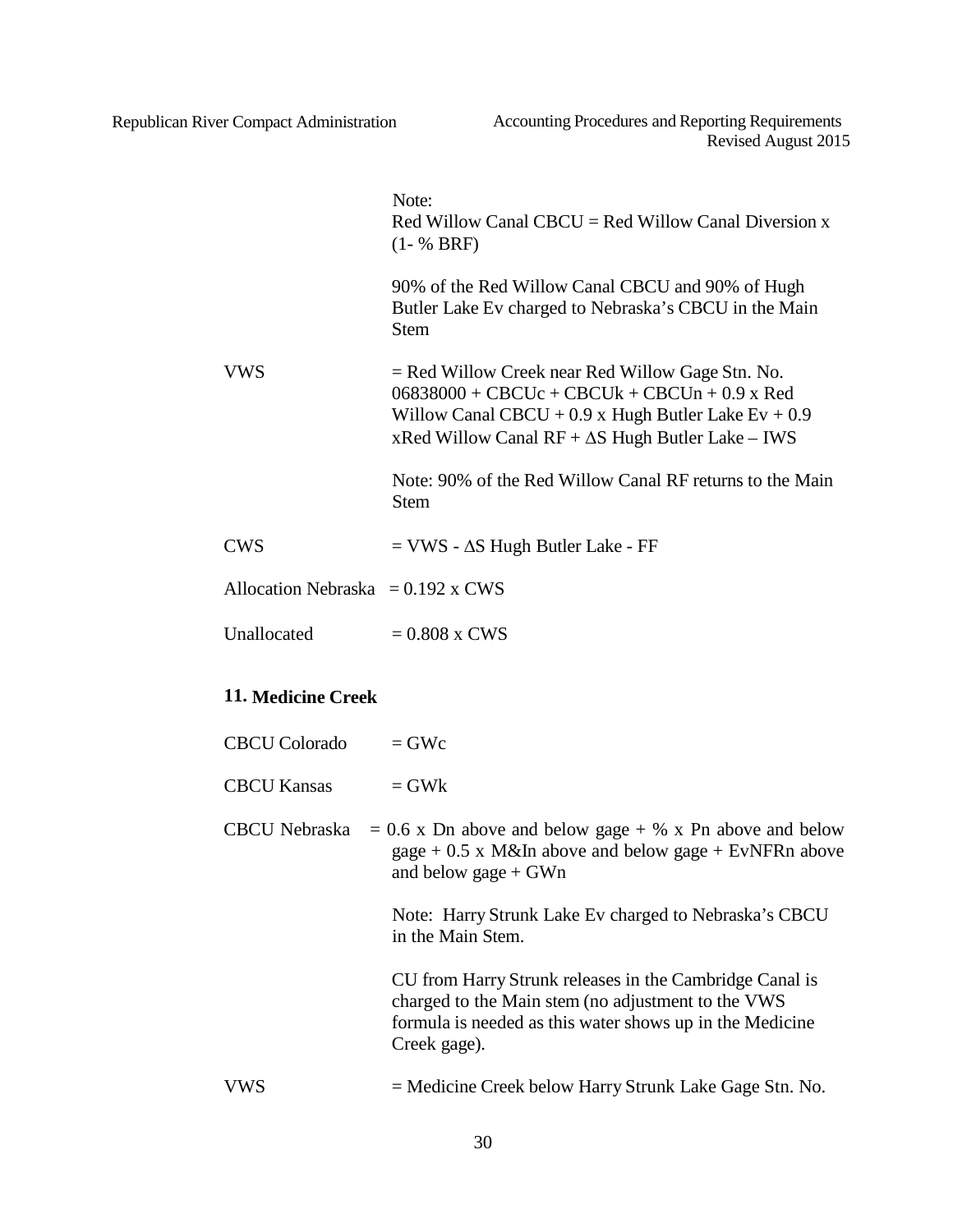<span id="page-30-0"></span>

|                                          | $06842500 + CBC$ Uc + CBCUk + CBCUn – 0.6 x Dn below<br>gage - % x Pn below gage $-0.5 * M\&$ In below gage -<br>EvNFRn below gage + Harry Strunk Lake Ev + $\Delta S$ Harry<br><b>Strunk Lake-IWS</b> |
|------------------------------------------|--------------------------------------------------------------------------------------------------------------------------------------------------------------------------------------------------------|
|                                          | Note: The CBCU surface water terms for Nebraska which<br>occur below the gage are added in the VWS for the Main<br><b>Stem</b>                                                                         |
| <b>CWS</b>                               | $=$ VWS - $\Delta S$ Harry Strunk Lake - FF                                                                                                                                                            |
| Allocation Nebraska = $0.091$ x CWS      |                                                                                                                                                                                                        |
| Unallocated                              | $= 0.909$ x CWS                                                                                                                                                                                        |
| <b>12. Beaver Creek</b>                  |                                                                                                                                                                                                        |
| <b>CBCU Colorado</b>                     | $= 0.6$ x Dc + % x Pc + 0.5 x M&Ic + EvNFRc + GWc                                                                                                                                                      |
| <b>CBCU Kansas</b>                       | $= 0.6$ x Dk + % x Pk + 0.5 x M&Ik + EvNFRk + GWk                                                                                                                                                      |
| <b>CBCU</b> Nebraska                     | $= 0.6$ x Dn above and below gage + % x Pn above and below<br>$\text{gage} + 0.5 \times M\&\text{In above and below } \text{gage} + \text{EvNFRn above}$<br>and below gage $+$ GWn                     |
| <b>VWS</b>                               | $=$ Beaver Creek near Beaver City gage Stn. No. 06847000 +<br>$BCUc + CBCUk + CBCUn - 0.6x$ Dn below gage - % x Pn<br>below gage $-0.5 * M\&$ In below gage - EvNFRn below gage<br>$-$ IWS             |
|                                          | Note: The CBCU surface water terms for Nebraska which<br>occur below the gage are added in the VWS for the Main<br><b>Stem</b>                                                                         |
| <b>CWS</b>                               | $=$ VWS $-$ FF                                                                                                                                                                                         |
| Allocation Colorado = $0.200 \times$ CWS |                                                                                                                                                                                                        |
| Allocation Kansas = $0.388$ x CWS        |                                                                                                                                                                                                        |
| Allocation Nebraska = $0.406$ x CWS      |                                                                                                                                                                                                        |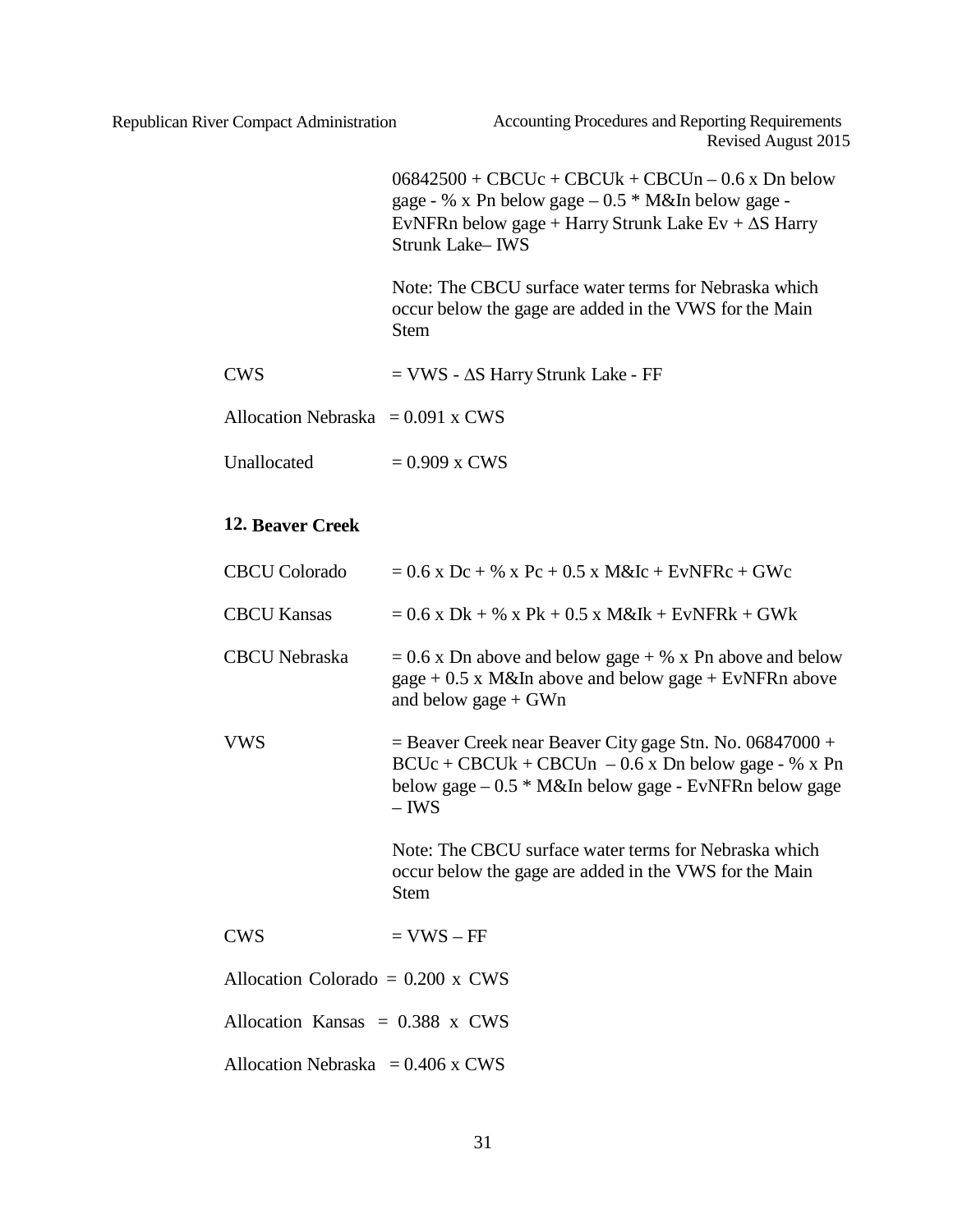<span id="page-31-0"></span>

Republican River Compact Administration Accounting Procedures and Reporting Requirements Revised August 2015

| Unallocated                              | $= 0.006$ x CWS                                                                                                                                                                                                                                      |
|------------------------------------------|------------------------------------------------------------------------------------------------------------------------------------------------------------------------------------------------------------------------------------------------------|
| 13. Sappa Creek                          |                                                                                                                                                                                                                                                      |
| <b>CBCU Colorado</b>                     | $=$ GWc                                                                                                                                                                                                                                              |
| <b>CBCU Kansas</b>                       | $= 0.6$ x Dk + % x Pk + 0.5 x M&Ik + EvNFRk + GWk                                                                                                                                                                                                    |
| <b>CBCU</b> Nebraska                     | $= 0.6$ x Dn above and below gage + % x Pn above and below<br>$\text{gage} + 0.5 \times M\&\text{In above and below } \text{gage} + \text{EvNFRn above}$<br>and below gage $+$ GWn                                                                   |
| <b>VWS</b>                               | $=$ Sappa Creek near Stamford gage Stn. No. 06847500 $-$<br>Beaver Creek near Beaver City gage Stn. No. 06847000 +<br>$CBCUc + CBCUk + CBCUn - 0.6 x Dn$ below gage - % x<br>Pn below gage $-0.5 * M\&$ In below gage - EvNFRn below<br>gage $-$ IWS |
|                                          | Note: The CBCU surface water terms for Nebraska which<br>occur below the gage are added in the VWS for the Main<br><b>Stem</b>                                                                                                                       |
| <b>CWS</b>                               | $=$ VWS - FF                                                                                                                                                                                                                                         |
| Allocation Kansas $= 0.411$ x CWS        |                                                                                                                                                                                                                                                      |
| Allocation Nebraska = $0.411 \times$ CWS |                                                                                                                                                                                                                                                      |
| Unallocated                              | $= 0.178$ x CWS                                                                                                                                                                                                                                      |
| 14. Prairie Dog Creek                    |                                                                                                                                                                                                                                                      |
| <b>CBCU Colorado</b>                     | $=$ GWc                                                                                                                                                                                                                                              |
| <b>CBCU Kansas</b>                       | $=$ Almena Canal Diversion x (1-%BRF) + 0.6 x Dk + % x Pk<br>$+0.5$ x M&Ik + EvNFRk + Keith Sebelius Lake Ev + GWk                                                                                                                                   |
| <b>CBCU</b> Nebraska                     | $= 0.6$ x Dn below gage + % x Pn below gage + 0.5 x M&In<br>below gage + $EvNFRn + GWn$ below gage                                                                                                                                                   |
|                                          |                                                                                                                                                                                                                                                      |

<span id="page-31-1"></span>VWS = Prairie Dog Creek near Woodruff, Kansas USGS Stn. No.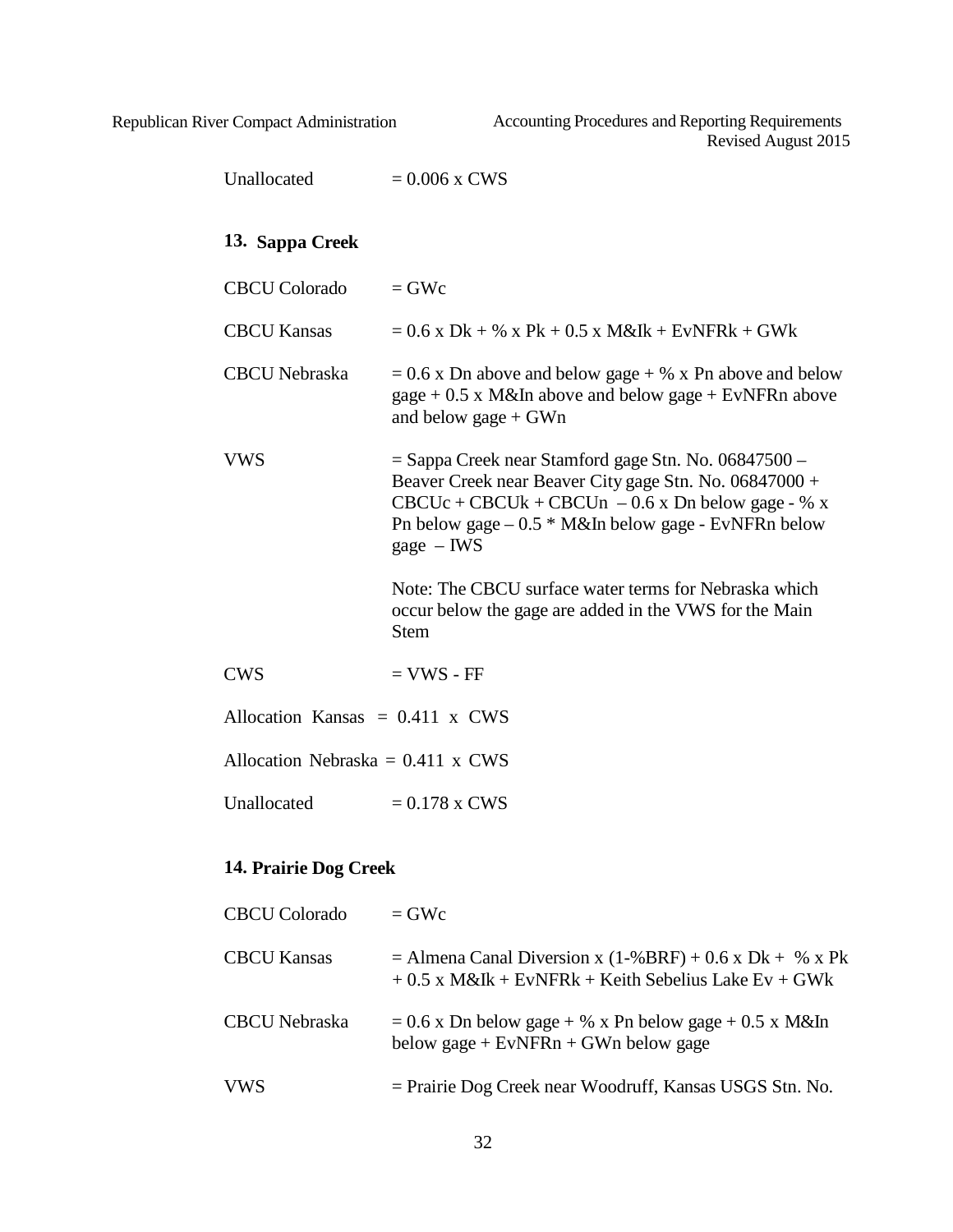$06848500 + CBC$ Uc + CBCUk + CBCUn - 0.6 x Dn below gage - % x Pn below gage - 0.5 x M&In below gage - EvNFRn below gage + ∆S Keith Sebelius Lake – IWS Note: The CBCU surface water terms for Nebraska which occur below the gage are added in the VWS for the Main Stem  $CWS = VWS - AS$  Keith Sebelius Lake - FF Allocation Kansas  $= 0.457$  x CSW Allocation Nebraska =  $0.076 \times$  CWS

Unallocated  $= 0.467$  x CWS

## <span id="page-32-0"></span>**15. The North Fork of the Republican River in Nebraska and the Main Stem of the Republican River between the junction of the North Fork and the Arikaree River and the Republican River near Hardy**

| <b>CBCU Colorado</b> | $=$ GWc                                                                                                                                                                                                                                                                                                                                                                                                                                                                                                                                                     |
|----------------------|-------------------------------------------------------------------------------------------------------------------------------------------------------------------------------------------------------------------------------------------------------------------------------------------------------------------------------------------------------------------------------------------------------------------------------------------------------------------------------------------------------------------------------------------------------------|
| <b>CBCU Kansas</b>   | $=$<br>(Deliveries from the Courtland Canal to Kansas above<br>Lovewell) $x(1-%BRF)$<br>+ Amount of transportation loss of Courtland Canal<br>deliveries to Lovewell that does not return to the river,<br>charged to Kansas<br>+ (Diversions of Republican River water from Lovewell<br>Reservoir by the Courtland Canal below Lovewell) x (1-<br>%BRF)<br>$+0.6 \times Dk$<br>$+$ % x Pk<br>$+0.5$ x M&Ik<br>$+$ EvNFR $k$<br>+ Harlan County Lake Ev charged to Kansas<br>+ Lovewell Reservoir Ev charged to the Republican River<br>$+$ GW <sub>k</sub> |
| <b>CBCU</b> Nebraska | $=$<br>Deliveries from Courtland Canal to Nebraska lands x (1-<br>%BRF)                                                                                                                                                                                                                                                                                                                                                                                                                                                                                     |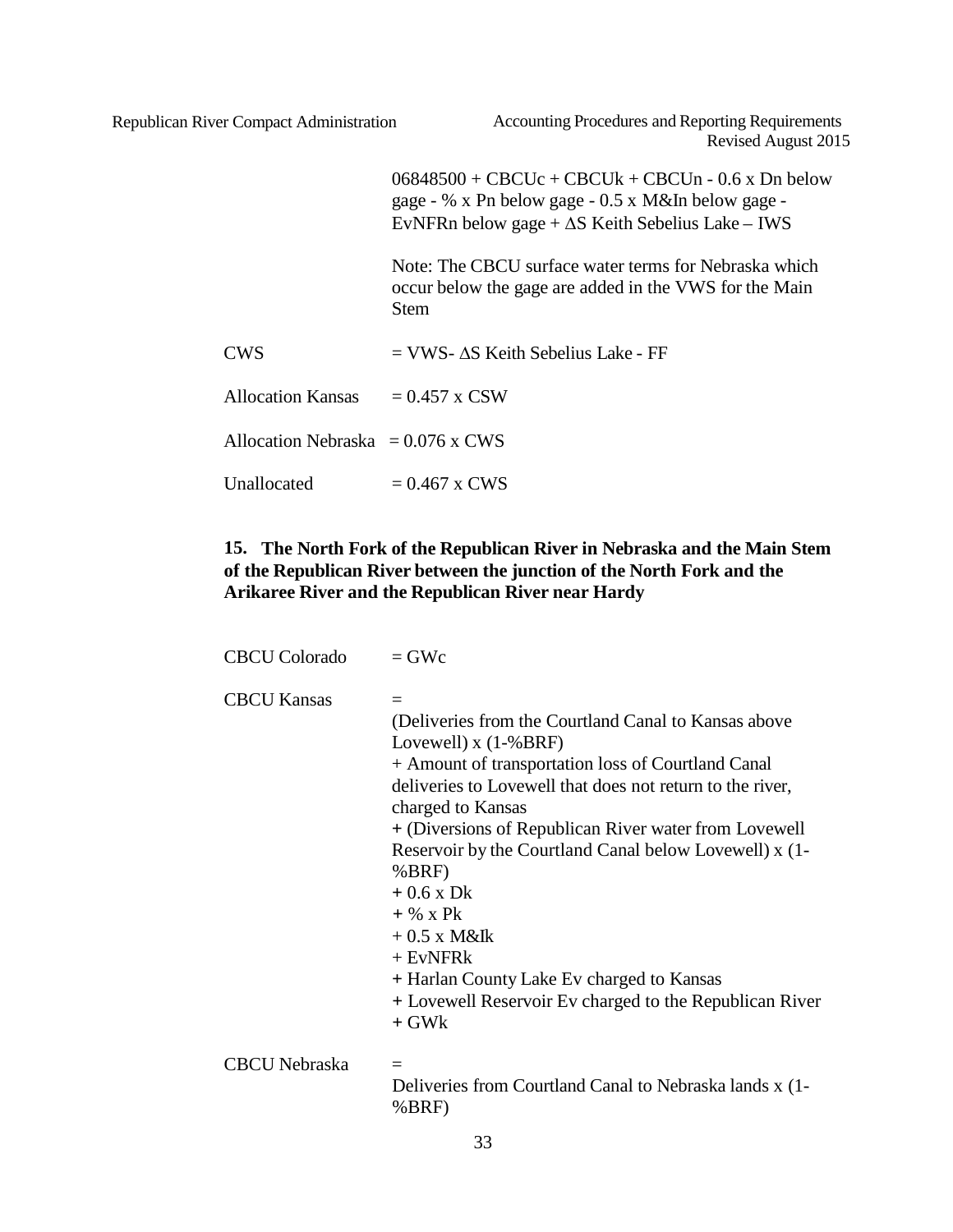Republican River Compact Administration Accounting Procedures and Reporting Requirements Revised August 2015

- + Superior Canal x (1- %BRF)
- + Franklin Pump Canal x (1- %BRF)
- + Franklin Canal x (1- %BRF)
- + Naponee Canal x (1- %BRF)
- + Cambridge Canal x (1- %BRF)
- + BartleyCanal x (1- %BRF)
- + Meeker-Driftwood Canal x (1- %BRF)
- + 0.9 x Red Willow Canal CBCU
- **+** 0.6 x Dn
- $+$  % x Pn
- $+0.5$  x M&In
- $+$  EvNFRn
- + 0.9 x Hugh Butler Lake Ev
- + Harry Strunk Lake Ev
- + Swanson Lake Ev
- + Harlan County Lake Ev charged to Nebraska
- $+$  GWn

Notes:

The allocation of transportation losses in the Courtland Canal above Lovewell between Kansas and Nebraska shall be done by the Bureau of Reclamation and reported in their "Courtland Canal Above Lovewell" spreadsheet. Deliveries and losses associated with deliveries to both Nebraska and Kansas above Lovewell shall be reflected in the Bureau's MonthlyWater District reports. Losses associated with delivering water to Lovewell shall be separately computed.

Amount of transportation loss of the Courtland Canal deliveries to Lovewell that does not return to the river, charged to Kansas shall be 18% of the Bureau's estimate of losses associated with these deliveries.

 $Red$  Willow Canal CBCU = Red Willow Canal Diversion x (1- % BRF)

10% of the Red Willow Canal CBCU is charged to Nebraska's CBCU in Red Willow Creek sub-basin

10% of Hugh Butler Lake Ev is charged to Nebraska's CBCU in the Red Willow Creek sub-basin

None of the Harry Strunk Lake EV is charged to Nebraska's CBCU in the Medicine Creek sub-basin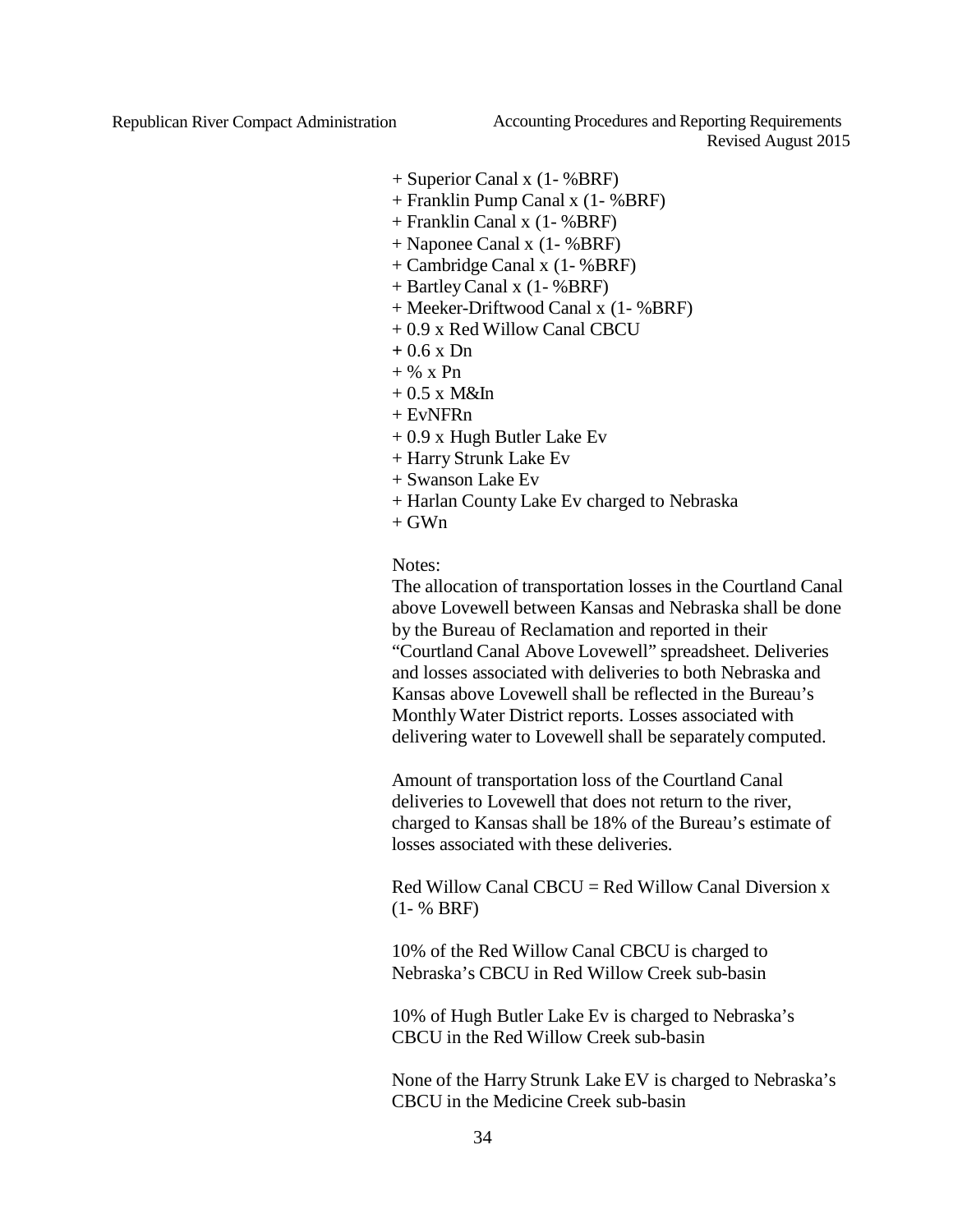$VWS =$ 

Republican River near Hardy Gage Stn. No. 06853500 - North Fork of the Republican River at the State Line, Stn. No. 06823000

- Arikaree Gage at Haigler Stn. No. 06821500

- Buffalo Creek near Haigler Gage Stn. No. 06823500

- Rock Creek at Parks Gage Stn. No. 06824000

-South Fork Republican River near Benkelman Gage Stn. No. 06827500

- Frenchman Creek in Culbertson Stn. No. 06835500

- Driftwood Creek near McCook Gage Stn. No. 06836500

- Red Willow Creek near Red Willow Gage Stn. No. 06838000

- Medicine Creek below Harry Strunk Lake Gage Stn. No. 06842500

- Sappa Creek near Stamford Gage Stn. No. 06847500 - Prairie Dog Creek near Woodruff, Kansas Stn. No. 68- 485000

+ CBCUc

- $+$  CBCUn
- **+** 0.6 x Dk
- **+** % x Pk
- $+ 0.5$  x M&Ik
- + EvNFRk

**+** Harlan County Lake Ev charged to Kansas

+Amount of transportation loss of the Courtland Canal above the Stateline that does not return to the river, charged to Kansas

**+GWk**

- 0.9 x Red Willow Canal CBCU

- 0.9 x Hugh Butler Ev

- Harry Strunk Ev

+ 0.6 x Dn below Medicine Creek gage

- + % x Pn below Medicine Creek gage
- + 0.5 \* M&In below Medicine Creek gage
- + EvNFRn below Medicine Creek gage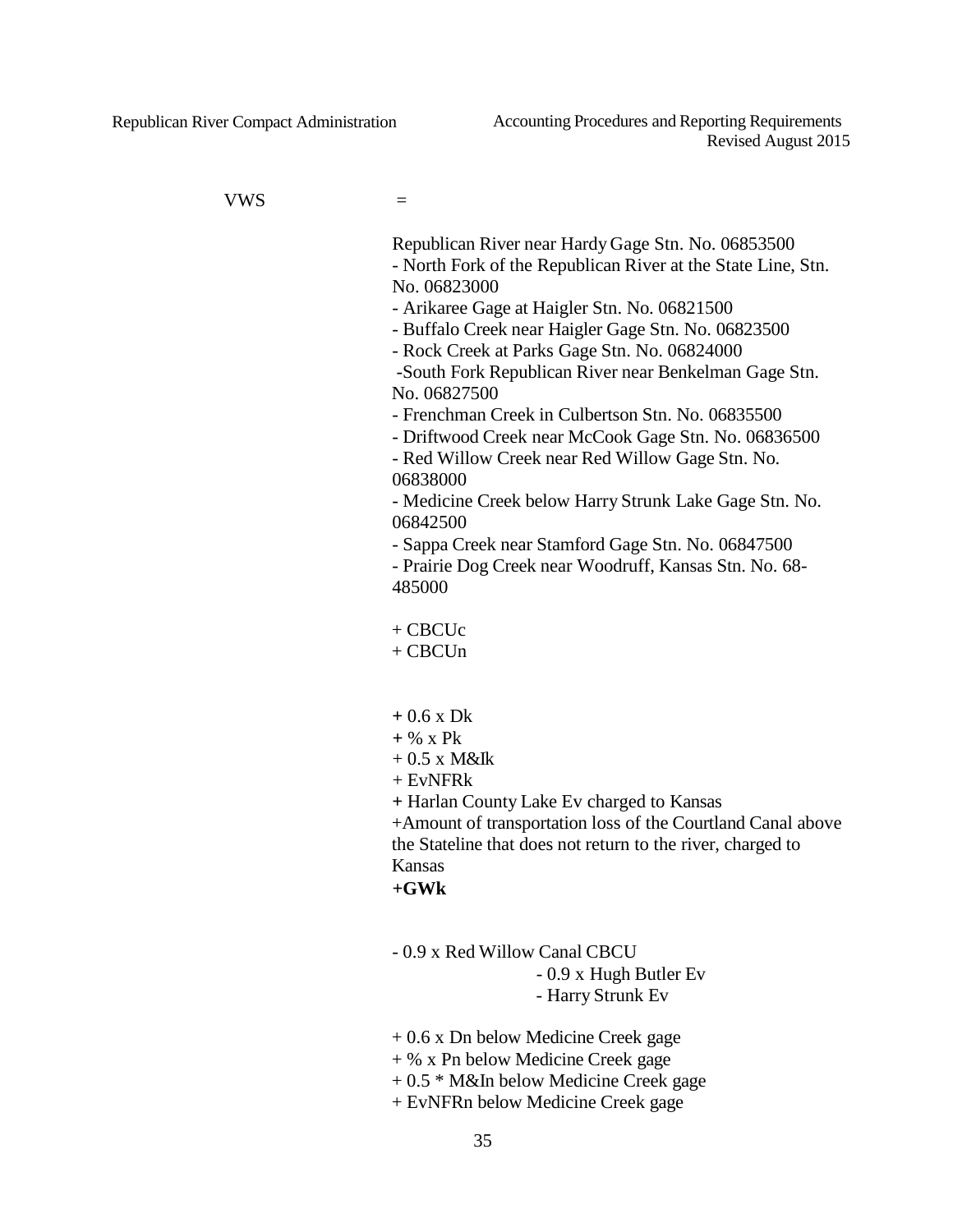Republican River Compact Administration Accounting Procedures and Reporting Requirements Revised August 2015

- + 0.6 x Dn below Beaver Creek gage
- + % x Pn below Beaver Creek gage
- + 0.5 \* M&In below Beaver Creek gage
- + EvNFRn below Beaver Creek gage
- + 0.6 x Dn below Sappa Creek gage
- + % x Pn below Sappa Creek gage
- + 0.5 \* M&In below Sappa Creek gage
- + EvNFRn below Sappa Creek gage
- + 0.6 x Dn below Prairie Dog Creek gage
- + % x Pn below Prairie Dog Creek gage
- + 0.5 \* M&In below Prairie Dog Creek gage
- + EvNFRn below Prairie Dog Creek gage
- + Change in Storage Harlan County Lake
- + Change in Storage Swanson Lake
- Nebraska Haigler Canal RF
- 0.78 x Riverside Canal RF
- 0.17 x Culbertson Canal RF
- Culbertson Canal Extension RF to Main Stem
- + 0.24 x Meeker Driftwood Canal RF which returns to
- Driftwood Creek
- 0.9 x Red Willow Canal RF

+ Courtland Canal at Kansas-Nebraska State Line Gage Stn No. 06852500

- Courtland Canal RF in Kansas above Lovewell Reservoir

#### -IWS

#### Notes:

None of the Nebraska Haigler Canal RF returns to the North Fork of the Republican River

83% of the Culbertson Diversion RF and none of the Culbertson Extension RF return to Frenchman Creek

24 % of the Meeker Driftwood Canal RF returns to Driftwood Creek.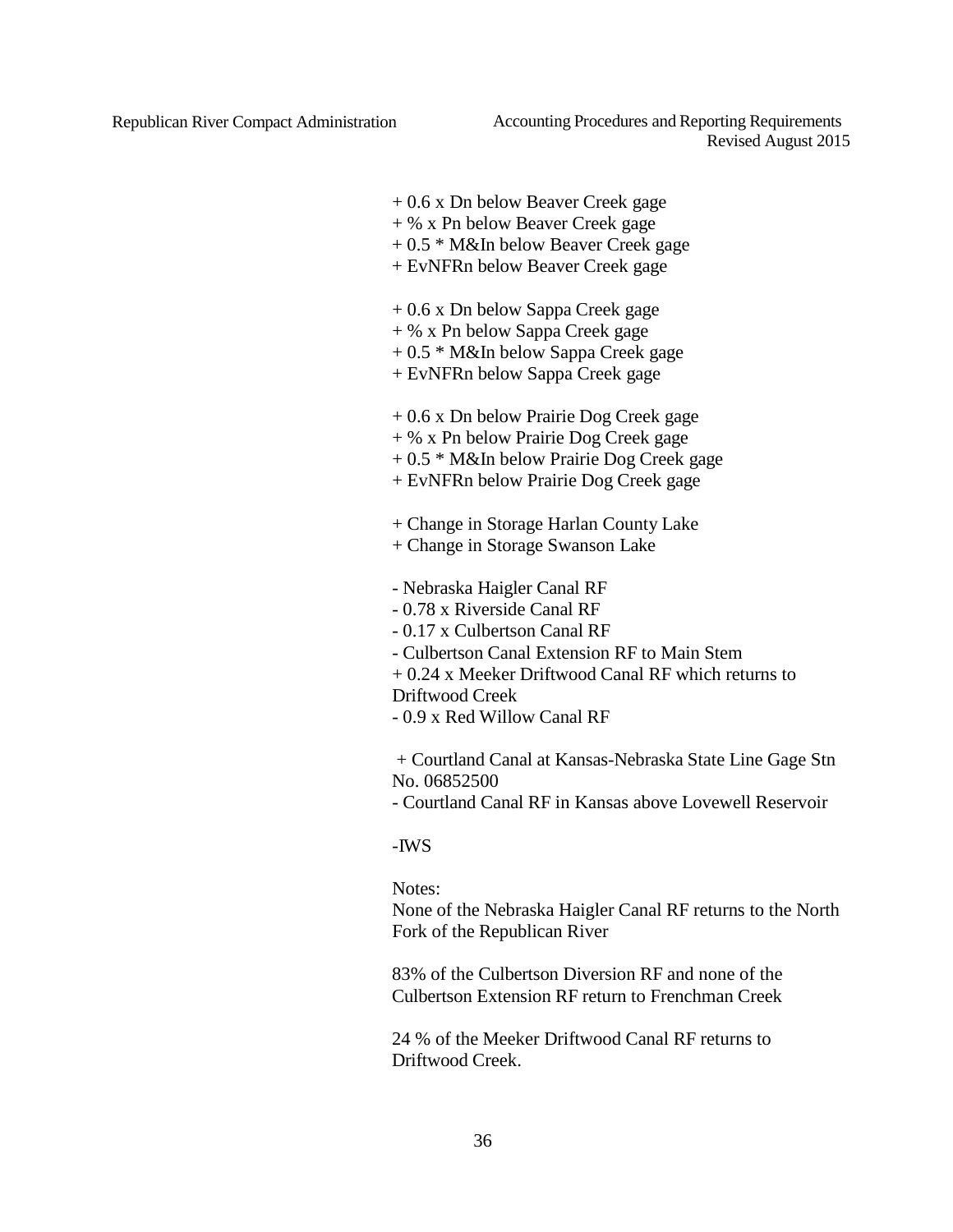10% of the Red Willow Canal RF returns to Red Willow Creek

Courtland Canal RF in Kansas above Lovewell Reservoir = 0.015 x (Courtland Canal at Kansas-Nebraska State Line Gage Stn No. 06852500)

CWS = VWS - Change in Storage Harlan County Lake - Change in Storage Swanson Lake - FF

Allocation Kansas  $= 0.511$  x CWS

Allocation Nebraska =  $0.489$  x CWS

## <span id="page-36-0"></span>V.**Annual Data/ Information Requirements, Reporting, and Verification**

The following information for the previous calendar year shall be provided to the members of the RRCA Engineering Committee by April  $15<sup>th</sup>$  of each year, unless otherwise specified.

All information shall be provided in electronic format, if available.

Each State agrees to provide all information from their respective State that is needed for the RRCA Groundwater Model and RRCA Accounting Procedures and Reporting Requirements, including but not limited to the following:

## <span id="page-36-2"></span><span id="page-36-1"></span>**A. Annual Reporting**

## **1. Surface water diversions and irrigated acreage:**

**E**ach State will tabulate the canal, ditch, and other surface water diversions that are required by RRCA annual compact accounting and the RRCA Groundwater Model on a monthly format (or a procedure to distribute annual data to a monthly basis) and will forward the surface water diversions to the other States. This will include available diversion, wasteway, and farm delivery data for canals diverting from the Platte River that contribute to Imported Water Supply into the Basin. Each State will provide the water right number, type of use, system type, location, diversion amount, and acres irrigated.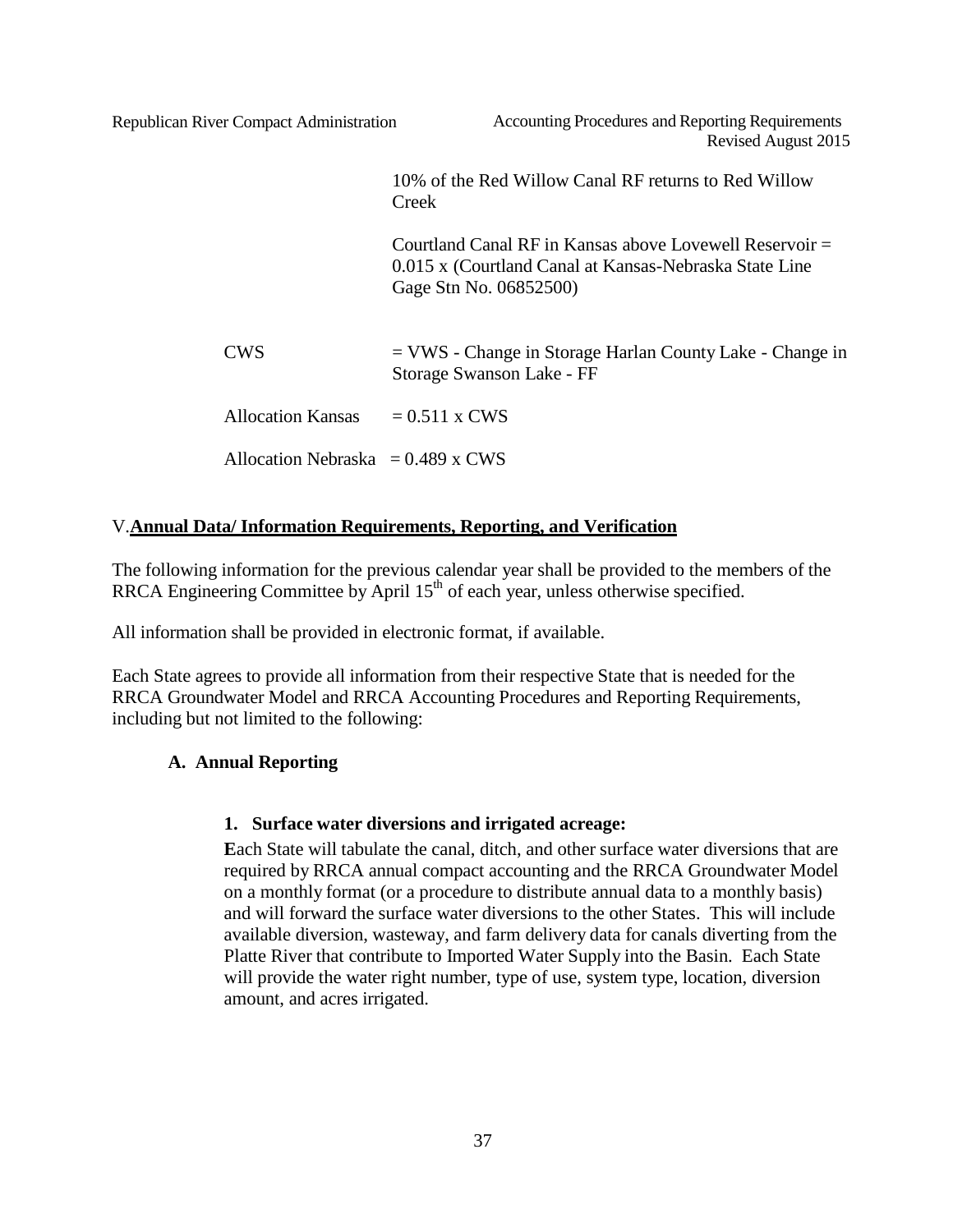<span id="page-37-0"></span>

#### **2. Groundwater pumping and irrigated acreage:**

Each State will tabulate and provide all groundwater well pumping estimates that are required for the RRCA Groundwater Model to the other States.

**Colorado** – will provide an estimate of pumping based on a county format that is based upon system type, Crop Irrigation Requirement (CIR), irrigated acreage, crop distribution, and irrigation efficiencies. Colorado will require installation of a totalizing flow meter, installation of an hours meter with a measurement of the pumping rate, or determination of a power conversion coefficient for 10% of the active wells in the Basin by December 31, 2005. Colorado will also provide an annual tabulation for each groundwater well that measures groundwater pumping by a totalizing flow meter, hours meter or power conversion coefficient that includes: the groundwater well permit number, location, reported hours, use, and irrigated acreage.

**Kansas** - will provide an annual tabulation by each groundwater well that includes: water right number, groundwater pumping determined by a meter on each well (or group of wells in a manifold system) or by reported hours of use and rate; location; system type (gravity, sprinkler, LEPA, drip, etc.); and irrigated acreage. Crop distribution will be provided on a county basis.

**Nebraska** – will provide an annual tabulation through the representative Natural Resource District (NRD) in Nebraska that includes: the well registration number or other ID number; groundwater pumping determined by a meter on each well (or group of wells in a manifold system) or by reported hours of use and rate; wells will be identified by; location; system type (gravity, sprinkler, LEPA, drip, etc.); and irrigated acreage. Crop distribution will be provided on a county basis.

## <span id="page-37-1"></span>**3. Climate information:**

Each State will tabulate and provide precipitation, temperature, relative humidity or dew point, and solar radiation for the following climate stations:

| <b>State</b> | Identification | Name              |
|--------------|----------------|-------------------|
| Colorado     |                |                   |
| Colorado     | C050109        | Akron 4 E         |
| Colorado     | C051121        | <b>Burlington</b> |
| Colorado     | C054413        | Julesburg         |
| Colorado     | C059243        | Wray              |
| Kansas       | C140439        | Atwood 2 SW       |
| Kansas       | C141699        | Colby 1SW         |
| Kansas       | C143153        | Goodland          |
| Kansas       | C143837        | Hoxie             |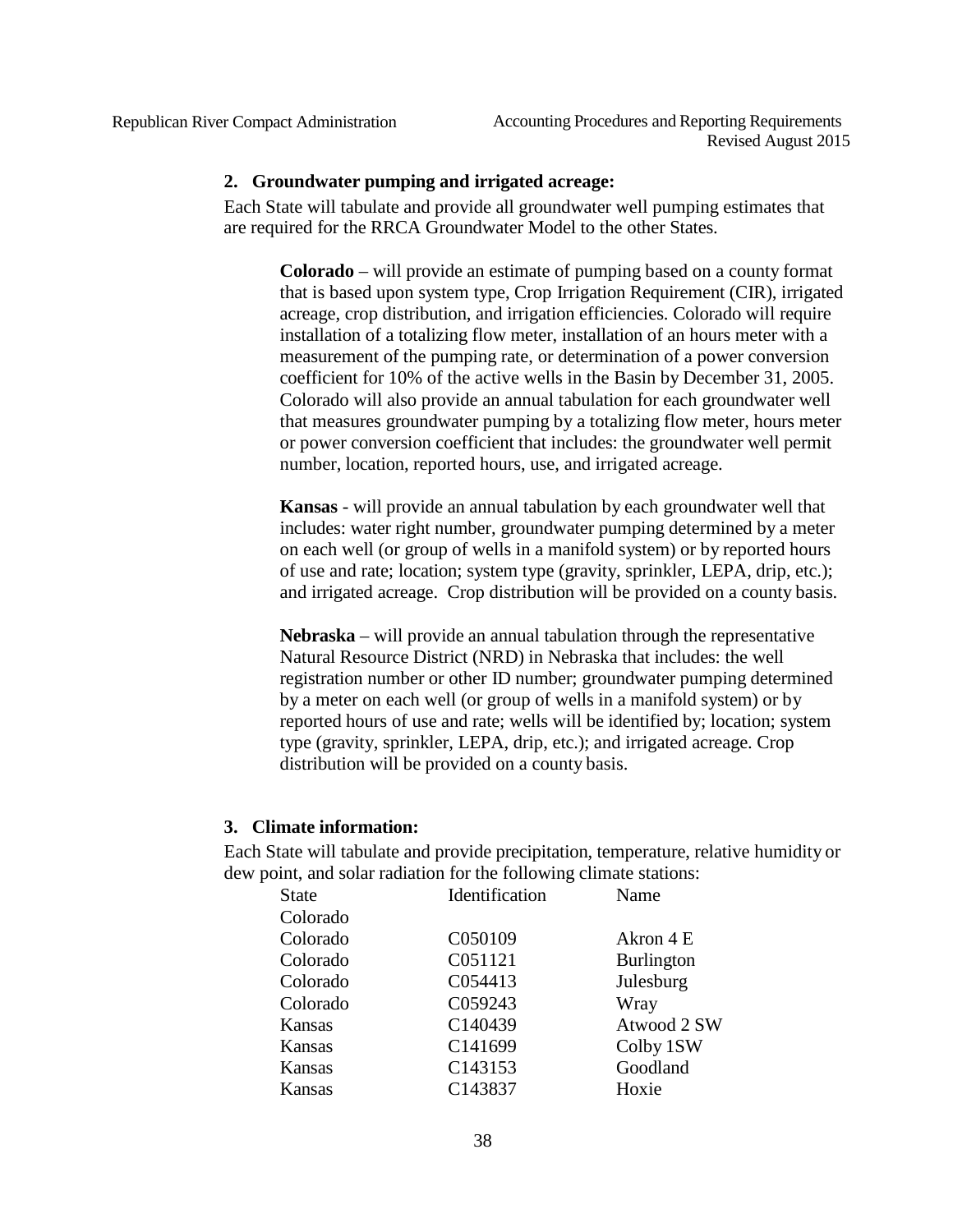| Kansas   | C145856             | Norton 9 SSE         |
|----------|---------------------|----------------------|
| Kansas   | C145906             | Oberlin1 E           |
| Kansas   | C147093             | <b>Saint Francis</b> |
| Kansas   | C148495             | Wakeeny              |
| Nebraska | C <sub>250640</sub> | <b>Beaver City</b>   |
| Nebraska | C <sub>250810</sub> | <b>Bertrand</b>      |
| Nebraska | C <sub>252065</sub> | Culbertson           |
| Nebraska | C <sub>252690</sub> | Elwood 8 S           |
| Nebraska | C <sub>253365</sub> | Gothenburg           |
| Nebraska | C <sub>253735</sub> | Hebron               |
| Nebraska | C <sub>253910</sub> | Holdredge            |
| Nebraska | C <sub>254110</sub> | Imperial             |
| Nebraska | C <sub>255090</sub> | Madrid               |
| Nebraska | C255310             | <b>McCook</b>        |
| Nebraska | C <sub>255565</sub> | Minden               |
| Nebraska | C <sub>256480</sub> | Palisade             |
| Nebraska | C <sub>256585</sub> | Paxton               |
| Nebraska | C <sub>257070</sub> | <b>Red Cloud</b>     |
| Nebraska | C <sub>258255</sub> | <b>Stratton</b>      |
| Nebraska | C <sub>258320</sub> | Superior             |
| Nebraska | C <sub>258735</sub> | Upland               |
| Nebraska | C259020             | Wauneta 3 NW         |

#### <span id="page-38-0"></span>**4. Crop Irrigation Requirements:**

Each State will tabulate and provide estimates of crop irrigation requirement information on a county format. Each State will provide the percentage of the crop irrigation requirement met by pumping; the percentage of groundwater irrigated lands served by sprinkler or flood irrigation systems, the crop irrigation requirement; crop distribution; crop coefficients; gain in soil moisture from winter and spring precipitation, net crop irrigation requirement; and/or other information necessary to compute a soil/water balance.

#### <span id="page-38-1"></span>**5. Streamflow Records from State-Maintained Gaging Records:**

Streamflow gaging records from the following State maintained gages will be provided:

| <b>Station No</b> | Name                          |
|-------------------|-------------------------------|
|                   |                               |
| 00126700          | Republican River near Trenton |
| 06831500          | Frenchman Creek near Imperial |
| 06832500          | Frenchman Creek near Enders   |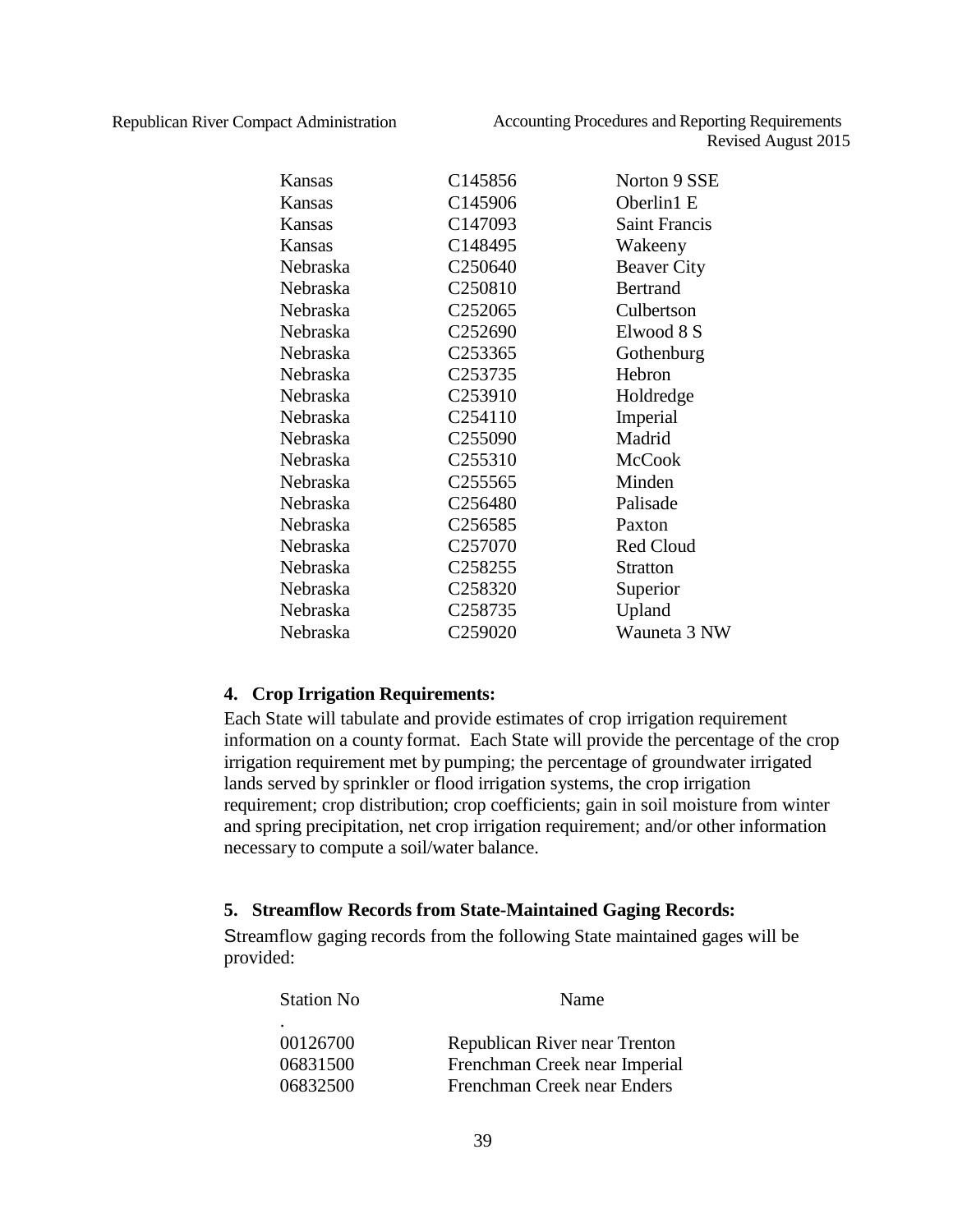Republican River Compact Administration Accounting Procedures and Reporting Requirements Revised August 2015

| 06835000 | <b>Stinking Water Creek near Palisade</b>            |
|----------|------------------------------------------------------|
| 06837300 | Red Willow Creek above Hugh Butler Lake              |
| 06837500 | Red Willow Creek near McCook                         |
| 06841000 | Medicine Creek above Harry Strunk Lake               |
| 06842500 | Medicine Creek below Harry Strunk Lake               |
| 06844000 | Muddy Creek at Arapahoe                              |
| 06844210 | Turkey Creek at Edison                               |
| 06847000 | Beaver Creek near Beaver City                        |
|          | Republican River at Riverton                         |
| 06851500 | Thompson Creek at Riverton                           |
| 06852000 | Elm Creek at Amboy                                   |
|          | Republican River at the Superior-Courtland Diversion |
|          | Dam                                                  |

## <span id="page-39-0"></span>**6. Platte River Reservoirs:**

The State of Nebraska will provide the end-of-month contents, inflow data, outflow data, area-capacity data, and monthly net evaporation, if available, from Johnson Lake; Elwood Reservoir; Sutherland Reservoir; Maloney Reservoir; and Jeffrey Lake.

#### <span id="page-39-1"></span>**7. Water Administration Notification:**

The State of Nebraska will provide the following information that describes the protection of reservoir releases from Harlan County Lake and for the administration of water rights junior in priority to February 26, 1948:

Date of notification to Nebraska water right owners to curtail their diversions, the amount of curtailment, and length of time for curtailment. The number of notices sent.

The number of diversions curtailed and amount of curtailment in the Harlan County Lake to Guide Rock reach of the Republican River.

#### <span id="page-39-2"></span>**8. Moratorium:**

Each State will provide a description of all new Wells constructed in the Basin Upstream of Guide Rock including the owner, location (legal description), depth and diameter or dimension of the constructed water well, casing and screen information, static water level, yield of the water well in gallons per minute or gallons per hour, and intended use of the water well.

Designation whether the Well is a: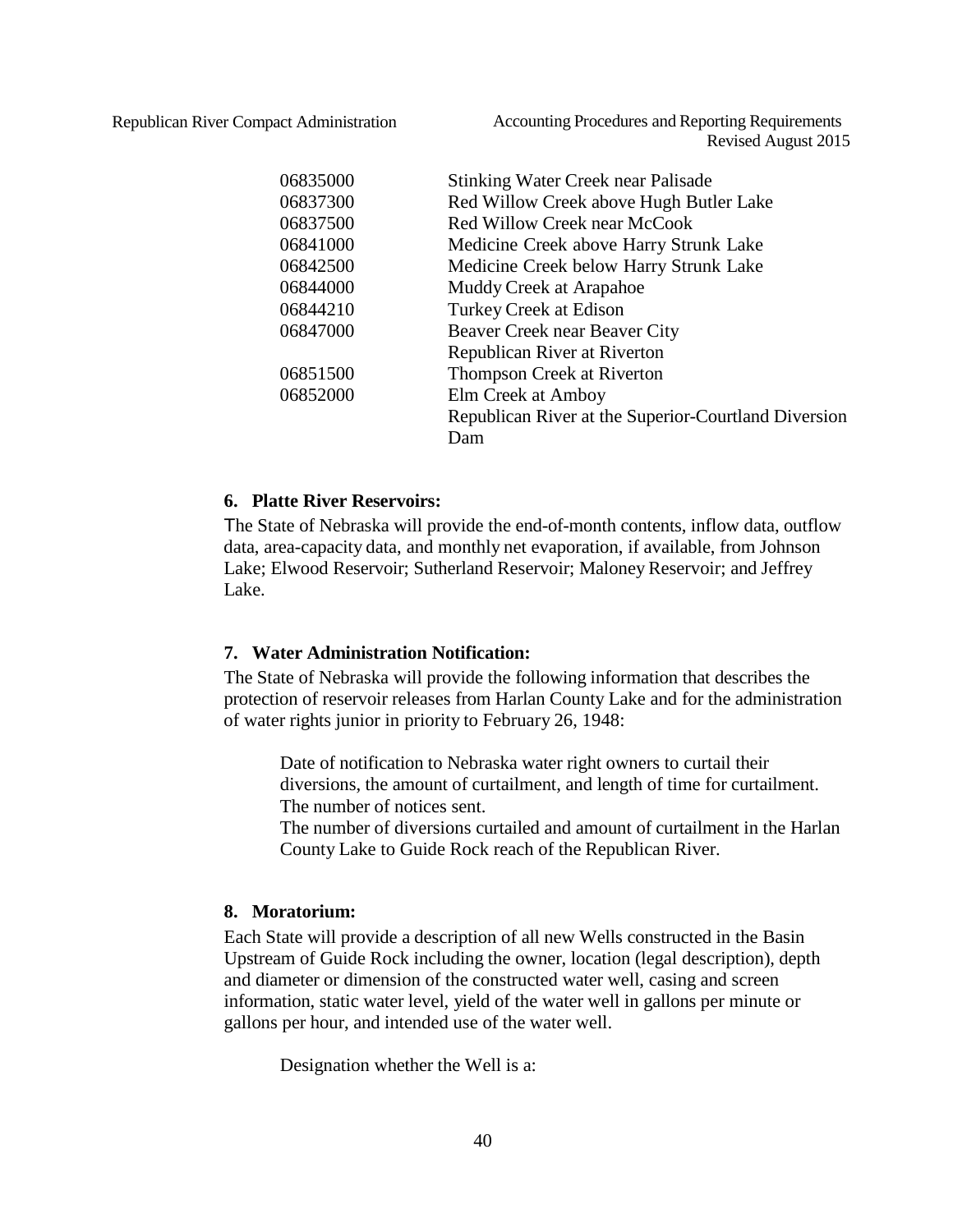a. Test hole;

b. Dewatering Well with an intended use of one year or less;

c. Well designed and constructed to pump fifty gallons per minute or less;

d. Replacement Water Well, including a description of the Well that is replaced providing the information described above for new Wells and a description of the historic use of the Well that is replaced;

e. Well necessary to alleviate an emergency situation involving provision of water for human consumption, including a brief description of the nature of the emergency situation and the amount of water intended to be pumped by and the length of time of operation of the new Well;

f. Transfer Well, including a description of the Well that is transferred providing the information described above for new Wells and a description of the Historic Consumptive Use of the Well that is transferred;

g. Well for municipal and/or industrial expansion of use;

Wells in the Basin in Northwest Kansas or Colorado. Kansas and Colorado will provide the information described above for new Wells along with copies of any other information that is required to be filed with either State of local agencies under the laws, statutes, rules and regulations in existence as of April 30, 2002, and;

Any changes in State law in the previous year relating to existing Moratorium.

#### <span id="page-40-0"></span>**9. Non-Federal Reservoirs:**

Each State will conduct an inventory of Non Federal Reservoirs by December 31, 2004, for inclusion in the annual Compact Accounting. The inventory shall include the following information: the location, capacity (in Acre-feet) and area (in acres) at the principal spillway elevation of each Non-Federal Reservoir. The States will annually provide any updates to the initial inventory of Non-Federal Reservoirs, including enlargements that are constructed in the previous year.

Owners/operators of Non-Federal Reservoirs with 200 Acre-feet of storage capacity or greater at the principal spillway elevation will be required to provide an areacapacity survey from State-approved plans or prepared by a licensed professional engineer or land surveyor.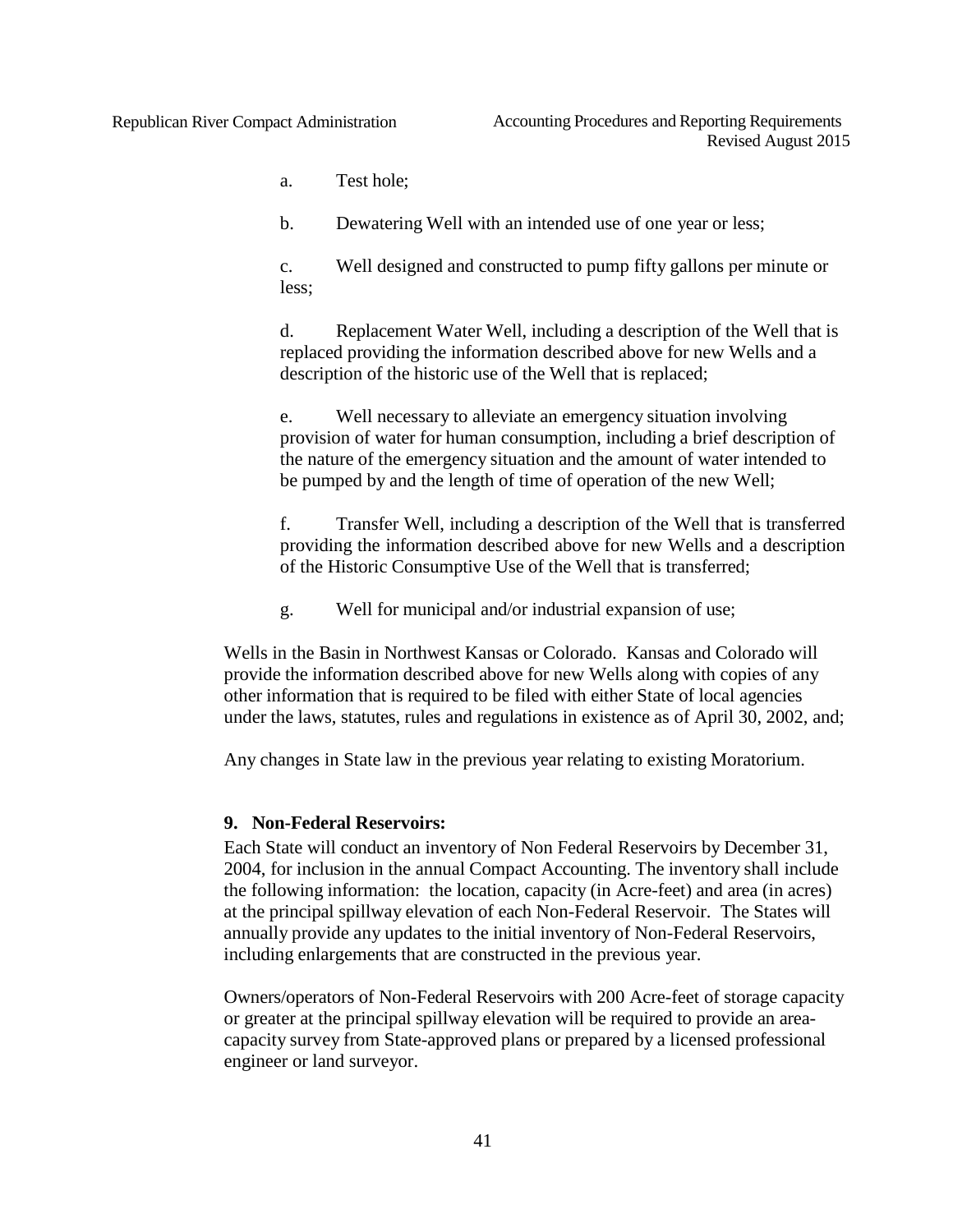<span id="page-41-0"></span>

### **B. RRCA Groundwater Model Data Input Files**

- **1.** Monthly groundwater pumping, surface water recharge, groundwater recharge, and precipitation recharge provided by county and indexed to the one square mile cell size.
- **2.** Potential Evapotranspiration rate is set as a uniform rate for all phreatophyte vegetative classes – the amount is  $X$  at  $Y$  climate stations and is interpolated spatially using kriging.

### <span id="page-41-2"></span><span id="page-41-1"></span>**C. Inputs to RRCA Accounting**

### **1. Surface Water Information**

a. Streamflow gaging station records: obtained as preliminary USGS or Nebraska streamflow records, with adjustments to reflect a calendar year, at the following locations:

> Arikaree River at Haigler, Nebraska North Fork Republican River at Colorado-Nebraska state line Buffalo Creek near Haigler, Nebraska Rock Creek at Parks, Nebraska South Fork Republican River near Benkelman, Nebraska Frenchman Creek at Culbertson, Nebraska Red Willow Creek near Red Willow, Nebraska Medicine Creek below Harry Strunk Lake, Nebraska\* Beaver Creek near Beaver City, Nebraska\* Sappa Creek near Stamford, Nebraska Prairie Dog Creek near Woodruff, Kansas Courtland Canal at Nebraska-Kansas state line Republican River near Hardy, Nebraska Republican River at Superior-Courtland Diversion Dam near Guide Rock, Nebraska (new)\*

b. Federal reservoir information: obtained from the United States Bureau of Reclamation:

> Daily free water surface evaporation, storage, precipitation, reservoir release information, and updated area-capacity tables. Federal Reservoirs: Bonny Reservoir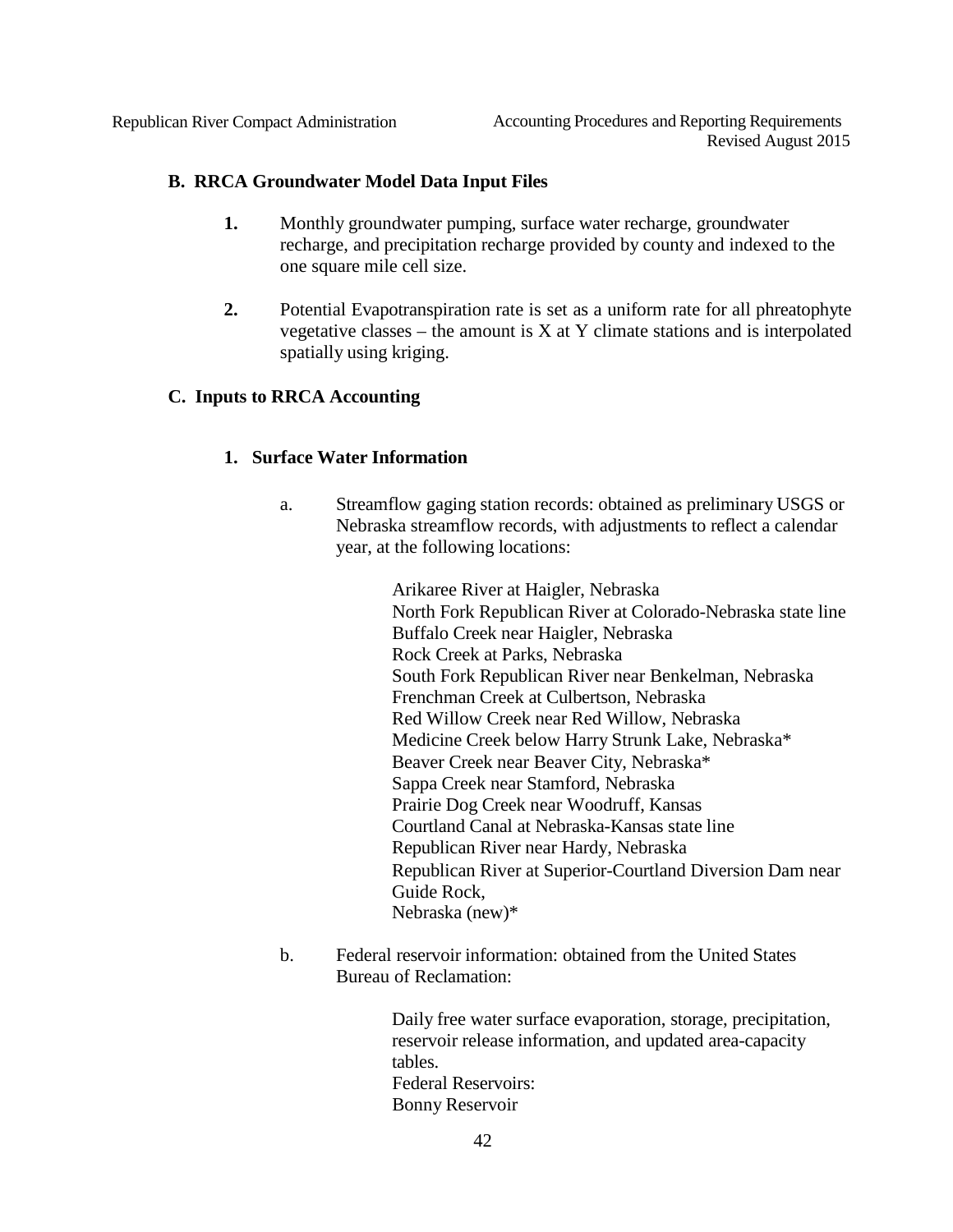Republican River Compact Administration Accounting Procedures and Reporting Requirements Revised August 2015

> Swanson Lake Harry Strunk Lake Hugh Butler Lake Enders Reservoir Keith Sebelius Lake Harlan County Lake Lovewell Reservoir

- c. Non-federal reservoirs obtained by each state: an updated inventory of reservoirs that includes the location, surface area (acres), and capacity (in Acre-feet), of each non-federal reservoir with storage capacity of fifteen (15) Acre-feet or greater at the principal spillway elevation. Supporting data to substantiate the average surface water areas that are different than the presumptive average annual surface area may be tendered by the offering State.
- d. Diversions and related data from USBR

Irrigation diversions by canal, ditch, and pumping station that irrigate more than two (2) acres Diversions for non-irrigation uses greater than 50 Acre-feet Farm Deliveries Wasteway measurements Irrigated acres

e. Diversions and related data – from each respective State

Irrigation diversions by canal, ditch, and pumping station that irrigate more than two (2) acres Diversions for non-irrigation uses greater than 50 Acre-feet Wasteway measurements, if available

## <span id="page-42-0"></span>**2. Groundwater Information**

(From the RRCA Groundwater model as output files as needed for the accounting procedures)

a. Imported water - mound credits in amount and time that occur in defined streamflow points/reaches of measurement or compliance – ex: gaging stations near confluence or state lines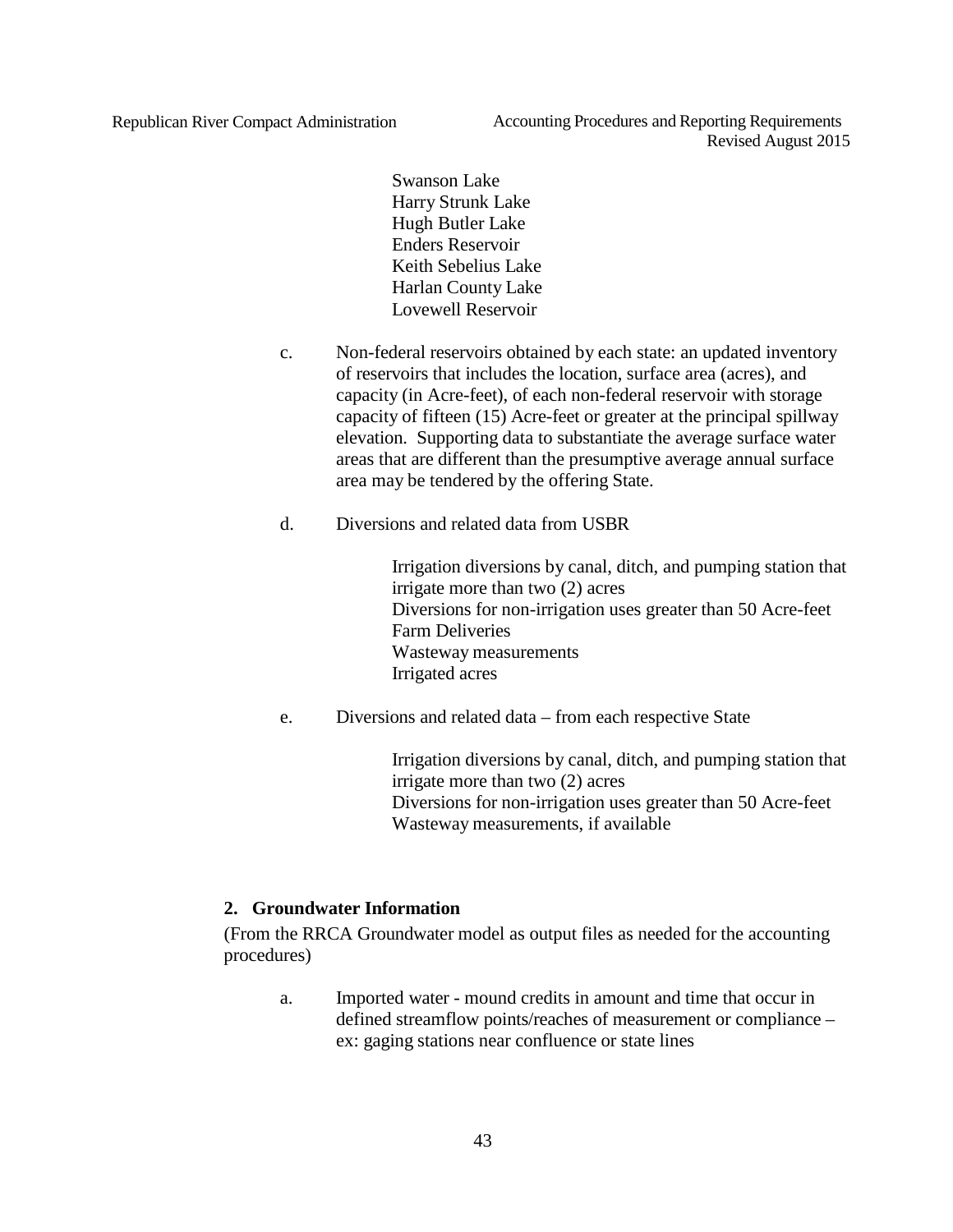b. Groundwater depletions to streamflow (above points of measurement or compliance – ex: gaging stations near confluence or state lines)

## **3. Summary**

The aforementioned data will be aggregated by Sub-basin as needed for RRCA accounting.

## <span id="page-43-2"></span><span id="page-43-1"></span><span id="page-43-0"></span>**D. Verification**

### **1. Documentation to be Available for Inspection Upon Request**

- a. Well permits/ registrations database
- b. Copies of well permits/ registrations issued in calendar year
- c. Copies of surface water right permits or decrees
- d. Change in water right/ transfer historic use analyses
- e. Canal, ditch, or other surface water diversion records
- f. Canal, ditch, or other surface water measurements
- g. Reservoir storage and release records
- h. Irrigated acreage

## <span id="page-43-3"></span>**2. Site Inspection**

- a. Accompanied reasonable and mutually acceptable schedule among representative state and/or federal officials.
- b. Unaccompanied inspection parties shall comply with all laws and regulations of the State in which the site inspection occurs.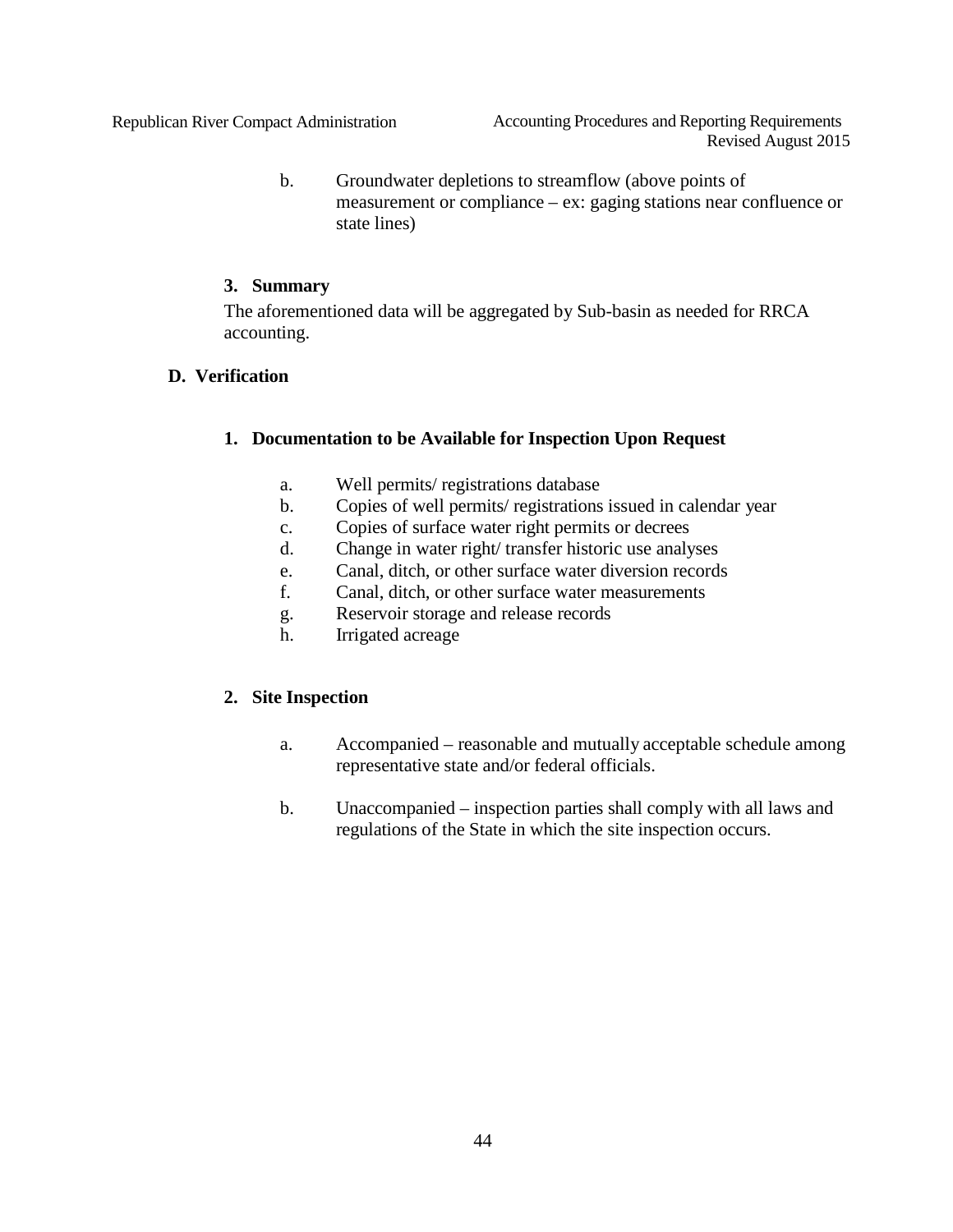Table 1: Annual Virgin and Computed Water Supply, Allocations and Computed Beneficial Consumptive Uses by State, Main Stem and Sub-basin

| Designated<br>Drainage Basin                                                                             | Col. 1:<br>Virgin<br>Water | Col. 2:<br>Computed<br>Water Supply | Col. 3: Allocations |          |        |             | Col. 4: Computed Beneficial Consumptive Use |          |        |
|----------------------------------------------------------------------------------------------------------|----------------------------|-------------------------------------|---------------------|----------|--------|-------------|---------------------------------------------|----------|--------|
|                                                                                                          | Supply                     |                                     | Colorado            | Nebraska | Kansas | Unallocated | Colorado                                    | Nebraska | Kansas |
| North Fork in<br>Colorado                                                                                |                            |                                     |                     |          |        |             |                                             |          |        |
| Arikaree                                                                                                 |                            |                                     |                     |          |        |             |                                             |          |        |
| <b>Buffalo</b>                                                                                           |                            |                                     |                     |          |        |             |                                             |          |        |
| Rock                                                                                                     |                            |                                     |                     |          |        |             |                                             |          |        |
| South Fork of<br>Republican<br>River                                                                     |                            |                                     |                     |          |        |             |                                             |          |        |
| Frenchman                                                                                                |                            |                                     |                     |          |        |             |                                             |          |        |
| Driftwood                                                                                                |                            |                                     |                     |          |        |             |                                             |          |        |
| Red Willow                                                                                               |                            |                                     |                     |          |        |             |                                             |          |        |
| Medicine                                                                                                 |                            |                                     |                     |          |        |             |                                             |          |        |
| Beaver                                                                                                   |                            |                                     |                     |          |        |             |                                             |          |        |
| Sappa                                                                                                    |                            |                                     |                     |          |        |             |                                             |          |        |
| Prairie Dog                                                                                              |                            |                                     |                     |          |        |             |                                             |          |        |
| North Fork of<br>Republican<br>River in<br>Nebraska and<br>Main Stem                                     |                            |                                     |                     |          |        |             |                                             |          |        |
| <b>Total All</b><br>Basins                                                                               |                            |                                     |                     |          |        |             |                                             |          |        |
| North Fork Of<br>Republican<br>River in<br>Nebraska and<br>Mainstem<br>Including<br>Unallocated<br>Water |                            |                                     |                     |          |        |             |                                             |          |        |
| Total                                                                                                    |                            |                                     |                     |          |        |             |                                             |          |        |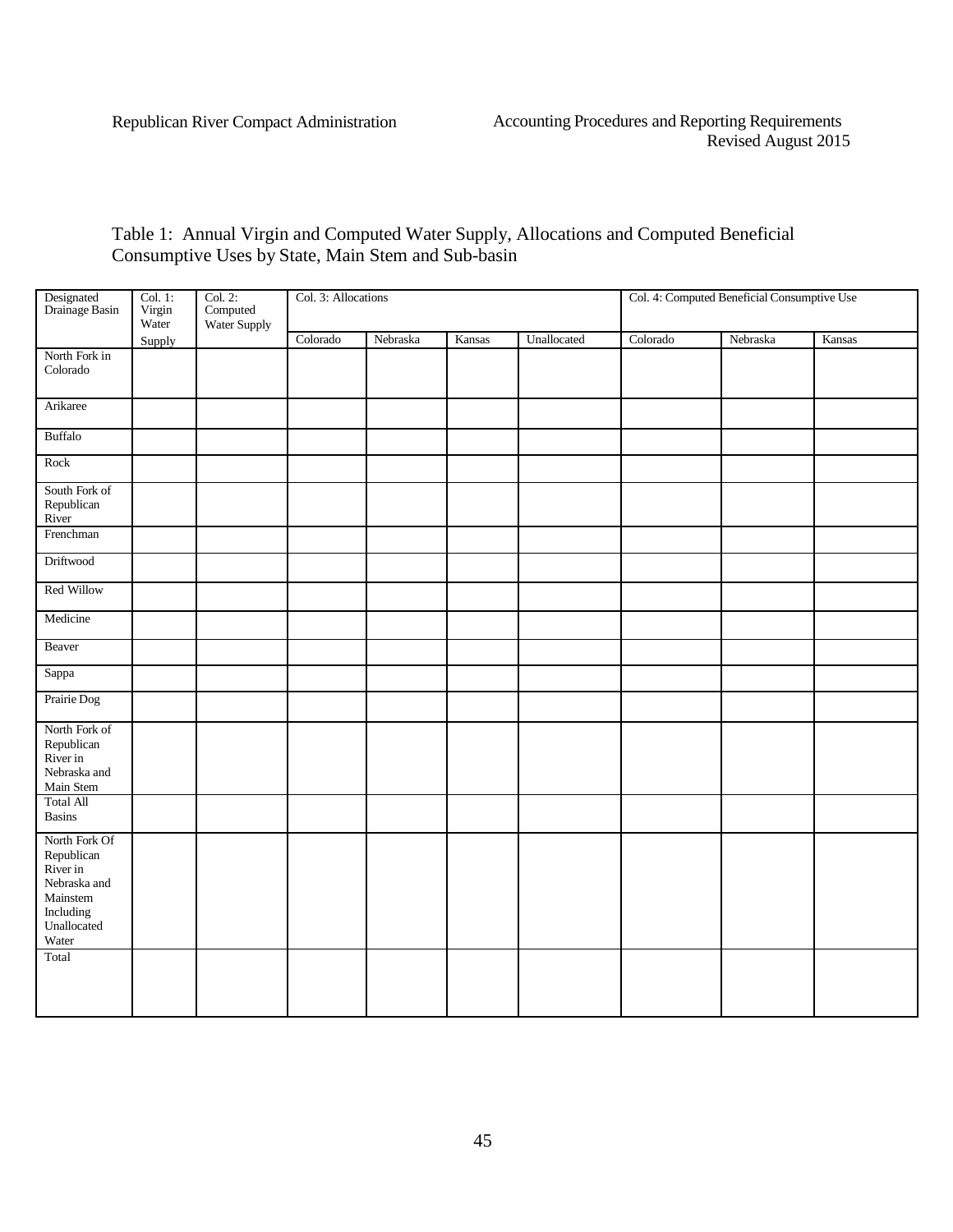| Designated<br>Drainage                    | Virgin<br>Water | Colorado<br>Allocation | % of Total<br>Drainage | Kansas<br>Allocation | % of Total<br>Drainage | Nebraska<br>Allocation | % of Total<br>Drainage | Unallo-<br>cated   | % of Total<br>Drainage |
|-------------------------------------------|-----------------|------------------------|------------------------|----------------------|------------------------|------------------------|------------------------|--------------------|------------------------|
| Basin                                     | Supply          |                        | Basin<br>Supply        |                      | Basin<br>Supply        |                        | Basin<br>Supply        |                    | Basin<br>Supply        |
| North Fork -<br>CO                        | 44,700          | 10,000                 | 22.4                   |                      |                        | 11,000                 | 24.6                   | 23,700             | $\overline{53.0}$      |
| Arikaree<br>River                         | 19,610          | 15,400                 | 78.5                   | 1,000                | 5.1                    | 3,300                  | 16.8                   | $-90$              | $-0.4$                 |
| <b>Buffalo</b><br>Creek                   | 7,890           |                        |                        |                      |                        | 2,600                  | 33.0                   | $\overline{5,290}$ | 67.0                   |
| <b>Rock Creek</b>                         | 11,000          |                        |                        |                      |                        | 4,400                  | 40.0                   | 6,600              | 60.0                   |
| South Fork                                | 57,200          | 25,400                 | 44.4                   | 23,000               | 40.2                   | 800                    | 1.4                    | 8,000              | 14.0                   |
| Frenchman<br>Creek                        | 98,500          |                        |                        |                      |                        | 52,800                 | 53.6                   | 45,700             | 46.4                   |
| Driftwood<br>Creek                        | 7,300           |                        |                        | 500                  | 6.9                    | 1,200                  | 16.4                   | $\overline{5,600}$ | 76.7                   |
| <b>Red Willow</b><br>Creek                | 21,900          |                        |                        |                      |                        | 4,200                  | 19.2                   | 17,700             | 80.8                   |
| Medicine<br>Creek                         | 50,800          |                        |                        |                      |                        | 4,600                  | 9.1                    | 46,200             | 90.9                   |
| <b>Beaver</b><br>Creek                    | 16,500          | 3,300                  | 20.0                   | 6,400                | 38.8                   | 6,700                  | 40.6                   | 100                | 0.6                    |
| Sappa Creek                               | 21,400          |                        |                        | 8,800                | 41.1                   | 8,800                  | 41.1                   | 3,800              | 17.8                   |
| Prairie Dog<br>Creek                      | 27,600          |                        |                        | 12,600               | 45.7                   | 2,100                  | 7.6                    | 12,900             | 46.7                   |
| Sub-total<br>Tributaries                  | 384,400         |                        |                        |                      |                        |                        |                        | 175,500            |                        |
| Main Stem<br>$^{+}$<br>Blackwood<br>Creek | 94,500          |                        |                        |                      |                        |                        |                        |                    |                        |
| Main Stem<br>$^{+}$<br>Unallocated        | 270,000         |                        |                        | 138,000              | 51.1                   | 132,000                | 48.9                   |                    |                        |
| Total                                     | 478,900         | 54,100                 |                        | 190,300              |                        | 234,500                |                        |                    |                        |

## Table 2: Original Compact Virgin Water Supply and Allocations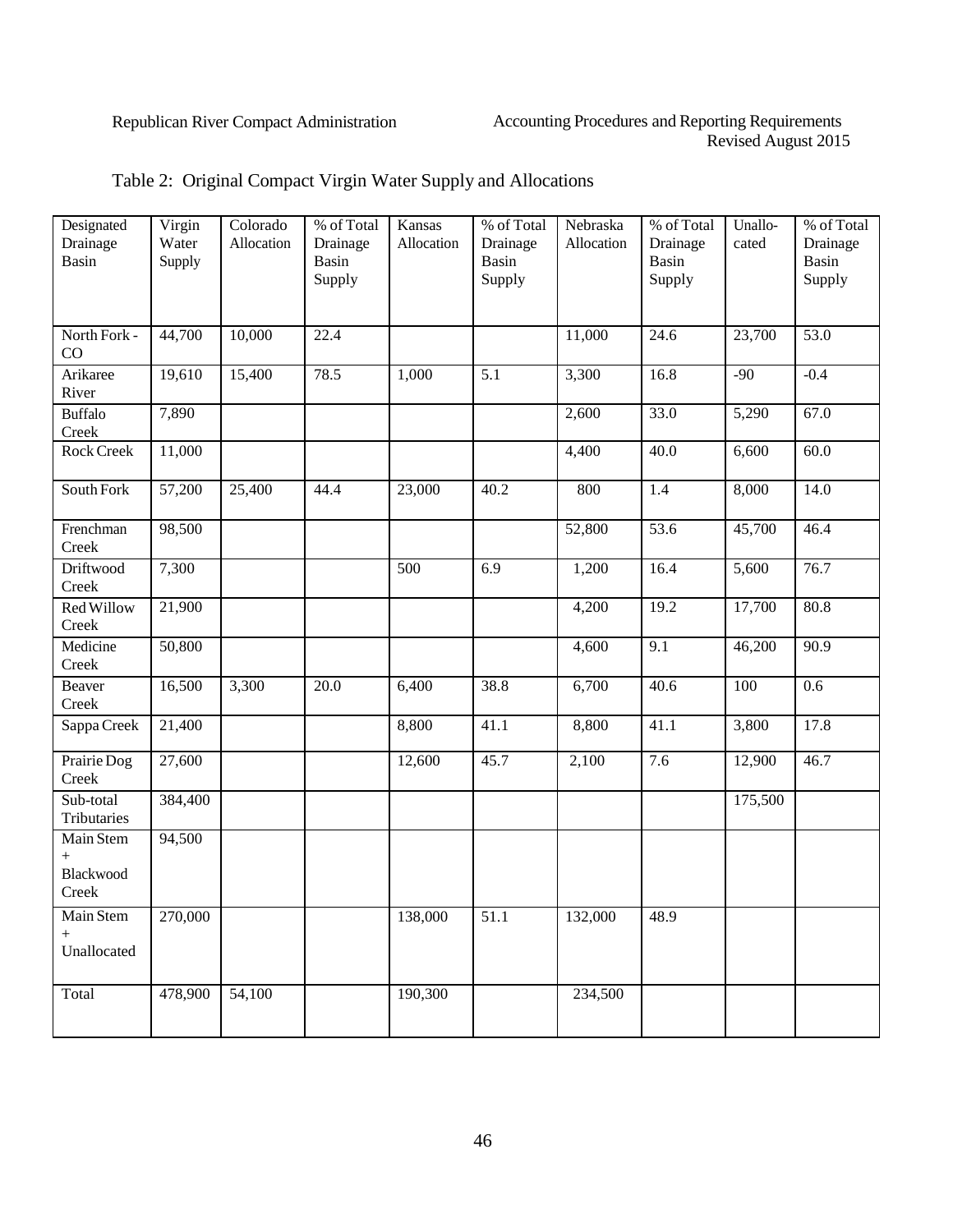Table 3A: Table to Be Used to Calculate Colorado's Five-Year Running Average Allocation and Computed Beneficial Consumptive Use for Determining Compact Compliance

| Colorado              |            |                                    |                                        |                                                                                                                                                               |
|-----------------------|------------|------------------------------------|----------------------------------------|---------------------------------------------------------------------------------------------------------------------------------------------------------------|
|                       | Col. 1     | Col. 2                             | Col.3                                  | Col. 4                                                                                                                                                        |
| Year                  | Allocation | Computed Beneficial<br>Consumptive | <b>Imported Water</b><br>Supply Credit | Difference between Allocation and<br>the Computed Beneficial<br>Consumptive Use offset by<br><b>Imported Water Supply Credit</b><br>$Col 1 - (Col 2 - Col 3)$ |
| Year<br>$t = -4$      |            |                                    |                                        |                                                                                                                                                               |
| Year<br>$t = -3$      |            |                                    |                                        |                                                                                                                                                               |
| Year<br>$t = -2$      |            |                                    |                                        |                                                                                                                                                               |
| Year<br>$t=-1$        |            |                                    |                                        |                                                                                                                                                               |
| Current Year<br>$t=0$ |            |                                    |                                        |                                                                                                                                                               |
| Average               |            |                                    |                                        |                                                                                                                                                               |

Table 3B. Table to Be Used to Calculate Kansas's Five-Year Running Average Allocation and Computed Beneficial Consumptive Use for Determining Compact Compliance

| Kansas                       |            |                                    |                                        |                                                                                                                                                               |
|------------------------------|------------|------------------------------------|----------------------------------------|---------------------------------------------------------------------------------------------------------------------------------------------------------------|
|                              | Col. 1     | Col. 2                             | Col.3                                  | Col. 4                                                                                                                                                        |
| Year                         | Allocation | Computed Beneficial<br>Consumptive | <b>Imported Water</b><br>Supply Credit | Difference between Allocation<br>and the Computed Beneficial<br>Consumptive Use offset by<br><b>Imported Water Supply Credit</b><br>Col $1 - (Col 2 - Col 3)$ |
| Year<br>$t = -4$             |            |                                    |                                        |                                                                                                                                                               |
| Year<br>$t = -3$             |            |                                    |                                        |                                                                                                                                                               |
| Year<br>$t = -2$             |            |                                    |                                        |                                                                                                                                                               |
| Year<br>$t = -1$             |            |                                    |                                        |                                                                                                                                                               |
| <b>Current Year</b><br>$t=0$ |            |                                    |                                        |                                                                                                                                                               |
| Average                      |            |                                    |                                        |                                                                                                                                                               |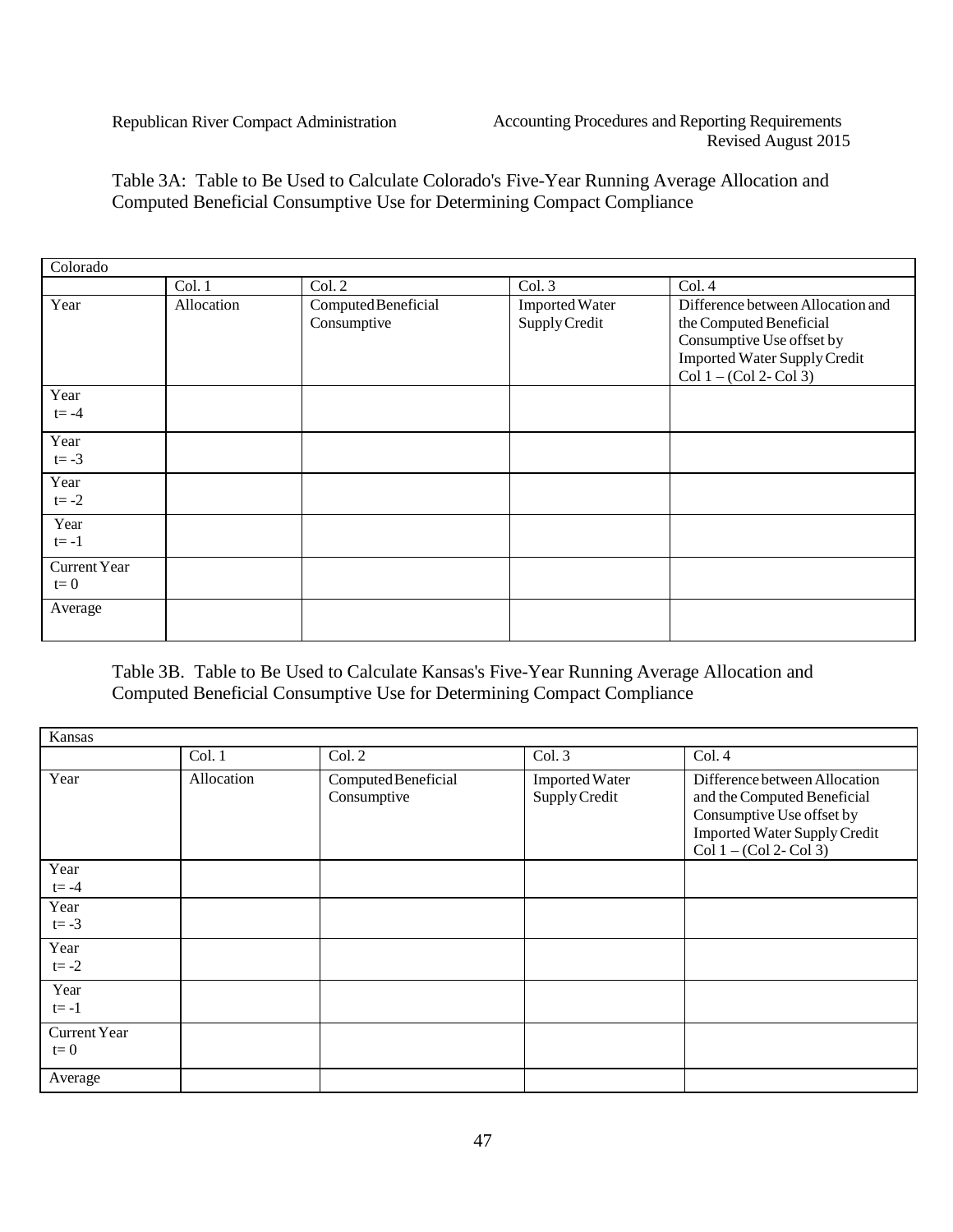Table 3C. Table to Be Used to Calculate Nebraska's Five-Year Running Average Allocation and Computed Beneficial Consumptive Use for Determining Compact Compliance

| Nebraska                     |            |                                    |                                        |                                                                                                                                                               |
|------------------------------|------------|------------------------------------|----------------------------------------|---------------------------------------------------------------------------------------------------------------------------------------------------------------|
|                              | Col. 1     | Col. 2                             | Col.3                                  | Col.4                                                                                                                                                         |
| Year                         | Allocation | Computed Beneficial<br>Consumptive | <b>Imported Water</b><br>Supply Credit | Difference between Allocation<br>and the Computed Beneficial<br>Consumptive Use offset by<br><b>Imported Water Supply Credit</b><br>$Col 1 - (Col 2 - Col 3)$ |
| Year<br>$T = -4$             |            |                                    |                                        |                                                                                                                                                               |
| Year<br>$T = -3$             |            |                                    |                                        |                                                                                                                                                               |
| Year<br>$T = -2$             |            |                                    |                                        |                                                                                                                                                               |
| Year<br>$T = -1$             |            |                                    |                                        |                                                                                                                                                               |
| <b>Current Year</b><br>$T=0$ |            |                                    |                                        |                                                                                                                                                               |
| Average                      |            |                                    |                                        |                                                                                                                                                               |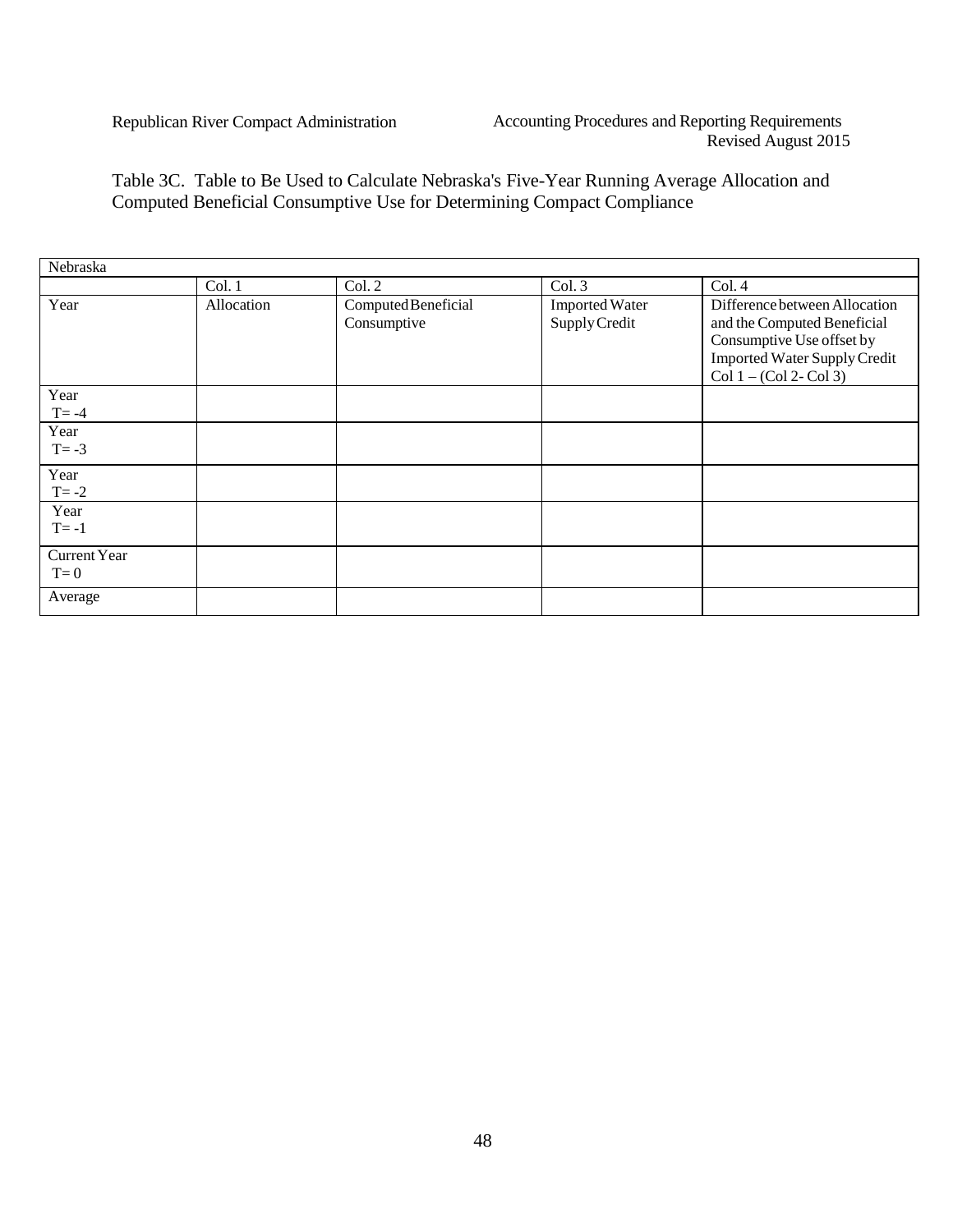|                                            | Col 1                                                         | Col 2                                                    | Col <sub>3</sub>                                                            | Col <sub>4</sub>                                                                            | Col 5                                                                                 | Col <sub>6</sub>                                                                                                                           |
|--------------------------------------------|---------------------------------------------------------------|----------------------------------------------------------|-----------------------------------------------------------------------------|---------------------------------------------------------------------------------------------|---------------------------------------------------------------------------------------|--------------------------------------------------------------------------------------------------------------------------------------------|
| Sub-basin                                  | Colorado Sub-basin<br>Allocation (5-year)<br>running average) | <b>Unallocated Supply</b><br>(5-year running<br>average) | Credits from<br><b>Imported Water</b><br>Supply (5-year<br>running average) | <b>Total Supply Available</b><br>$=$ Col 1+ Col 2 + Col 3<br>$(5$ -year running<br>average) | Colorado Computed<br><b>Beneficial Consumptive</b><br>Use (5-year running<br>average) | Difference Between<br>Available Supply and<br>Computed Beneficial<br>Consumptive Use $=$<br>Col $4 -$ Col $5$ (5-year)<br>running average) |
| North Fork<br>Republican River<br>Colorado |                                                               |                                                          |                                                                             |                                                                                             |                                                                                       |                                                                                                                                            |
| Arikaree River                             |                                                               |                                                          |                                                                             |                                                                                             |                                                                                       |                                                                                                                                            |
| South Fork<br>Republican River             |                                                               |                                                          |                                                                             |                                                                                             |                                                                                       |                                                                                                                                            |
| <b>Beaver Creek</b>                        |                                                               |                                                          |                                                                             |                                                                                             |                                                                                       |                                                                                                                                            |

Table 4A: Colorado Compliance with the Sub-basin Non-impairment Requirement

Table 4B: Kansas Compliance with the Sub-basin Non-impairment Requirement

|                                | Col 1                                                      | Col 2                                                     | Col <sub>3</sub>                                                       | Col <sub>4</sub>                                                            | Col <sub>5</sub>                                                                          | Col 6                                                                               | Col 7                                                                                                                                    |
|--------------------------------|------------------------------------------------------------|-----------------------------------------------------------|------------------------------------------------------------------------|-----------------------------------------------------------------------------|-------------------------------------------------------------------------------------------|-------------------------------------------------------------------------------------|------------------------------------------------------------------------------------------------------------------------------------------|
| Sub-basin                      | Kansas Sub-basin<br>Allocation (5-year<br>running average) | <b>Unallocated Supply</b><br>(5-year running)<br>average) | <b>Unused Allocation</b><br>from Colorado (5-<br>year running average) | Credits from<br><b>Imported Water</b><br>Supply (5-year<br>running average) | Total Supply Available $=$<br>$Col 1 + Col 2 + Col 3 + Col$<br>4 (5-year running average) | Kansas Computed<br><b>Beneficial Consumptive</b><br>Use (5-year running<br>average) | Difference Between<br>Available Supply and<br>Computed Beneficial<br>Consumptive Use $=$<br>$Col 5 - Col 6 (5-year)$<br>running average) |
| Arikaree River                 |                                                            |                                                           |                                                                        |                                                                             |                                                                                           |                                                                                     |                                                                                                                                          |
| South Fork<br>Republican River |                                                            |                                                           |                                                                        |                                                                             |                                                                                           |                                                                                     |                                                                                                                                          |
| Driftwood Creek                |                                                            |                                                           |                                                                        |                                                                             |                                                                                           |                                                                                     |                                                                                                                                          |
| <b>Beaver Creek</b>            |                                                            |                                                           |                                                                        |                                                                             |                                                                                           |                                                                                     |                                                                                                                                          |
| Sappa Creek                    |                                                            |                                                           |                                                                        |                                                                             |                                                                                           |                                                                                     |                                                                                                                                          |
| Prairie Dog Creek              |                                                            |                                                           |                                                                        |                                                                             |                                                                                           |                                                                                     |                                                                                                                                          |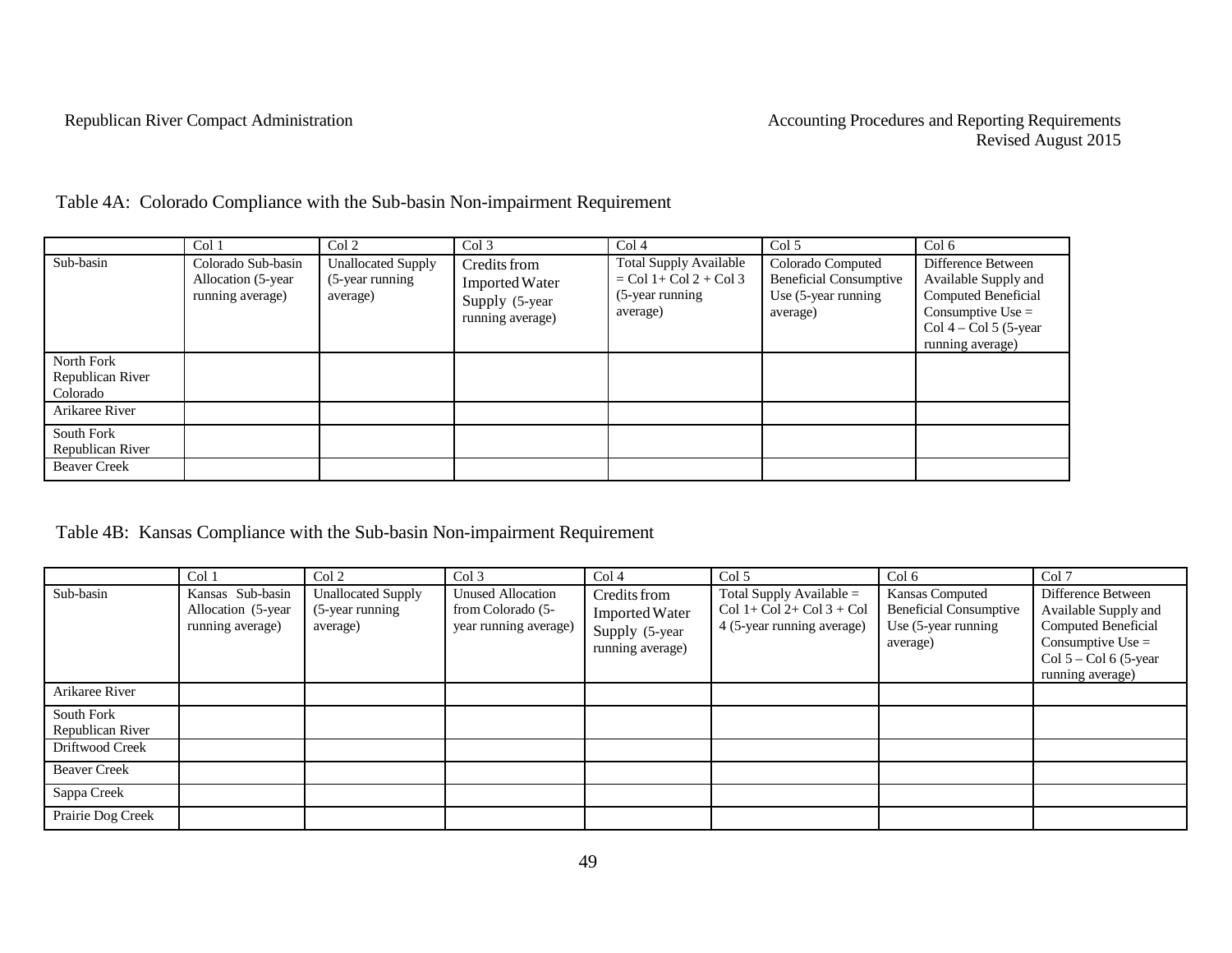$\overline{\mathbf{1}}$ 

|                     | Table 5A: Colorado Compliance During Water-Short Year Administration |
|---------------------|----------------------------------------------------------------------|
|                     |                                                                      |
| $C_{\alpha}$ lamada |                                                                      |

| Colorado                 |                                                          |                                                                                                            |                                                               |                                                                                                                                                                                           |
|--------------------------|----------------------------------------------------------|------------------------------------------------------------------------------------------------------------|---------------------------------------------------------------|-------------------------------------------------------------------------------------------------------------------------------------------------------------------------------------------|
|                          | Col.1                                                    | Col. 2                                                                                                     | Col. 3                                                        | Col <sub>4</sub>                                                                                                                                                                          |
| Year                     | Allocation<br>minus<br>Allocation<br>for Beaver<br>Creek | Computed Beneficial<br>Consumptive minus Computed<br>Beneficial Consumptive Use for<br><b>Beaver Creek</b> | <b>Imported Water Supply Credit</b><br>excluding Beaver Creek | Difference between Allocation and the<br>Computed Beneficial Consumptive Use<br>offset by Imported Water Supply Credit for<br>All Basins Except Beaver Creek<br>Col $1 - (Col 2 - Col 3)$ |
| Year<br>$T = -4$         |                                                          |                                                                                                            |                                                               |                                                                                                                                                                                           |
| Year<br>$T = -3$         |                                                          |                                                                                                            |                                                               |                                                                                                                                                                                           |
| Year<br>$T = -2$         |                                                          |                                                                                                            |                                                               |                                                                                                                                                                                           |
| Year<br>$T = -1$         |                                                          |                                                                                                            |                                                               |                                                                                                                                                                                           |
| Current<br>Year<br>$T=0$ |                                                          |                                                                                                            |                                                               |                                                                                                                                                                                           |
| Average                  |                                                          |                                                                                                            |                                                               |                                                                                                                                                                                           |

## Table 5B: Kansas Compliance During Water-Short Year Administration

| Kansas           |                    |                                                   |                                        |                                                          |                                    |                                                                                                                              |  |
|------------------|--------------------|---------------------------------------------------|----------------------------------------|----------------------------------------------------------|------------------------------------|------------------------------------------------------------------------------------------------------------------------------|--|
| Year             | Allocation         |                                                   |                                        | Computed<br>Beneficial<br>Consumptive<br>$Use^{\dagger}$ | Imported<br>Water Supply<br>Credit | <b>Difference</b><br>Between<br>Allocation and the<br>Computed<br><b>Beneficial</b><br>Consumptive Use<br>offset by Imported |  |
|                  |                    |                                                   |                                        |                                                          |                                    | Water Supply<br>Credit                                                                                                       |  |
| Column           |                    | 2                                                 | 3                                      | $\overline{4}$                                           | 5                                  | 6                                                                                                                            |  |
|                  | Sum Sub-<br>basins | Kansas's Share<br>of the<br>Unallocated<br>Supply | Total<br>$Col 1 +$<br>Col <sub>2</sub> |                                                          |                                    | $Col 3 - (Col 4 -$<br>Col 5)                                                                                                 |  |
| Previous<br>Year |                    |                                                   |                                        |                                                          |                                    |                                                                                                                              |  |
| Current<br>Year  |                    |                                                   |                                        |                                                          |                                    |                                                                                                                              |  |
| Average          |                    |                                                   |                                        |                                                          |                                    |                                                                                                                              |  |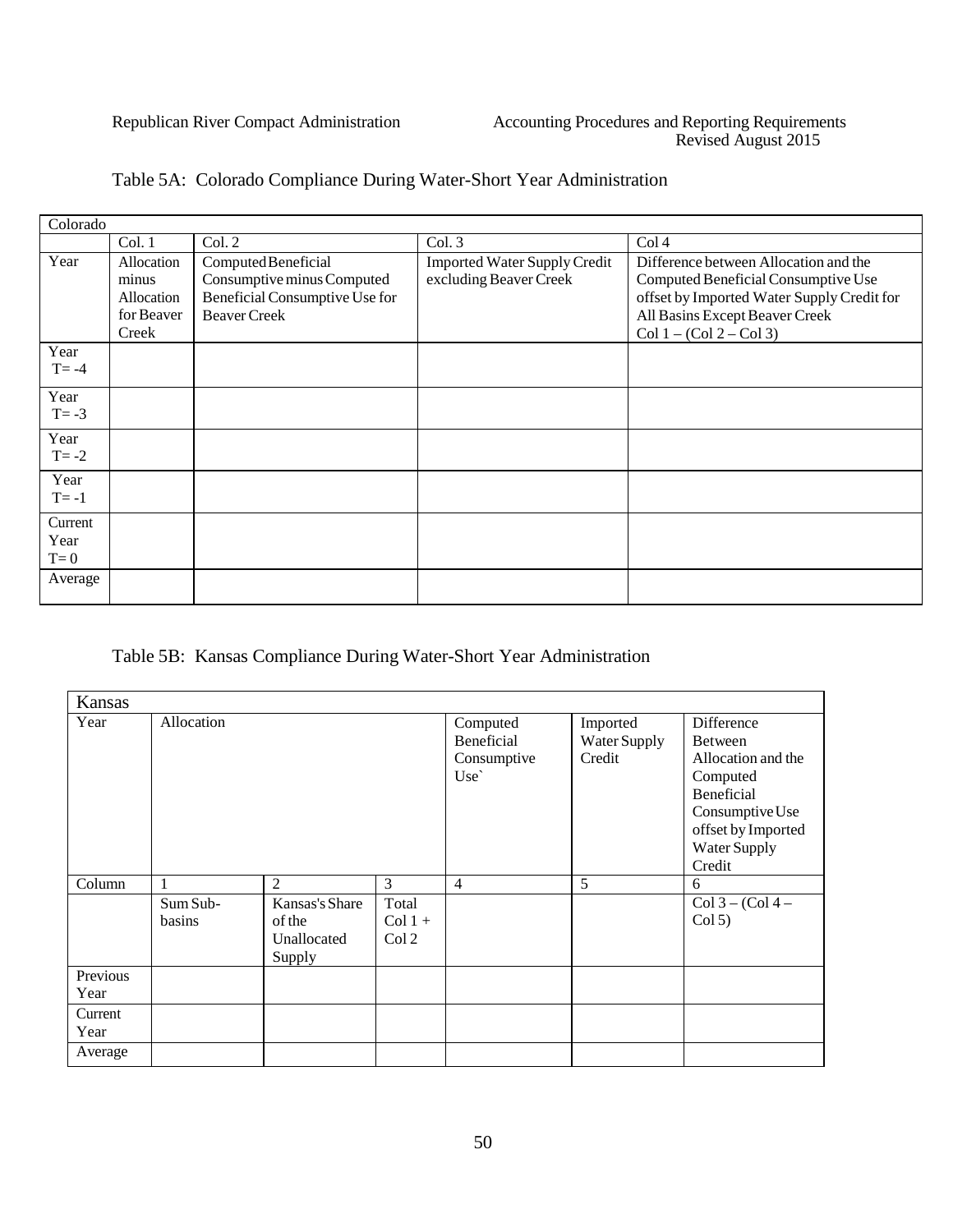| Nebraska         |                                                          |                                   |                                                 |                              |                                       |                                                               |                                    |                                                                                                                                                            |
|------------------|----------------------------------------------------------|-----------------------------------|-------------------------------------------------|------------------------------|---------------------------------------|---------------------------------------------------------------|------------------------------------|------------------------------------------------------------------------------------------------------------------------------------------------------------|
| Year             | Allocation                                               |                                   |                                                 | Use                          | Computed Beneficial Consumptive       |                                                               | Imported<br>Water Supply<br>Credit | Difference Between<br>Allocation and the<br>Computed Beneficial<br>Consumptive Use<br>offset by Imported<br>Water Supply Credit<br><b>Above Guide Rock</b> |
| Column           | Col <sub>1</sub><br>Col <sub>3</sub><br>Col <sub>2</sub> |                                   | Col <sub>4</sub>                                | Col <sub>5</sub>             | Col 6                                 | Col 7                                                         | Col 8                              |                                                                                                                                                            |
|                  | State<br>Wide<br>Allocation                              | Allocation<br>below Guide<br>Rock | State Wide<br>Allocation<br>above Guide<br>Rock | State<br>Wide<br><b>CBCU</b> | <b>CBCU</b><br>below<br>Guide<br>Rock | <b>State</b><br>Wide<br><b>CBCU</b><br>above<br>Guide<br>Rock | Credits above<br>Guide Rock        | $Col 3 - (Col 6 - Col$<br>7)                                                                                                                               |
| Previous<br>Year |                                                          |                                   |                                                 |                              |                                       |                                                               |                                    |                                                                                                                                                            |
| Current<br>Year  |                                                          |                                   |                                                 |                              |                                       |                                                               |                                    |                                                                                                                                                            |
| Average          |                                                          |                                   |                                                 |                              |                                       |                                                               |                                    |                                                                                                                                                            |

## Table 5C: Nebraska Compliance During Water-Short Year Administration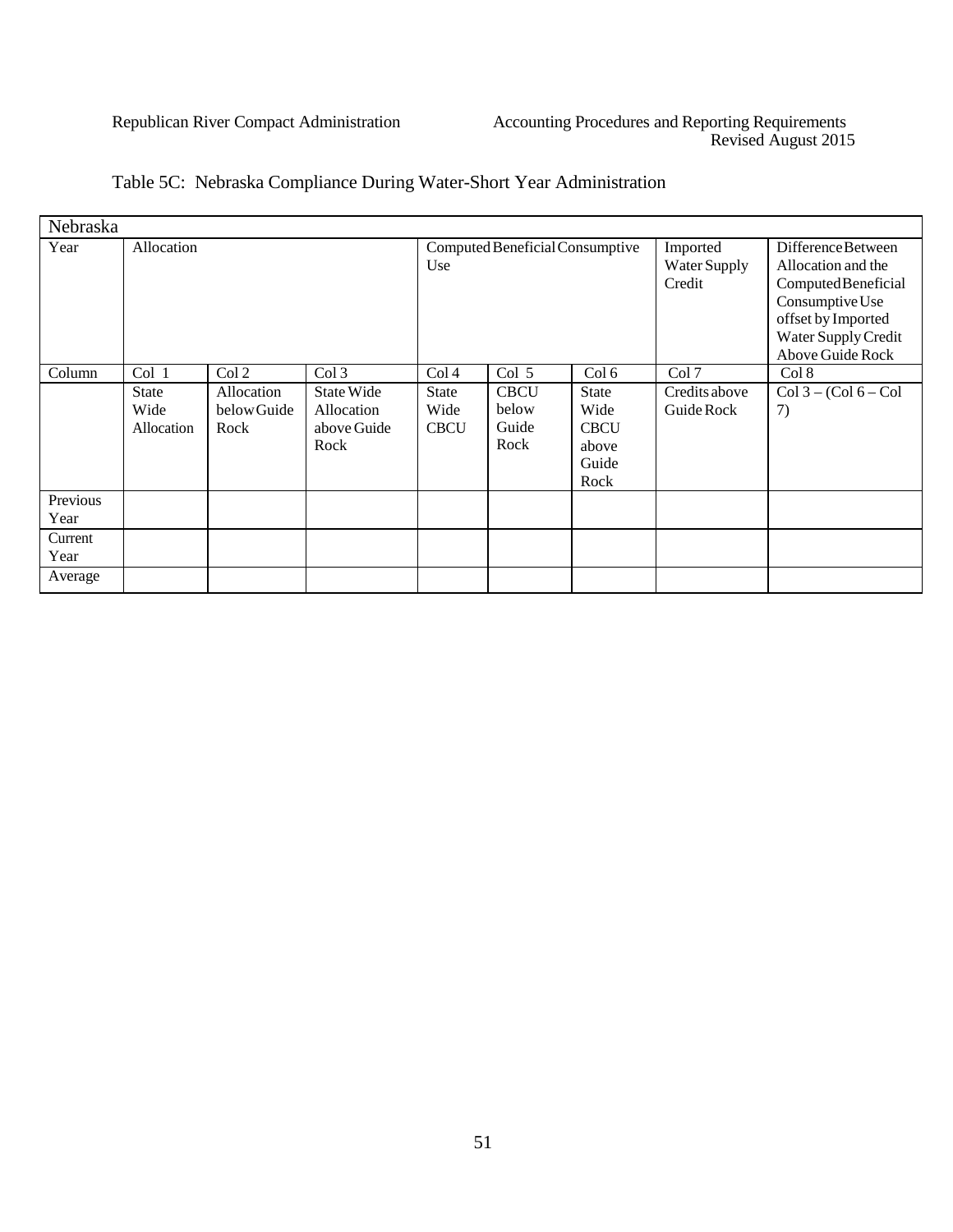| Year        | Allocation                          |                                      |                     | Use                       | Computed Beneficial Consumptive |                     | Imported<br>Water Supply<br>Credit | Difference<br><b>Between</b><br>Allocation and the<br>Computed<br>Beneficial |
|-------------|-------------------------------------|--------------------------------------|---------------------|---------------------------|---------------------------------|---------------------|------------------------------------|------------------------------------------------------------------------------|
|             |                                     |                                      |                     |                           |                                 |                     |                                    | Consumptive Use<br>offset by Imported<br>Water Supply<br>Credit Above        |
|             |                                     |                                      |                     |                           |                                 |                     | Col 7                              | Guide Rock                                                                   |
| Column      | Col 1<br><b>State</b>               | Col 2<br>Allocation                  | Col 3<br>State Wide | Col <sub>4</sub><br>State | Col <sub>5</sub><br><b>CBCU</b> | Col 6<br>State Wide | Credits above                      | Col 8<br>$Col 3 - (Col 6 - Col$                                              |
|             | Wide                                | below Guide                          | Allocation          | Wide                      | below                           | <b>CBCU</b>         | Guide Rock                         | 7)                                                                           |
|             | Allocation                          | Rock                                 | above Guide         | <b>CBCU</b>               | Guide                           | above Guide         |                                    |                                                                              |
|             |                                     |                                      | Rock                |                           | Rock                            | Rock                |                                    |                                                                              |
| Year $= -2$ |                                     |                                      |                     |                           |                                 |                     |                                    |                                                                              |
| Year = $-1$ |                                     |                                      |                     |                           |                                 |                     |                                    |                                                                              |
| Current     |                                     |                                      |                     |                           |                                 |                     |                                    |                                                                              |
| Year        |                                     |                                      |                     |                           |                                 |                     |                                    |                                                                              |
| Three-      |                                     |                                      |                     |                           |                                 |                     |                                    |                                                                              |
| Year        |                                     |                                      |                     |                           |                                 |                     |                                    |                                                                              |
| Average     |                                     |                                      |                     |                           |                                 |                     |                                    |                                                                              |
|             | Sum of Previous Two-year Difference |                                      |                     |                           |                                 |                     |                                    |                                                                              |
|             |                                     | Expected Decrease in CBCU Under Plan |                     |                           |                                 |                     |                                    |                                                                              |

## Table 5D: Nebraska Compliance Under a Alternative Water-Short Year Administration Plan

## Table 5E: Nebraska Tributary Compliance During Water-Short Year Administration

| Year                | Sum of      | Sum of           | Total           | Imported<br>Computed |                  | Difference            |
|---------------------|-------------|------------------|-----------------|----------------------|------------------|-----------------------|
|                     | Nebraska    | Nebraska's       | Available       | Beneficial           | Water Supply     | between               |
|                     | Sub-basin   | Share of Sub-    | Water Supply    | Consumptive          | Credit           | Allocation And        |
|                     | Allocations | basin            | for Nebraska    | Use                  |                  | the Computed          |
|                     |             | Unallocated      |                 |                      |                  | Beneficial            |
|                     |             | Supplies         |                 |                      |                  | Consumptive Use       |
|                     |             |                  |                 |                      |                  | offset by             |
|                     |             |                  |                 |                      |                  | <b>Imported Water</b> |
|                     |             |                  |                 |                      |                  | Supply Credit         |
|                     | Col 1       | Col <sub>2</sub> | $\text{Col } 3$ | Col <sub>4</sub>     | Col <sub>5</sub> | Col 6                 |
| Previous Year       |             |                  |                 |                      |                  | Col 3 - (Col 4-Col    |
|                     |             |                  |                 |                      |                  | 5)                    |
|                     |             |                  |                 |                      |                  |                       |
| <b>Current Year</b> |             |                  |                 |                      |                  |                       |
| Average             |             |                  |                 |                      |                  |                       |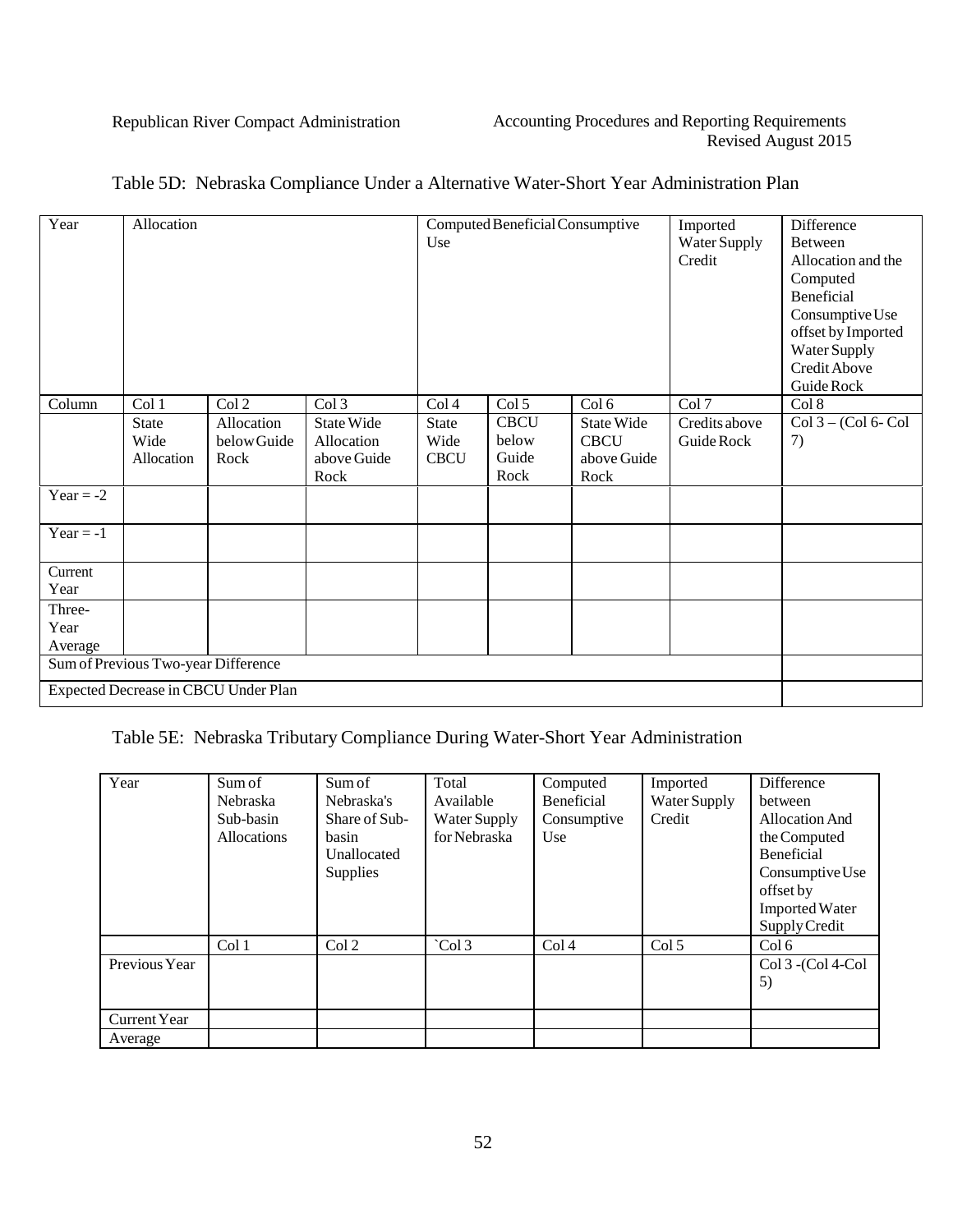

Basin Map Attached to Compact that Shows the Streams and the Basin Boundaries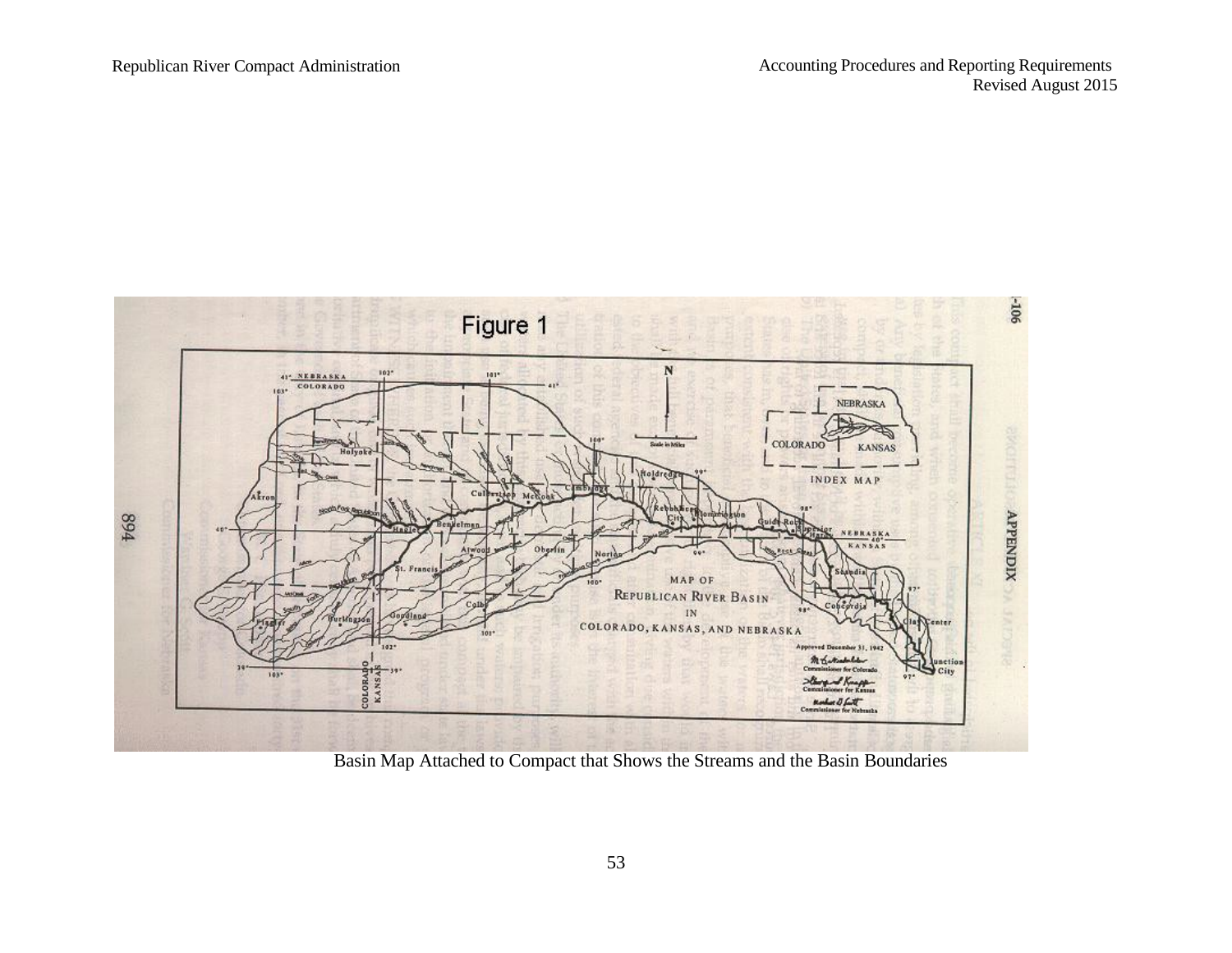

Line Diagram of Designated Drainage Basins Showing Federal Reservoirs and Sub-basin Gaging Stations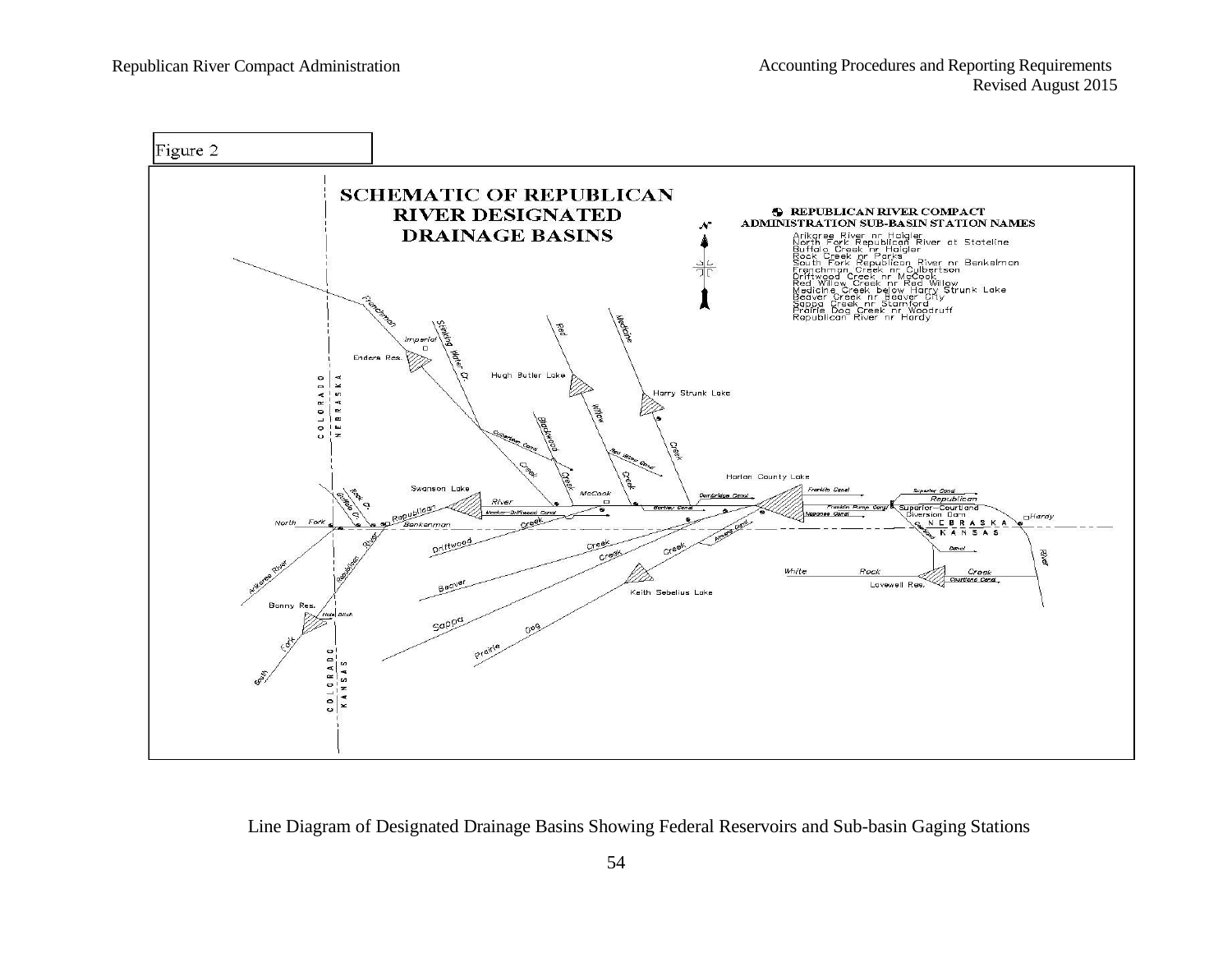

Map Showing Sub-basins, Streams, and the Basin Boundaries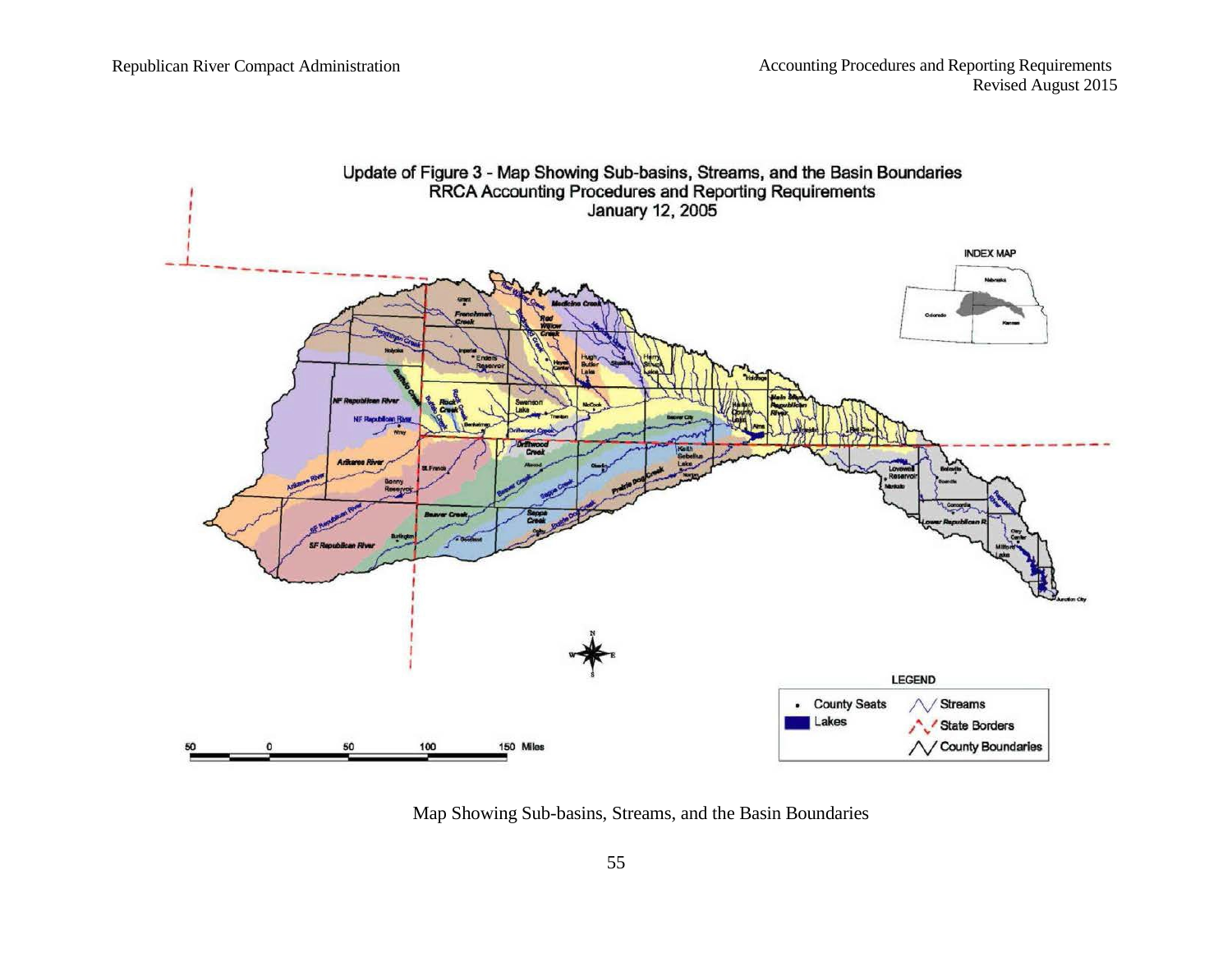| Sub-basin                      | Sub-basin Flood Flow Threshold  |
|--------------------------------|---------------------------------|
|                                | Acre-feet per Year <sup>3</sup> |
| Arikaree River                 | 16,400                          |
| North Fork of Republican River | 33,900                          |
| <b>Buffalo Creek</b>           | 4,800                           |
| <b>Rock Creek</b>              | 9,800                           |
| South Fork of Republican River | 30,400                          |
| Frenchman Creek                | 51,900                          |
| Driftwood Creek                | 9,400                           |
| <b>Red Willow Creek</b>        | 15,100                          |
| <b>Medicine Creek</b>          | 55,100                          |
| <b>Beaver Creek</b>            | 13,900                          |
| Sappa Creek                    | 26,900                          |
| Prairie Dog                    | 15,700                          |

Attachment 1: Sub-basin Flood Flow Thresholds

<sup>&</sup>lt;sup>3</sup> Flows considered to be Flood Flows are flows in excess of the 94% flow based on a flood frequency analysis for the years 1971-2000. The Gaged Flows are measured after depletions by Beneficial Consumptive Use and change in reservoirstorage.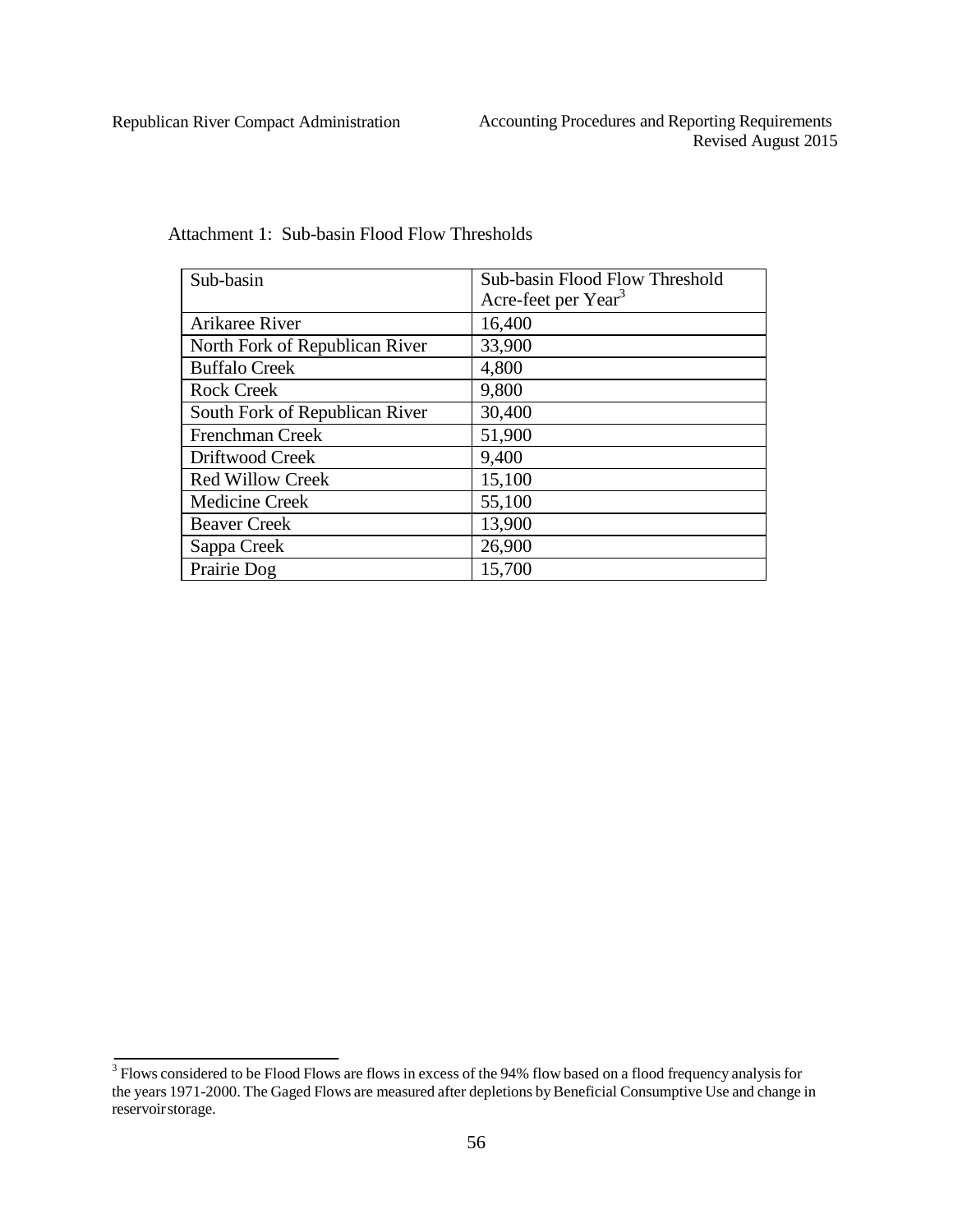Attachment 2: Description of the Consensus Plan for Harlan County Lake

The Consensus Plan for operating Harlan County Lake was conceived after extended discussions and negotiations between Reclamation and the Corps. The agreement shaped at these meetings provides for sharing the decreasing water supply into Harlan County Lake. The agreement provides a consistent procedure for: updating the reservoir elevation/storage relationship, sharing the reduced inflow and summer evaporation, and providing a January forecast of irrigation water available for the following summer.

During the interagency discussions the two agencies found agreement in the following areas:

- The operating plan would be based on current sediment accumulation in the irrigation pool and other zones of the project.
- Evaporation from the lake affects all the various lake uses in proportion to the amount of water in storage for each use.
- During drought conditions, some water for irrigation could be withdrawn from the sediment pool.
- Water shortage would be shared between the different beneficial uses of the project, including fish, wildlife, recreation and irrigation.

To incorporate these areas of agreement into an operation plan for Harlan County Lake, a mutually acceptable procedure addressing each of these items was negotiated and accepted by both agencies.

1. Sediment Accumulation.

The most recent sedimentation survey for Harlan County project was conducted in 1988, 37 years after lake began operation. Surveys were also performed in 1962 and 1972; however, conclusions reached after the 1988 survey indicate that the previous calculations are unreliable. The 1988 survey indicates that, since closure of the dam in 1951, the accumulated sediment is distributed in each of the designated pools as follows:

| 2,387 Acre-feet  |
|------------------|
| 4,853 Acre-feet  |
| 33,527 Acre-feet |
|                  |

To insure that the irrigation pool retained 150,000 Acre-feet of storage, the bottom of the irrigation pool was lowered to 1,932.4 feet, msl, after the 1988 survey.

To estimate sediment accumulation in the lake since 1988, we assumed similar conditions have occurred at the project during the past 11 years. Assuming a consistent rate of deposition since 1988, the irrigation pool has trapped an additional 1,430 Acre-feet.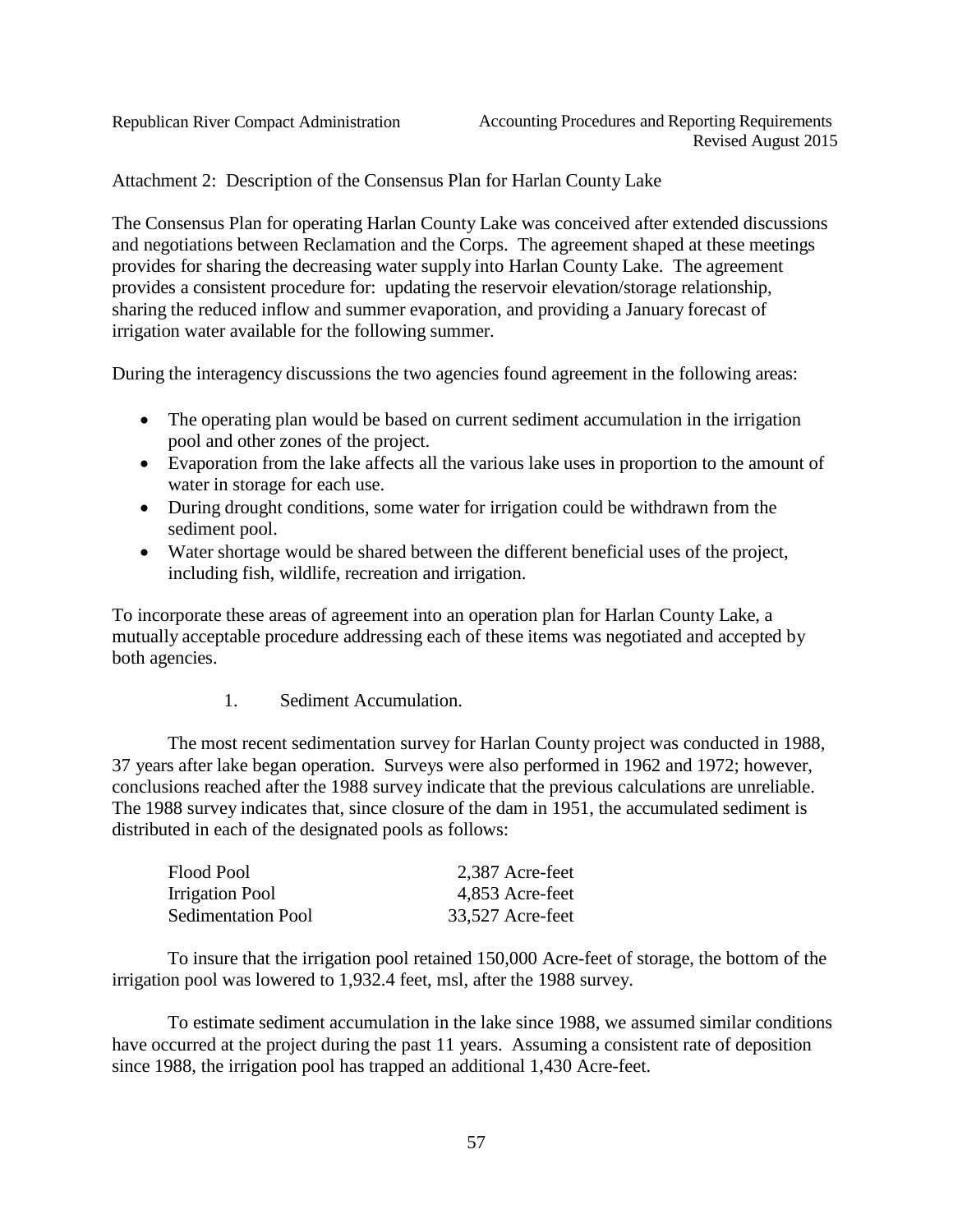A similar calculation of the flood control pool indicates that the flood control pool has captured an additional 704 Acre-feet for a total of 3,090 Acre-feet since construction.

The lake elevations separating the different pools must be adjusted to maintain a 150,000 acre-foot irrigation pool and a 500,000-acre-foot flood control pool. Adjusting these elevations results in the following new elevations for the respective pools (using the 1988 capacity tables).

| Top of Irrigation Pool | 1,945.70 feet, msl |
|------------------------|--------------------|
| Top of Sediment Pool   | 1,931.75 feet, msl |

Due to the variability of sediment deposition, we have determined that the elevation capacity relationship should be updated to reflect current conditions. We will complete a new sedimentation survey of Harlan County Lake this summer, and new area capacity tables should be available by early next year. The new tables may alter the pool elevations achieved in the Consensus Plan for Harlan County Lake.

2. Summer Evaporation.

Evaporation from a lake is affected by many factors including vapor pressure, wind, solar radiation, and salinity of the water. Total water loss from the lake through evaporation is also affected by the size of the lake. When the lake is lower, the surface area is smaller and less water loss occurs. Evaporation at Harlan County Lake has been estimated since the lake's construction using a Weather Service Class A pan which is 4 feet in diameter and 10 inches deep. We and Reclamation have jointly reviewed this information and assumed future conditions to determine an equitable method of distributing the evaporation loss from the project between irrigation and the other purposes.

During those years when the irrigation purpose expected a summer water yield of 119,000 Acre-feet or more, it was determined that an adequate water supply existed and no sharing of evaporation was necessary. Therefore, evaporation evaluation focused on the lower pool elevations when water was scarce. Times of water shortage would also generally be times of higher evaporation rates from the lake.

Reclamation and we agreed that evaporation from the lake during the summer (June through September) would be distributed between the irrigation and sediment pools based on their relative percentage of the total storage at the time of evaporation. If the sediment pool held 75 percent of the total storage, it would be charged 75 percent of the evaporation. If the sediment pool held 50 percent of the total storage, it would be charged 50 percent of the evaporation. At the bottom of the irrigation pool (1,931.75 feet, msl) all of the evaporation would be charged to the sediment pool.

Due to downstream water rights for summer inflow, neither the irrigation nor the sediment pool is credited with summer inflow to the lake. The summer inflows would be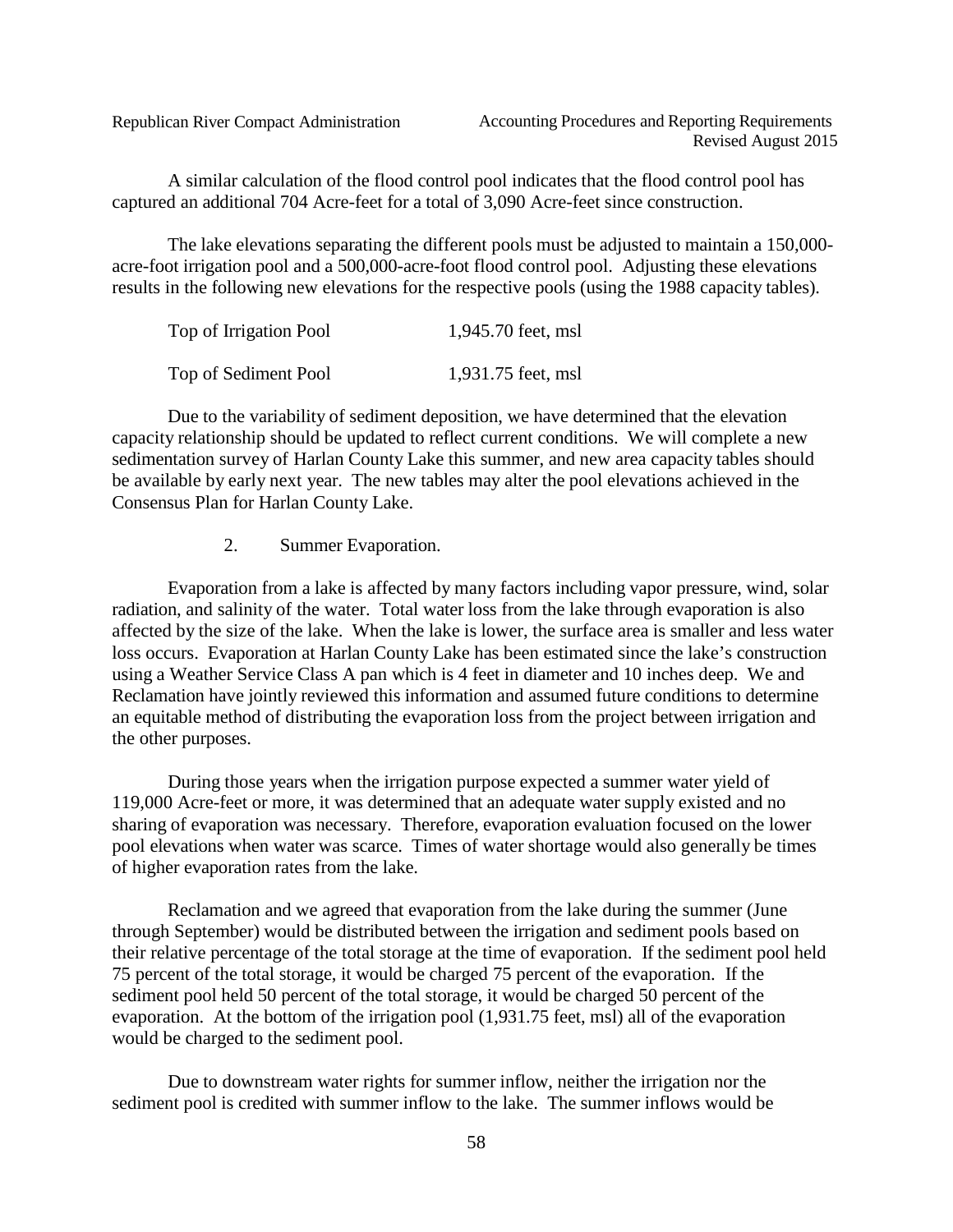assumed passed through the lake to satisfy the water right holders. Therefore, Reclamation and we did not distribute the summer inflow between the project purposes.

As a result of numerous lake operation model computer runs by Reclamation, it became apparent that total evaporation from the project during the summer averaged about 25,000 Acrefeet during times of lower lake elevations. These same models showed that about 20 percent of the evaporation should be charged to the irrigation pool, based on percentage in storage during the summer months. About 20 percent of the total lake storage is in the irrigation pool when the lake is at elevation 1,935.0 feet, msl. As a result of the joint study, Reclamation and we agreed that the irrigation pool would be credited with 20,000 Acre-feet of water during times of drought to share the summer evaporation loss.

Reclamation and we further agreed that the sediment pool would be assumed full each year. In essence, if the actual pool elevation were below 1,931.75 feet, msl, in January, the irrigation pool would contain a negative storage for the purpose of calculating available water for irrigation, regardless of the prior year's summer evaporation from sediment storage.

3. Irrigation withdrawal from sediment storage.

During drought conditions, occasional withdrawal of water from the sediment pool for irrigation is necessary. Such action is contemplated in the Field Working Agreement and the Harlan County Lake Regulation Manual: "Until such time as sediment fully occupies the allocated reserve capacity, it will be used for irrigation and various conservation purposes, including public health, recreation, and fish and wildlife preservation."

To implement this concept into an operation plan for Harlan County Lake, Reclamation and we agreed to estimate the net spring inflow to Harlan County Lake. The estimated inflow would be used by the Reclamation to provide a firm projection of water available for irrigation during the next season.

Since the construction of Harlan County Lake, inflows to the lake have been depleted by upstream irrigation wells and farming practices. Reclamation has recently completed an in-depth study of these depleted flows as a part of their contract renewal process. The study concluded that if the current conditions had existed in the basin since 1931, the average spring inflow to the project would have been 57,600 Acre-feet of water. The study further concluded that the evaporation would have been 8,800 Acre-feet of water during the same period. Reclamation and we agreed to use these values to calculate the net inflow to the project under the current conditions.

In addition, both agencies also recognized that the inflow to the project could continue to decrease with further upstream well development and water conservation farming. Due to these concerns, Reclamation and we determined that the previous 5-year inflow values would be averaged each year and compared to 57,600 Acre-feet. The inflow estimate for Harlan County Lake would be the smaller of these two values.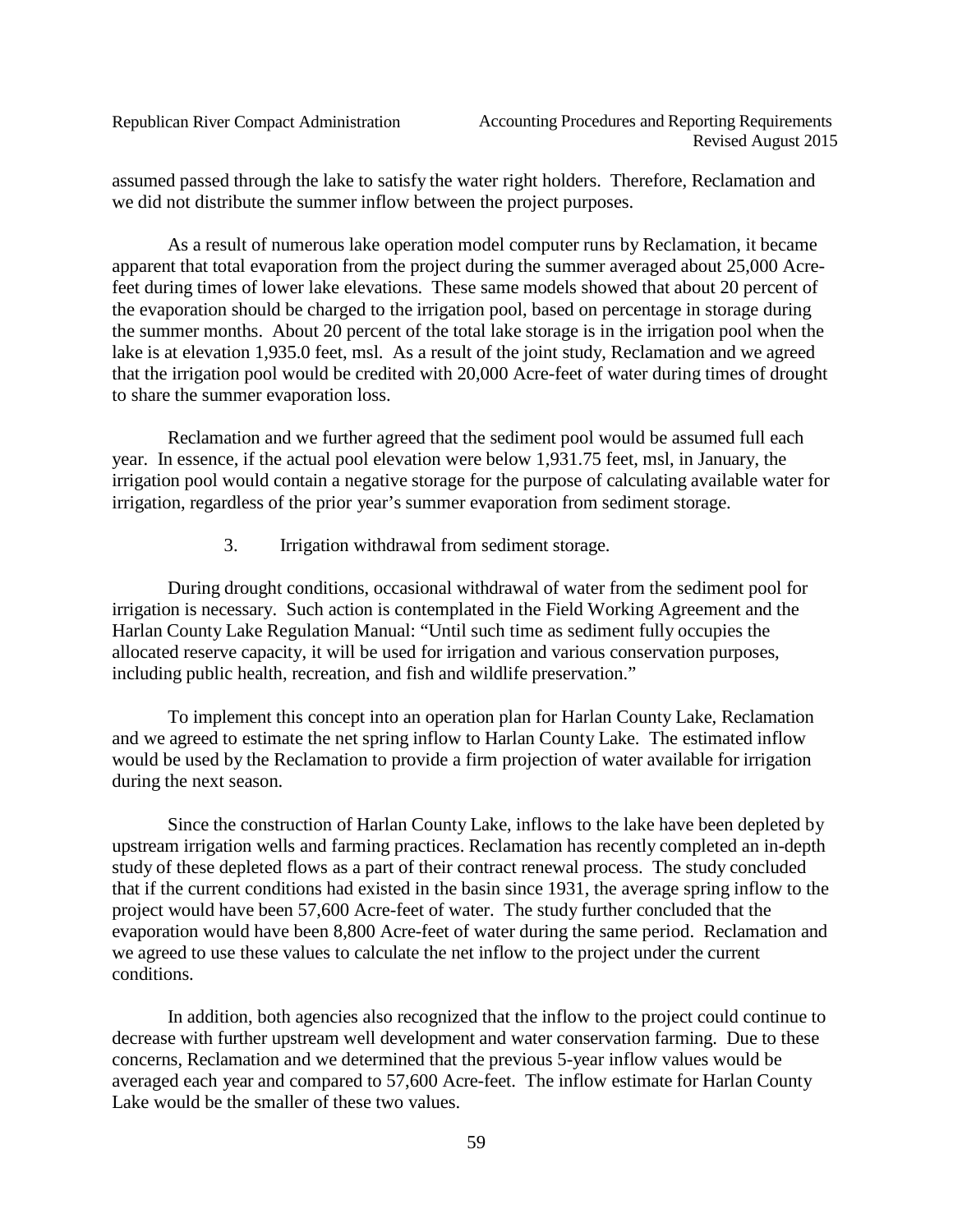The estimated inflow amount would be used in January of each year to forecast the amount of water stored in the lake at the beginning of the irrigation season. Based on this forecast, the irrigation districts would be provided a firm estimate of the amount of water available for the next season. The actual storage in the lake on May 31 would be reviewed each year. When the actual water in storage is less than the January forecast, Reclamation may draw water from sediment storage to make up the difference.

4. Water Shortage Sharing.

A final component of the agreement involves a procedure for sharing the water available during times of shortage. Under the shared shortage procedure, the irrigation purpose of the project would remove less water then otherwise allowed and alleviate some of the adverse effects to the other purposes. The procedure would also extend the water supply during times of drought by "banking" some water for the next irrigation season. The following graph illustrates the shared shortage releases.



#### 5. Calculation of Irrigation Water Available

Each January, the Reclamation would provide the Bostwick irrigation districts a firm estimate of the quantity of water available for the following season. The firm estimate of water available for irrigation would be calculated by using the following equation and shared shortage adjustment: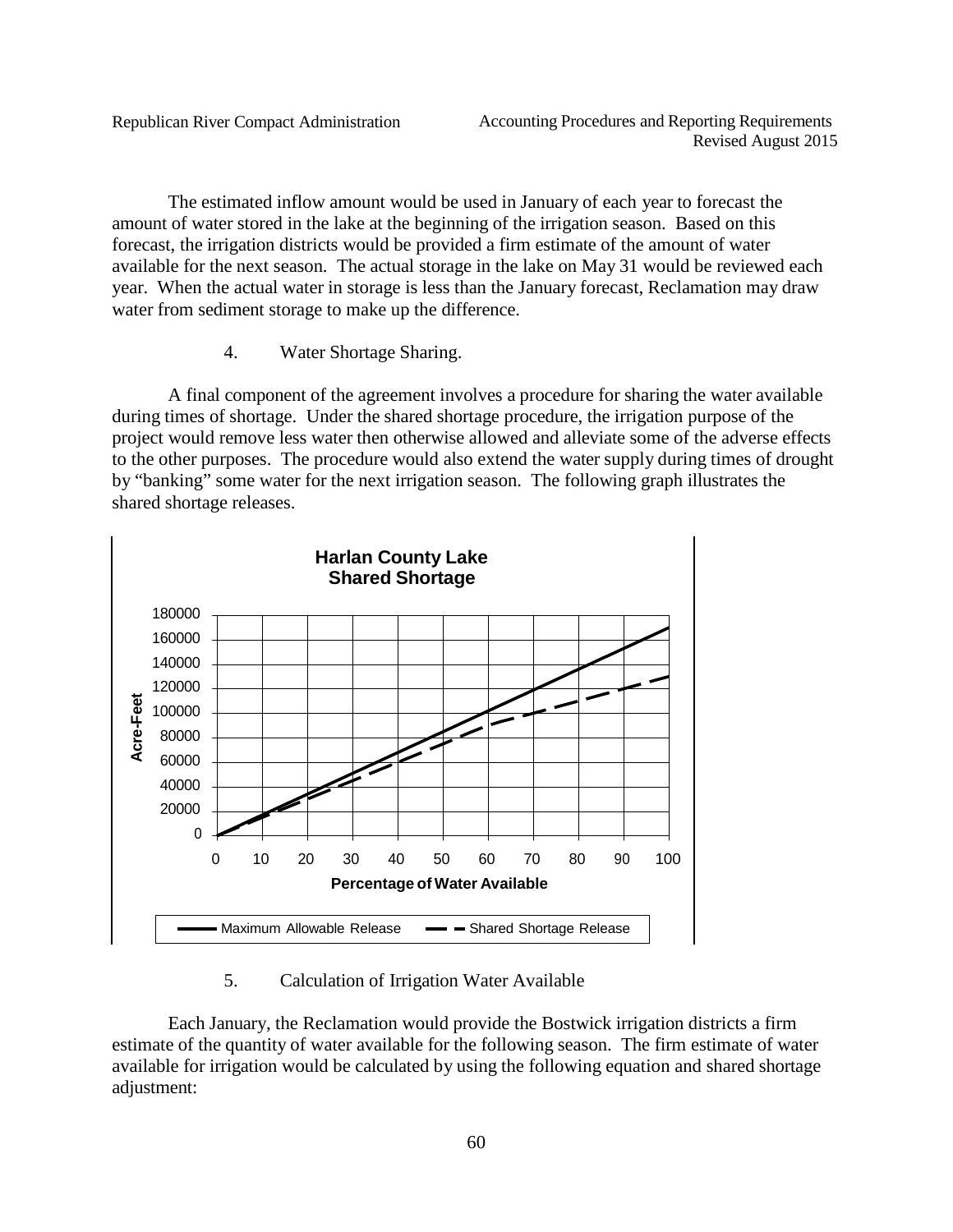Storage + Summer Sediment Pool Evaporation + Inflow – Spring Evaporation=Maximum Irrigation Water Available

The variables in the equation are defined as:

- Maximum Irrigation Water Available. Maximum irrigation supply from Harlan County Lake for that irrigation season.
- Storage. Actual storage in the irrigation pool at the end of December. The sediment pool is assumed full. If the pool elevation is below the top of the sediment pool, a negative irrigation storage value would be used.
- Inflow. The inflow would be the smaller of the past 5-year average inflow to the project from January through May, or 57,600 Acre-feet.
- Spring Evaporation. Evaporation from the project would be 8,800 Acre-feet which is the average January through May evaporation.
- Summer Sediment Pool Evaporation. Summer evaporation from the sediment pool during June through September would be 20,000 Acre-feet. This is an estimate based on lower pool elevations, which characterize the times when it would be critical to the computations.
	- 6. Shared Shortage Adjustment

To ensure that an equitable distribution of the available water occurs during short-term drought conditions, and provide for a "banking" procedure to increase the water stored for subsequent years, a shared shortage plan would be implemented. The maximum water available for irrigation according to the above equation would be reduced according to the following table. Linear interpolation of values will occur between table values.

Shared Shortage Adjustment Table

| <b>Irrigation Water Released</b> |  |  |  |  |  |  |
|----------------------------------|--|--|--|--|--|--|
| (Acre-feet)                      |  |  |  |  |  |  |
| $\theta$                         |  |  |  |  |  |  |
| 15,000                           |  |  |  |  |  |  |
| 30,000                           |  |  |  |  |  |  |
| 45,000                           |  |  |  |  |  |  |
| 60,000                           |  |  |  |  |  |  |
| 75,000                           |  |  |  |  |  |  |
| 90,000                           |  |  |  |  |  |  |
| 100,000                          |  |  |  |  |  |  |
| 110,000                          |  |  |  |  |  |  |
| 120,000                          |  |  |  |  |  |  |
| 130,000                          |  |  |  |  |  |  |
|                                  |  |  |  |  |  |  |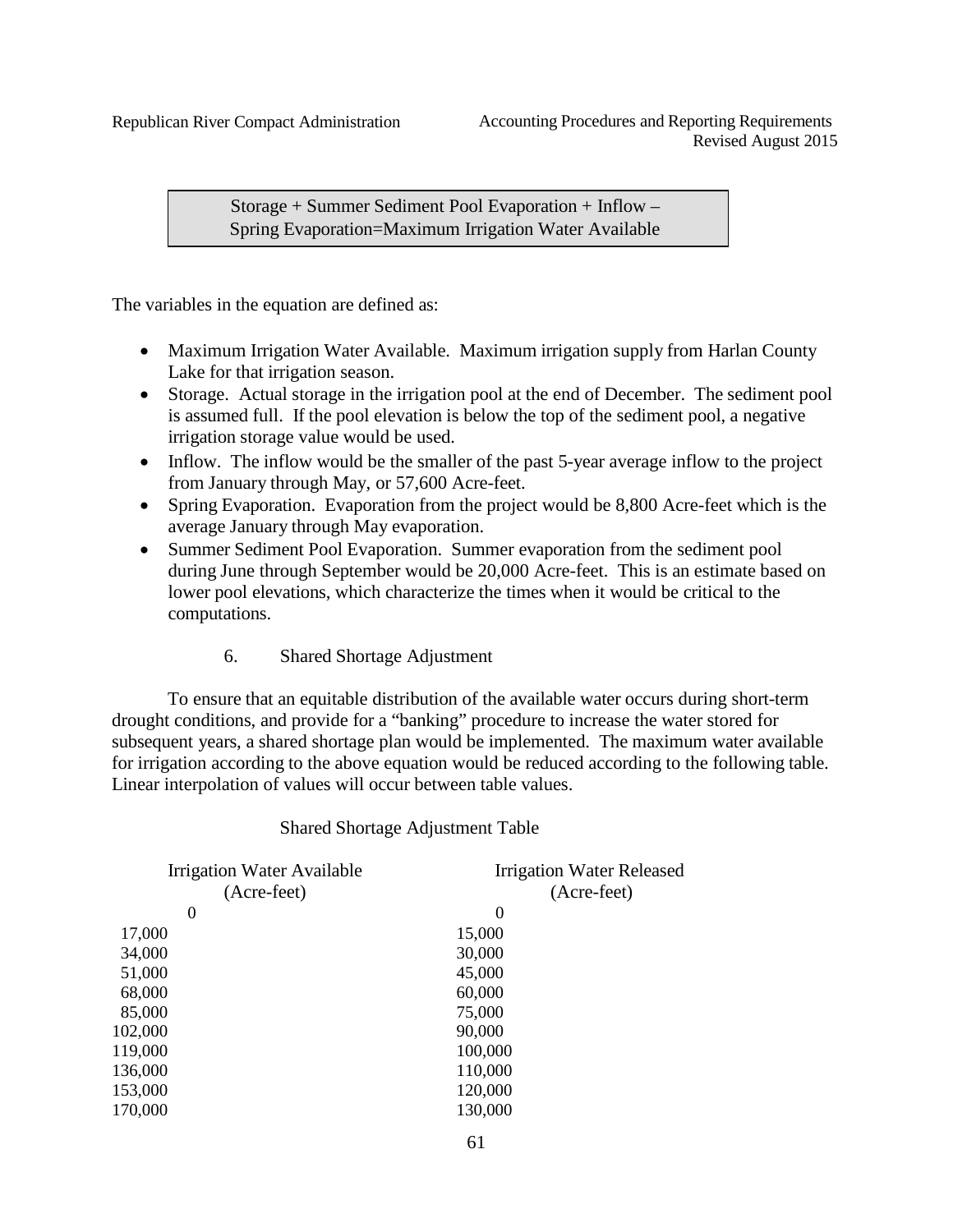7. Annual Shutoff Elevation for Harlan County Lake

The annual shutoff elevation for Harlan County Lake would be estimated each January and finally established each June.

The annual shutoff elevation for irrigation releases will be estimated by Reclamation each January in the following manner:

- 1. Estimate the May 31 Irrigation Water Storage (IWS) (Maximum 150,000 Acre-feet) by taking the December 31 irrigation pool storage plus the January-May inflow estimate (57,600 Acre-feet or the average inflow for the last 5 year period, whichever is less) minus the January-May evaporation estimate (8,800 Acre-feet).
- 2. Calculate the estimated Irrigation Water Available, including all summer evaporation, by adding the Estimated Irrigation Water Storage (from item 1) to the estimated sediment pool summer evaporation (20,000 AF).
- 3. Use the above Shared Shortage Adjustment Table to determine the acceptable Irrigation Water Release from the Irrigation Water Available.
- 4. Subtract the Irrigation Water Release (from item 3) from the Estimated IWS (from item 1). The elevation of the lake corresponding to the resulting irrigation storage is the Estimated Shutoff Elevation. The shutoff elevation will not be below the bottom of the irrigation pool if over 119,000 AF of water is supplied to the districts, nor below 1,927.0 feet, msl. If the shutoff elevation is below the irrigation pool, the maximum irrigation release is 119,000 AF.

The annual shutoff elevation for irrigation releases would be finalized each June in accordance with the following procedure:

- 1. Compare the estimated May 31 IWS with the actual May 31 IWS.
- 2. If the actual end of May IWS is less than the estimated May IWS, lower the shutoff elevation to account for the reduced storage.
- 3. If the actual end of May IWS is equal to or greater than the estimated end of May IWS, the estimated shutoff elevation is the annual shutoff elevation.
- 4. The shutoff elevation will never be below elevation1,927.0 feet, msl, and will not be below the bottom of the irrigation pool if more than 119,000 Acre-feet of water is supplied to the districts.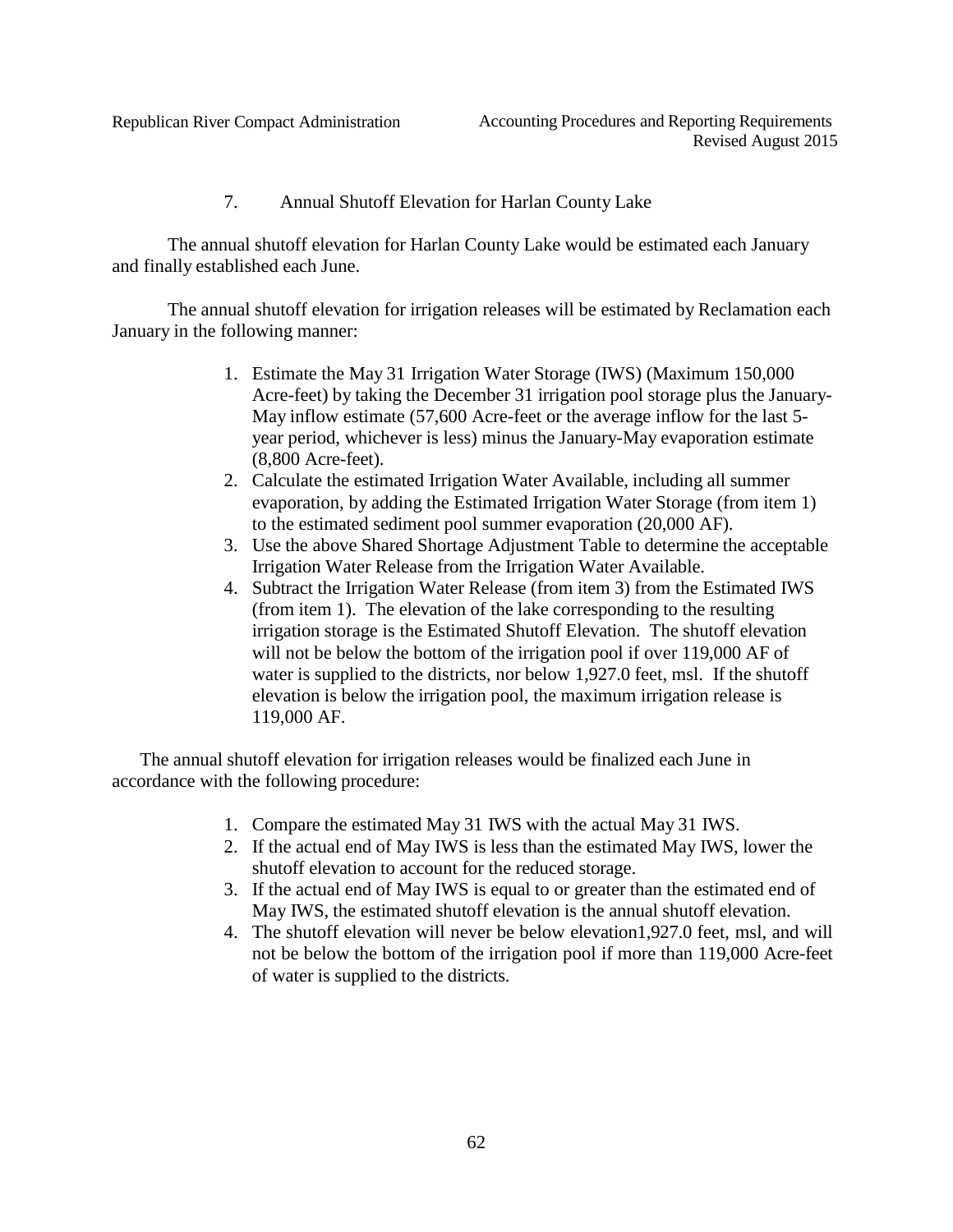Attachment 3: Inflows to Harlan County Lake 1993 Level of Development

| <b>YEAR</b> | <b>JAN</b> | <b>FEB</b> | <b>MAR</b> | <b>APR</b> | <b>MAY</b> | <b>JUN</b> | <b>JUL</b> | <b>AUG</b> | <b>SEP</b> | <b>OCT</b> | <b>NOV</b> | <b>DEC</b> | <b>TOTAL</b> |
|-------------|------------|------------|------------|------------|------------|------------|------------|------------|------------|------------|------------|------------|--------------|
| 1931        | 10.2       | 10.8       | 13.4       | 5.0        | 18.8       | 15.8       | 4.3        | 1.8        | 1.8        | 0.0        | 0.1        | 0.1        | 82.1         |
| 1932        | 6.8        | 16.6       | 18.5       | 4.6        | 3.8        | 47.6       | 3.8        | 2.8        | 4.8        | $0.0\,$    | 0.0        | 0.4        | 109.7        |
| 1933        | 0.4        | 0.0        | 3.9        | 30.2       | 31.0       | 5.4        | 1.8        | 0.0        | 10.4       | 0.0        | 2.6        | 5.5        | 91.2         |
| 1934        | 2.1        | 0.0        | 3.2        | 1.8        | 0.7        | 7.3        | 0.8        | 0.0        | 1.3        | 0.0        | 2.2        | 0.0        | 19.4         |
| 1935        | 0.3        | 0.1        | 0.7        | 4.2        | $0.8\,$    | 389.3      | 6.1        | 19.1       | 26.1       | 2.4        | 5.2        | 0.9        | 455.2        |
| 1936        | 0.3        | 0.0        | 11.9       | 0.0        | 35.9       | 4.7        | 0.4        | 0.0        | 1.8        | 0.0        | 1.6        | 3.8        | 60.4         |
| 1937        | 4.8        | 12.9       | 6.0        | 2.5        | 0.0        | 12.6       | 6.3        | 6.9        | 2.4        | 0.0        | 0.0        | 12.4       | 66.8         |
| 1938        | 9.9        | 7.8        | 8.7        | 10.4       | 18.7       | 8.6        | 7.3        | 7.8        | 4.9        | 0.2        | 0.0        | 4.7        | 89.0         |
| 1939        | 2.7        | 7.5        | 9.6        | 12.2       | 6.6        | 13.3       | 5.0        | 4.1        | 0.0        | 0.0        | 0.0        | 0.0        | 61.0         |
| 1940        | 0.0        | 0.0        | 12.2       | 5.2        | 4.6        | 23.7       | 2.8        | 3.2        | 0.0        | 3.6        | 0.0        | 1.4        | 56.7         |
| 1941        | 0.0        | 10.6       | 10.6       | 7.7        | 17.2       | 67.1       | 28.9       | 19.7       | 14.9       | 8.3        | 6.7        | 7.1        | 198.8        |
| 1942        | 3.3        | 10.6       | 0.5        | 34.1       | 30.8       | 83.9       | 11.7       | 10.9       | 36.5       | 3.1        | 8.7        | 0.3        | 234.4        |
| 1943        | 1.2        | 11.2       | 14.6       | 31.4       | 4.7        | 28.3       | 4.8        | 0.3        | 0.9        | 0.0        | 0.0        | 11.8       | 109.2        |
| 1944        | 0.1        | 4.3        | 9.0        | 43.1       | 31.9       | 63.9       | 26.6       | 15.4       | 0.5        | 0.3        | 3.0        | 4.5        | 202.6        |
| 1945        | 4.3        | 7.8        | 5.7        | 9.5        | 4.1        | 53.5       | 5.0        | 0.9        | 1.5        | 5.0        | 6.0        | 6.3        | 109.6        |
| 1946        | 5.9        | 11.2       | 9.3        | 4.9        | 7.0        | 3.1        | 1.6        | 11.4       | 28.1       | 129.9      | 25.0       | 12.1       | 249.5        |
| 1947        | 1.1        | 3.2        | 10.4       | 8.2        | 11.9       | 195.4      | 22.3       | 5.9        | 2.9        | 0.2        | 0.3        | 0.3        | 262.1        |
| 1948        | 6.2        | 9.8        | 24.1       | 5.4        | 0.2        | 39.8       | 13.5       | 6.8        | 4.2        | 0.0        | 0.1        | 0.1        | 110.2        |
| 1949        | 2.0        | 1.5        | 25.2       | 16.3       | 49.0       | 57.4       | 9.2        | 5.5        | 2.1        | 3.0        | 2.8        | 0.3        | 174.3        |
| 1950        | 0.3        | 5.7        | 10.8       | 10.9       | 28.9       | 10.1       | 12.7       | 9.3        | 7.8        | 7.2        | 3.8        | 3.1        | 110.6        |
| 1951        | 3.8        | 3.4        | 7.1        | 5.3        | 42.0       | 39.9       | 42.1       | 10.1       | 36.0       | 15.5       | 14.8       | 8.9        | 228.9        |
| 1952        | 16.4       | 21.4       | 26.3       | 23.8       | 34.6       | 4.0        | 9.3        | 3.1        | 1.5        | 11.7       | 4.3        | 0.1        | 156.5        |
| 1953        | 1.8        | 4.6        | 5.3        | 3.3        | 15.1       | 9.5        | 1.8        | 0.2        | 0.0        | 0.0        | 2.8        | 0.1        | 44.5         |
| 1954        | 1.0        | 6.8        | 1.9        | 3.2        | 7.1        | 2.4        | 0.0        | 1.2        | 0.0        | 0.0        | 0.0        | 0.0        | 23.6         |
| 1955        | 0.0        | 4.0        | 6.3        | 4.8        | 2.9        | 6.4        | 2.7        | 0.0        | 1.4        | 0.0        | 0.0        | 0.0        | 28.5         |
| 1956        | 1.6        | 3.4        | 2.9        | 2.4        | 1.3        | 1.5        | 0.0        | 0.6        | 0.0        | 0.0        | 0.0        | 0.0        | 13.7         |
| 1957        | 0.0        | 4.1        | 6.2        | 12.8       | 3.5        | 62.4       | 21.3       | 1.2        | 2.0        | 3.4        | 4.5        | 4.7        | 126.1        |
| 1958        | 0.8        | 3.0        | 14.2       | 14.0       | 18.7       | 1.3        | 3.4        | 2.2        | 0.0        | 0.4        | 0.0        | 0.6        | 58.6         |
| 1959        | 1.9        | 15.4       | 16.4       | 8.5        | 13.6       | 4.2        | 1.4        | 1.2        | 0.0        | 4.3        | 1.0        | 4.5        | 72.4         |
| 1960        | 1.4        | 12.3       | 71.4       | 23.9       | 21.7       | 53.7       | 14.1       | 3.2        | 0.0        | 0.0        | 0.2        | 2.8        | 204.7        |
| 1961        | 2.3        | 6.4        | 7.7        | 7.4        | 26.5       | 24.0       | 7.2        | 4.9        | 0.0        | 2.3        | 4.8        | 1.7        | 95.2         |

BASELINE RUN - 1993 LEVEL INFLOW TO HARLAN COUNTY RESERVOIR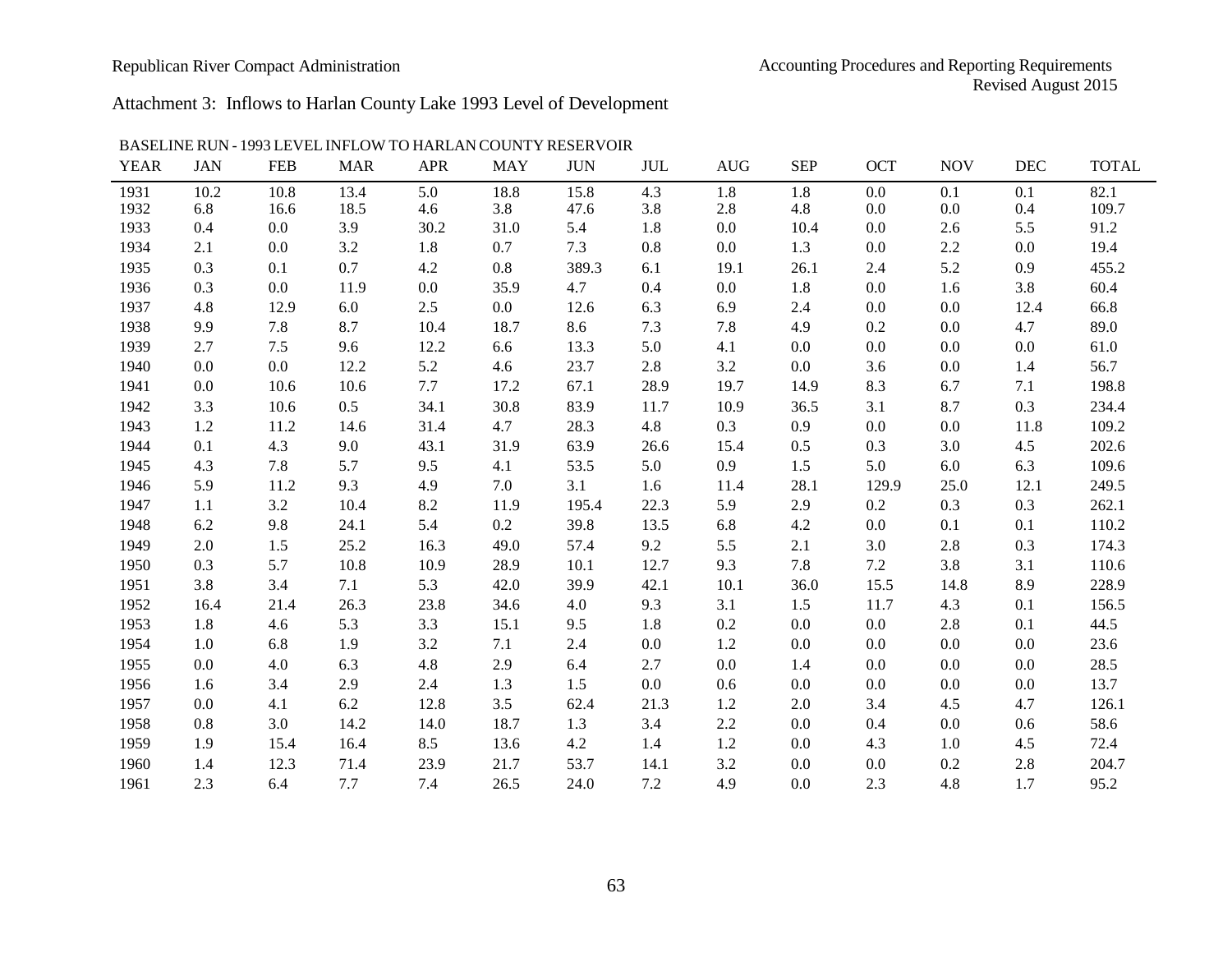#### Republican River Compact Administration and Accounting Procedures and Reporting Requirements Revised August 2015

## Attachment 3: Inflows to Harlan County Lake 1993 Level of Development

| <b>YEAR</b> | <b>JAN</b> | <b>FEB</b> | <b>MAR</b> | <b>APR</b> | <b>MAY</b> | <b>JUN</b> | JUL     | <b>AUG</b> | <b>SEP</b> | <b>OCT</b> | <b>NOV</b> | <b>DEC</b> | <b>TOTAL</b> |
|-------------|------------|------------|------------|------------|------------|------------|---------|------------|------------|------------|------------|------------|--------------|
| 1962        | 4.5        | 9.1        | 16.2       | 9.9        | 14.4       | 42.6       | 41.6    | 21.1       | 2.3        | 8.7        | 8.3        | 5.7        | 184.4        |
| 1963        | 3.4        | 18.2       | 18.2       | 15.0       | 12.7       | 14.7       | 3.4     | 6.1        | 8.7        | $0.8\,$    | 5.3        | 1.8        | 108.3        |
| 1964        | 5.4        | 7.6        | 8.3        | 8.4        | 9.9        | 11.9       | 7.2     | 6.5        | 2.4        | 1.9        | 1.4        | 2.3        | 73.2         |
| 1965        | 6.0        | 8.1        | 11.1       | 12.8       | 32.8       | 40.0       | 22.9    | 6.5        | 37.2       | 53.7       | 19.5       | 11.0       | 261.6        |
| 1966        | 8.9        | 21.4       | 15.7       | 11.4       | 12.0       | 34.7       | 12.4    | $2.5\,$    | 3.5        | 5.4        | 6.8        | 5.7        | 140.4        |
| 1967        | $7.2\,$    | 11.5       | 11.5       | 12.9       | 9.1        | 75.3       | 43.7    | 15.3       | 4.4        | 7.3        | 6.9        | 5.4        | 210.5        |
| 1968        | 3.9        | 10.2       | 8.5        | 11.6       | 10.8       | 12.5       | 3.1     | 2.7        | 1.6        | 2.0        | 4.3        | 3.4        | 74.6         |
| 1969        | 4.2        | 10.8       | 24.5       | 15.1       | 18.9       | 17.5       | 17.0    | 12.6       | 16.6       | 9.2        | 11.8       | 9.9        | 168.1        |
| 1970        | 3.5        | 8.7        | 8.5        | 10.5       | 11.1       | 7.7        | 4.6     | $3.2\,$    | 0.5        | 3.3        | 4.7        | 4.5        | 70.8         |
| 1971        | 4.1        | 10.3       | 12.4       | 12.8       | 18.3       | 7.2        | 8.4     | $6.2\,$    | 1.9        | 4.2        | $7.3$      | 7.1        | 100.2        |
| 1972        | 5.5        | 8.1        | 9.2        | 8.3        | 14.8       | 8.5        | 6.5     | 4.4        | 0.1        | 2.9        | 7.6        | 4.1        | 80.0         |
| 1973        | 11.4       | 14.2       | 19.0       | 16.2       | 17.4       | 20.9       | 9.1     | 1.9        | 8.4        | 19.6       | 11.9       | 13.2       | 163.2        |
| 1974        | 13.2       | 13.4       | 12.0       | 14.3       | 15.4       | 17.2       | 5.5     | 0.0        | 0.0        | 0.0        | 4.9        | 5.5        | 101.4        |
| 1975        | 7.2        | 8.2        | 13.6       | 14.8       | 12.0       | 48.1       | 11.6    | 7.4        | 0.1        | 3.0        | 6.2        | 7.3        | 139.5        |
| 1976        | 7.0        | 10.2       | 10.1       | 16.0       | 12.1       | 3.5        | 2.2     | 1.8        | 0.9        | 1.0        | 3.2        | 3.1        | 71.1         |
| 1977        | 4.4        | 9.6        | 12.9       | 21.2       | 31.5       | 12.1       | 5.9     | 1.9        | 10.6       | 4.1        | 5.5        | 5.3        | 125.0        |
| 1978        | 5.0        | 6.5        | 20.6       | 12.9       | 11.8       | 3.8        | $0.0\,$ | $1.0\,$    | 0.0        | $0.0\,$    | 0.3        | 1.6        | 63.5         |
| 1979        | 1.3        | 7.6        | 21.5       | 18.8       | 15.9       | 5.4        | 10.4    | 10.6       | 1.6        | 0.9        | 3.6        | $6.2\,$    | 103.8        |
| 1980        | 5.7        | 9.3        | 11.6       | 15.2       | 10.4       | 2.1        | 2.5     | 0.0        | 0.0        | 0.0        | $2.5\,$    | $2.2\,$    | 61.5         |
| 1981        | 5.5        | 6.0        | 11.6       | 14.9       | 22.5       | 6.4        | 11.5    | 16.3       | 4.3        | 2.5        | 6.7        | 6.2        | 114.4        |
| 1982        | 5.3        | 12.5       | 17.9       | 14.3       | 26.8       | 27.1       | 8.9     | 2.7        | 0.0        | 6.5        | 6.3        | 15.5       | 143.8        |
| 1983        | 6.5        | 9.7        | 27.2       | 16.4       | 41.4       | 74.2       | 10.7    | 7.6        | 3.8        | 3.1        | 6.7        | 5.2        | 212.5        |
| 1984        | 6.8        | 14.6       | 17.2       | 32.9       | 40.6       | 15.5       | 8.1     | 4.5        | 0.0        | 5.5        | 4.8        | 6.2        | 156.7        |
| 1985        | 6.9        | 14.1       | 13.6       | 11.9       | 27.4       | 9.9        | 10.0    | $2.0\,$    | 6.0        | 8.5        | 5.6        | 5.8        | 121.7        |
| 1986        | 9.1        | 9.4        | 12.2       | 11.7       | 34.3       | 13.0       | 13.5    | 4.6        | 3.3        | 5.9        | 5.4        | 7.1        | 129.5        |
| 1987        | 5.9        | 9.2        | 19.7       | 24.1       | 24.3       | 11.7       | 19.0    | 5.7        | 2.3        | 2.7        | 8.2        | 7.0        | 139.8        |
| 1988        | $6.2\,$    | 13.7       | 11.6       | 15.2       | 15.2       | 7.0        | 17.9    | 10.4       | 0.6        | $2.0\,$    | 5.9        | 5.4        | 111.1        |
| 1989        | 5.4        | 5.9        | 10.5       | 9.1        | 11.4       | 11.8       | 14.0    | 6.2        | 0.2        | 3.1        | 3.1        | 3.5        | 84.2         |
| 1990        | 6.6        | 7.7        | 13.2       | 9.7        | 15.5       | 1.4        | 4.3     | 10.7       | 0.6        | 3.2        | 2.0        | 2.7        | 77.6         |
| 1991        | 2.4        | 8.0        | 9.0        | 10.6       | 15.2       | 3.9        | 1.9     | 0.5        | 0.0        | 0.0        | $2.7\,$    | 4.8        | 59.0         |
| 1992        | 8.0        | 8.8        | 12.7       | 8.5        | 4.5        | 6.1        | 6.5     | 9.4        | 2.4        | 6.9        | 6.7        | 5.2        | 85.7         |
| 1993        | 5.2        | 14.4       | 71.6       | 22.7       | 21.0       | 17.0       | 68.0    | 37.5       | 23.3       | 16.8       | 30.1       | 17.7       | 345.3        |
| Avg         | 4.5        | 8.8        | 14.1       | 13.0       | 17.2       | 30.6       | 11.0    | 6.2        | 5.4        | 6.3        | 5.0        | 4.7        | 126.8        |

BASELINE RUN - 1993 LEVEL INFLOW TO HARLAN COUNTY RESERVOIR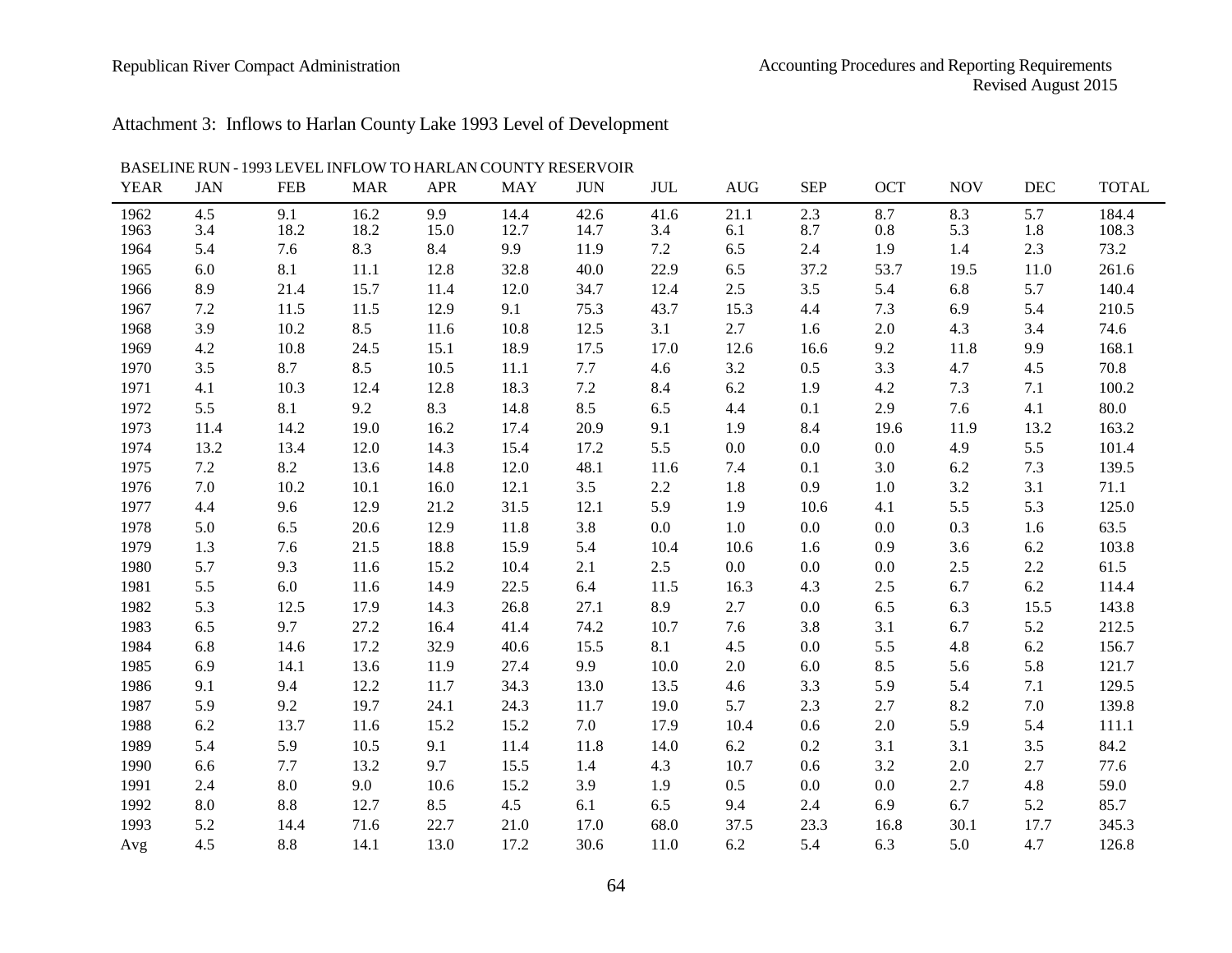### Republican River Compact Administration **Accounting Procedures and Reporting Requirements** Revised August 2015

## Attachment 4: Evaporation Loss Harlan County Lake 1993 Level of Development

|             |            |            | LO M 9 - HARLAI V |            | 1 1 L      |            |            |            |            |            |            |        |              |
|-------------|------------|------------|-------------------|------------|------------|------------|------------|------------|------------|------------|------------|--------|--------------|
| <b>YEAR</b> | <b>JAN</b> | <b>FEB</b> | <b>MAR</b>        | <b>APR</b> | <b>MAY</b> | <b>JUN</b> | <b>JUL</b> | <b>AUG</b> | <b>SEP</b> | <b>OCT</b> | <b>NOV</b> | DEC    | <b>TOTAL</b> |
| 1931        | 0.7        | 0.9        | 1.6               | 2.9        | 4.2        | 7.4        | 6.9        | 5.2        | 2.7        | 2.1        | $1.2\,$    | 0.4    | 36.2         |
| 1932        | 0.6        | 0.8        | 1.5               | 2.7        | 4.1        | 5.0        | 6.8        | 5.0        | 2.7        | 2.1        | 1.2        | 0.4    | 32.9         |
| 1933        | 0.6        | 0.8        | 1.4               | 2.5        | 3.8        | 7.8        | 6.1        | 4.2        | 2.7        | 2.1        | $1.2\,$    | 0.4    | 33.6         |
| 1934        | 0.6        | 0.8        | 1.4               | 2.4        | 4.5        | 6.5        | 8.0        | 6.2        | 2.7        | 2.0        | 1.2        | 0.4    | 36.7         |
| 1935        | 0.6        | 0.8        | 1.3               | 2.3        | 2.2        | 3.6        | 9.7        | 6.2        | 3.1        | 2.5        | 1.4        | 0.5    | 34.2         |
| 1936        | 0.7        | 0.9        | 1.6               | 2.9        | 5.5        | 6.8        | 8.7        | 6.5        | 2.7        | 2.1        | $1.2\,$    | 0.4    | 40.0         |
| 1937        | 0.6        | 0.8        | 1.4               | 2.5        | 3.6        | 4.0        | 6.2        | 6.5        | 2.7        | 2.1        | 1.2        | 0.4    | 32.0         |
| 1938        | 0.6        | 0.9        | 1.5               | 2.7        | 3.4        | 4.9        | 6.5        | 5.7        | 2.7        | 2.1        | $1.2\,$    | 0.4    | 32.6         |
| 1939        | 0.6        | 0.8        | 1.4               | 2.6        | 4.3        | 4.9        | 6.8        | 4.6        | 2.7        | 2.1        | $1.2\,$    | 0.4    | 32.4         |
| 1940        | 0.6        | 0.8        | 1.4               | 2.4        | 3.5        | 5.0        | 6.5        | 4.6        | 2.7        | 2.1        | $1.2\,$    | 0.4    | 31.2         |
| 1941        | 0.6        | 0.8        | 1.4               | 2.5        | 3.9        | 4.2        | 6.7        | 5.3        | 2.8        | 2.1        | 1.3        | 0.5    | 32.1         |
| 1942        | 0.6        | 0.9        | 1.5               | 2.8        | 4.0        | 5.2        | 8.3        | 5.1        | 3.2        | $2.5\,$    | 1.5        | 0.5    | 36.1         |
| 1943        | 0.7        | 1.0        | 1.8               | 3.2        | 4.3        | 5.7        | 7.9        | 6.3        | 2.7        | 2.1        | $1.2\,$    | 0.4    | 37.3         |
| 1944        | 0.6        | 0.8        | 1.4               | 2.7        | 4.2        | 5.3        | 7.0        | 5.8        | 3.5        | 2.6        | 1.5        | 0.5    | 35.9         |
| 1945        | 0.7        | 1.0        | 1.8               | 3.1        | 3.8        | 3.0        | 6.7        | 5.7        | 2.9        | $2.2\,$    | 1.3        | 0.5    | 32.7         |
| 1946        | 0.6        | 0.9        | 1.6               | 2.8        | 3.5        | 5.1        | 5.6        | 4.4        | 2.9        | 2.7        | 1.8        | 0.6    | 32.5         |
| 1947        | 1.0        | 1.5        | 2.9               | 3.2        | 3.4        | $-1.2$     | 5.8        | 5.3        | 3.7        | 1.7        | 0.5        | 0.1    | 27.9         |
| 1948        | 0.8        | 0.7        | 1.5               | 3.6        | 3.1        | 2.4        | 4.2        | 4.7        | 3.0        | 2.7        | $0.8\,$    | 0.3    | 27.8         |
| 1949        | 0.1        | 0.9        | 0.7               | 1.8        | 1.1        | 0.7        | 6.5        | 4.1        | 3.1        | 1.7        | 1.5        | 0.4    | 22.6         |
| 1950        | 0.7        | 0.1        | 0.8               | 2.8        | 2.0        | 5.6        | 0.8        | 2.8        | 4.5        | 2.3        | 1.6        | 0.6    | 24.6         |
| 1951        | 0.5        | 0.2        | 2.1               | 0.7        | $-0.1$     | 1.9        | 3.5        | 4.1        | 0.4        | 3.1        | 2.2        | 0.9    | 19.5         |
| 1952        | 1.1        | 1.2        | 1.9               | 2.5        | 5.2        | 6.2        | 1.5        | 3.4        | 3.6        | 2.9        | 1.1        | $-0.1$ | 30.5         |
| 1953        | 0.5        | 1.0        | 1.5               | 2.9        | 4.7        | 4.5        | 4.6        | 6.6        | 5.3        | 3.3        | 0.1        | 0.0    | 35.0         |
| 1954        | 0.7        | 0.6        | 2.2               | 3.6        | 0.3        | 4.9        | 6.7        | 1.6        | 3.6        | 1.6        | 1.5        | 0.6    | 27.9         |
| 1955        | 0.5        | 1.0        | 2.1               | 4.6        | 3.4        | $-0.5$     | 7.3        | 6.9        | 2.7        | 2.6        | 1.4        | 0.4    | 32.4         |
| 1956        | 0.6        | 1.1        | 1.9               | 2.8        | 3.9        | 4.5        | 5.0        | 3.7        | 4.7        | 3.7        | 1.3        | 0.5    | 33.7         |
| 1957        | 0.7        | 1.0        | 1.3               | 0.5        | $-0.6$     | $-1.1$     | 6.1        | 3.7        | 2.3        | 1.7        | 1.2        | 0.4    | 17.2         |
| 1958        | 0.7        | 0.1        | 1.0               | 0.6        | 2.3        | 4.4        | 1.0        | 1.9        | 3.3        | 3.3        | 1.0        | 0.6    | 20.2         |
| 1959        | 0.4        | 1.0        | 1.1               | 2.1        | 1.0        | 3.5        | 5.0        | 4.8        | 2.3        | 0.7        | 1.5        | 0.6    | 24.0         |
| 1960        | 0.1        | 0.7        | 2.0               | 2.7        | 0.9        | 0.1        | 4.9        | 3.6        | 3.9        | 2.0        | 1.3        | 0.4    | 22.6         |
| 1961        | 0.9        | 1.0        | 1.4               | 2.7        | $-1.1$     | 0.6        | 5.1        | 2.9        | 1.2        | 2.4        | 0.7        | 0.1    | 17.9         |

#### BASELINE - 1993 LEVELFLOWS - HARLAN COUNTY EVAPORATION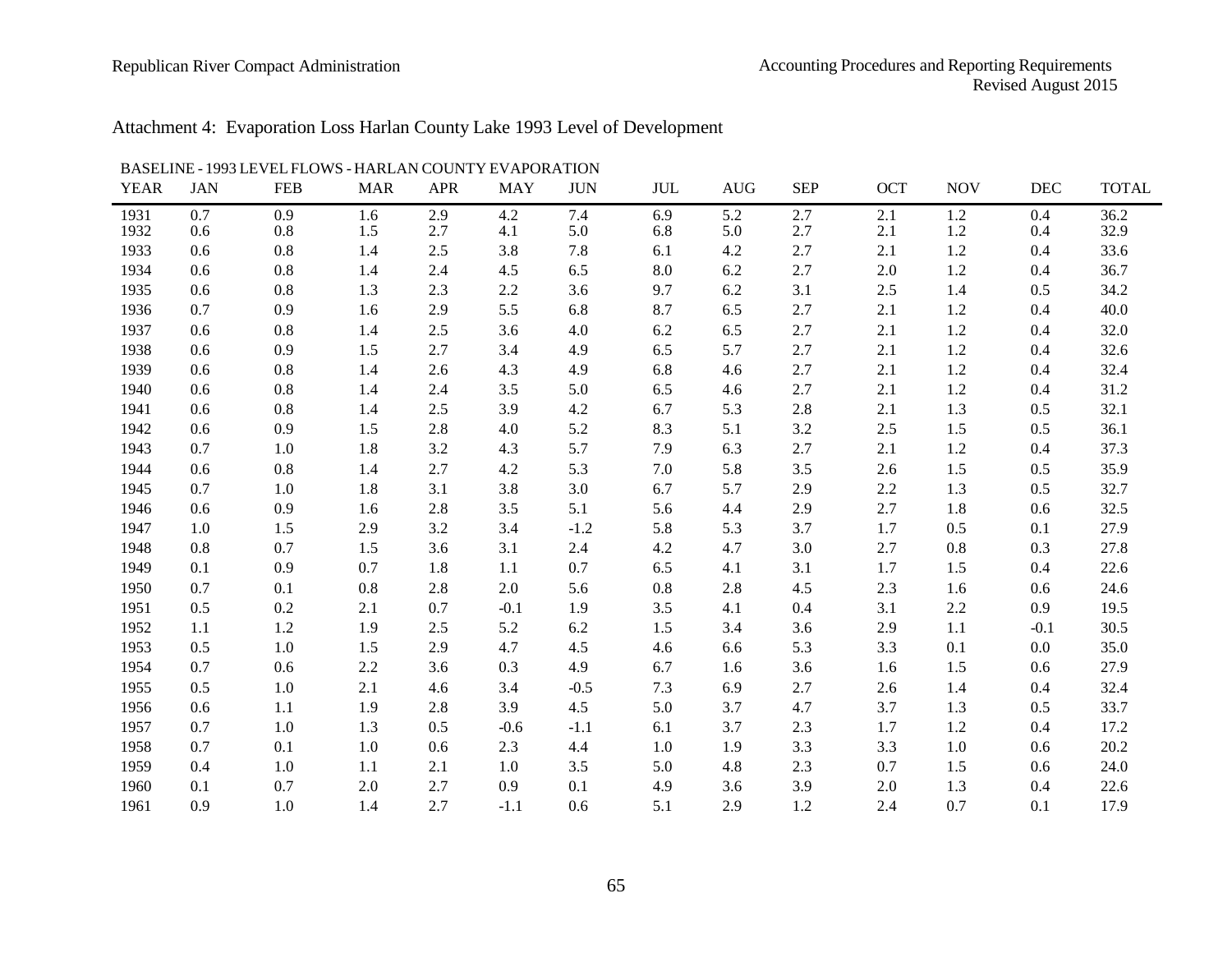### Republican River Compact Administration **Accounting Procedures and Reporting Requirements** Revised August 2015

# Attachment 4: Evaporation Loss Harlan County Lake 1993 Level of Development

| <b>YEAR</b> | <b>JAN</b> | <b>FEB</b> | <b>MAR</b> | <b>APR</b> | <b>MAY</b> | <b>JUN</b> | JUL     | <b>AUG</b> | <b>SEP</b> | <b>OCT</b> | <b>NOV</b> | <b>DEC</b> | <b>TOTAL</b> |
|-------------|------------|------------|------------|------------|------------|------------|---------|------------|------------|------------|------------|------------|--------------|
| 1962        | 0.6        | 0.6        | 0.9        | 3.7        | 3.4        | 1.5        | 0.3     | 1.6        | 2.0        | 2.0        | 1.7        | 0.3        | 18.6         |
| 1963        | 0.7        | 1.4        | 1.3        | 4.5        | 4.6        | 6.3        | 6.1     | 3.1        | $-0.8$     | 2.7        | 1.5        | 0.4        | 31.8         |
| 1964        | 0.8        | $0.8\,$    | 1.7        | 3.2        | 5.6        | $1.2\,$    | 6.9     | 3.0        | 3.0        | 3.3        | 1.2        | 0.6        | 31.3         |
| 1965        | 0.4        | 0.7        | 1.2        | 2.8        | 1.5        | $-0.5$     | 2.0     | 2.8        | $-3.9$     | 1.7        | 2.1        | 0.4        | 11.2         |
| 1966        | 0.9        | $0.8\,$    | 2.9        | 2.7        | $7.5$      | 2.8        | 5.8     | 3.7        | 2.7        | 2.8        | $1.5$      | 0.4        | 34.5         |
| 1967        | 0.7        | $1.2\,$    | $2.5\,$    | 3.0        | $2.0\,$    | $-2.9$     | 1.6     | 4.5        | 3.5        | 2.0        | 1.6        | 0.4        | 20.1         |
| 1968        | 0.9        | $1.2\,$    | 2.8        | 2.6        | 3.2        | 4.9        | 4.7     | 1.8        | 2.3        | 0.7        | $1.2\,$    | 0.2        | 26.5         |
| 1969        | 0.4        | 0.6        | 2.4        | 3.3        | 0.1        | 3.8        | $-0.7$  | 2.9        | 2.2        | $-1.0$     | $1.5$      | 0.4        | 15.9         |
| 1970        | 0.7        | 1.4        | 2.3        | 2.8        | 4.7        | 4.4        | 6.5     | 5.9        | 0.9        | 1.0        | 1.5        | 0.7        | 32.8         |
| 1971        | 0.7        | $0.2\,$    | $2.0\,$    | 2.9        | 0.7        | 5.1        | 3.4     | 4.5        | 1.4        | 1.5        | $0.2\,$    | $0.5\,$    | 23.1         |
| 1972        | 0.8        | 1.3        | $2.0\,$    | 1.7        | 1.1        | $0.0\,$    | 3.3     | $1.8\,$    | 2.1        | $1.7\,$    | $-0.4$     | 0.1        | 15.5         |
| 1973        | 0.5        | 1.1        | $-0.7$     | $2.5\,$    | 3.4        | 6.7        | $-1.7$  | 4.2        | $-3.0$     | 0.2        | $0.2\,$    | 0.2        | 13.6         |
| 1974        | 0.7        | $1.5\,$    | 2.6        | 1.5        | 3.7        | 2.5        | 9.1     | 2.6        | 3.4        | 1.4        | 1.1        | 0.3        | 30.4         |
| 1975        | 0.7        | 0.7        | 2.0        | 2.1        | $0.8\,$    | 1.1        | 4.3     | 2.7        | 3.0        | 3.4        | 0.7        | 0.6        | 22.1         |
| 1976        | 0.8        | $1.2\,$    | 1.7        | 0.7        | 1.5        | 5.0        | 5.9     | 5.7        | $-0.2$     | 1.4        | 1.4        | 0.7        | 25.8         |
| 1977        | 0.7        | $1.3\,$    | 0.2        | $1.1\,$    | 0.0        | 4.6        | 4.0     | 0.6        | 2.0        | 1.6        | $1.0\,$    | 0.4        | 17.5         |
| 1978        | 0.5        | 0.7        | 1.2        | 3.4        | 3.9        | 6.2        | 7.1     | 4.5        | 4.5        | 3.0        | 1.1        | $0.5\,$    | 36.6         |
| 1979        | 0.5        | $0.6\,$    | 1.1        | 3.9        | 4.4        | 4.6        | $3.5$   | 5.1        | 4.1        | $2.8\,$    | $1.4\,$    | 0.7        | 32.7         |
| 1980        | 0.5        | 0.6        | 1.2        | 3.4        | 3.7        | 4.7        | 6.8     | $6.0\,$    | 3.9        | 2.7        | 1.3        | 0.6        | 35.4         |
| 1981        | 0.5        | 0.6        | 1.2        | 3.8        | 3.2        | 4.8        | 4.2     | 3.7        | 2.9        | 1.7        | 1.3        | 0.7        | 28.6         |
| 1982        | 0.5        | 0.7        | 1.2        | 3.9        | 3.8        | 3.9        | 5.1     | 3.8        | 2.9        | 2.2        | 1.4        | $0.8\,$    | 30.2         |
| 1983        | 0.5        | 0.7        | 1.4        | 2.9        | 4.2        | 5.3        | 8.6     | $7.2\,$    | 4.6        | 1.8        | 1.5        | 0.6        | 39.3         |
| 1984        | 0.6        | $0.8\,$    | 1.4        | 2.9        | 4.2        | 5.8        | $7.2\,$ | 5.7        | 4.7        | 1.4        | 1.4        | 0.7        | 36.8         |
| 1985        | 0.5        | 0.7        | 1.3        | 2.3        | 4.0        | 4.5        | 5.6     | 3.5        | 3.8        | 1.5        | 1.5        | 0.7        | 29.9         |
| 1986        | 0.6        | 0.7        | 1.3        | 2.8        | 4.4        | 5.8        | 6.7     | 4.0        | 2.7        | 1.3        | 1.4        | 0.7        | 32.4         |
| 1987        | 0.5        | $0.8\,$    | 1.3        | 3.1        | 4.2        | 6.2        | 6.9     | 3.5        | 3.1        | 2.2        | 1.4        | 0.7        | 33.9         |
| 1988        | 0.5        | 0.7        | 1.3        | 3.5        | 4.9        | 6.6        | 4.6     | 4.8        | 3.5        | 2.2        | 1.4        | 0.7        | 34.7         |
| 1989        | 0.5        | 0.7        | 1.2        | 4.2        | 4.5        | 4.4        | 4.8     | 3.6        | 3.0        | 2.5        | 1.4        | 0.7        | 31.5         |
| 1990        | 0.5        | 0.7        | 1.2        | 3.0        | 3.5        | 5.6        | 6.4     | 4.0        | 5.0        | 3.4        | 1.4        | 0.6        | 35.3         |
| 1991        | 0.5        | 0.7        | 1.2        | 2.8        | 3.3        | 5.5        | 6.0     | 5.0        | 5.1        | 3.2        | 1.3        | 0.6        | 35.2         |
| 1992        | 0.6        | 0.7        | 1.2        | 1.8        | 3.2        | 2.2        | 4.1     | 3.5        | 4.2        | 2.9        | 1.9        | 1.0        | 27.3         |
| 1993        | 0.6        | 0.5        | 1.0        | 2.2        | 3.1        | 4.6        | 4.2     | 4.9        | 4.5        | 4.4        | 3.1        | 1.2        | 34.3         |
| Avg         | 0.6        | 0.8        | 1.5        | 2.7        | 3.2        | 3.9        | 5.3     | 4.3        | 2.8        | 2.2        | 1.3        | 0.5        | 29.1         |

#### BASELINE - 1993 LEVELFLOWS - HARLAN COUNTY EVAPORATION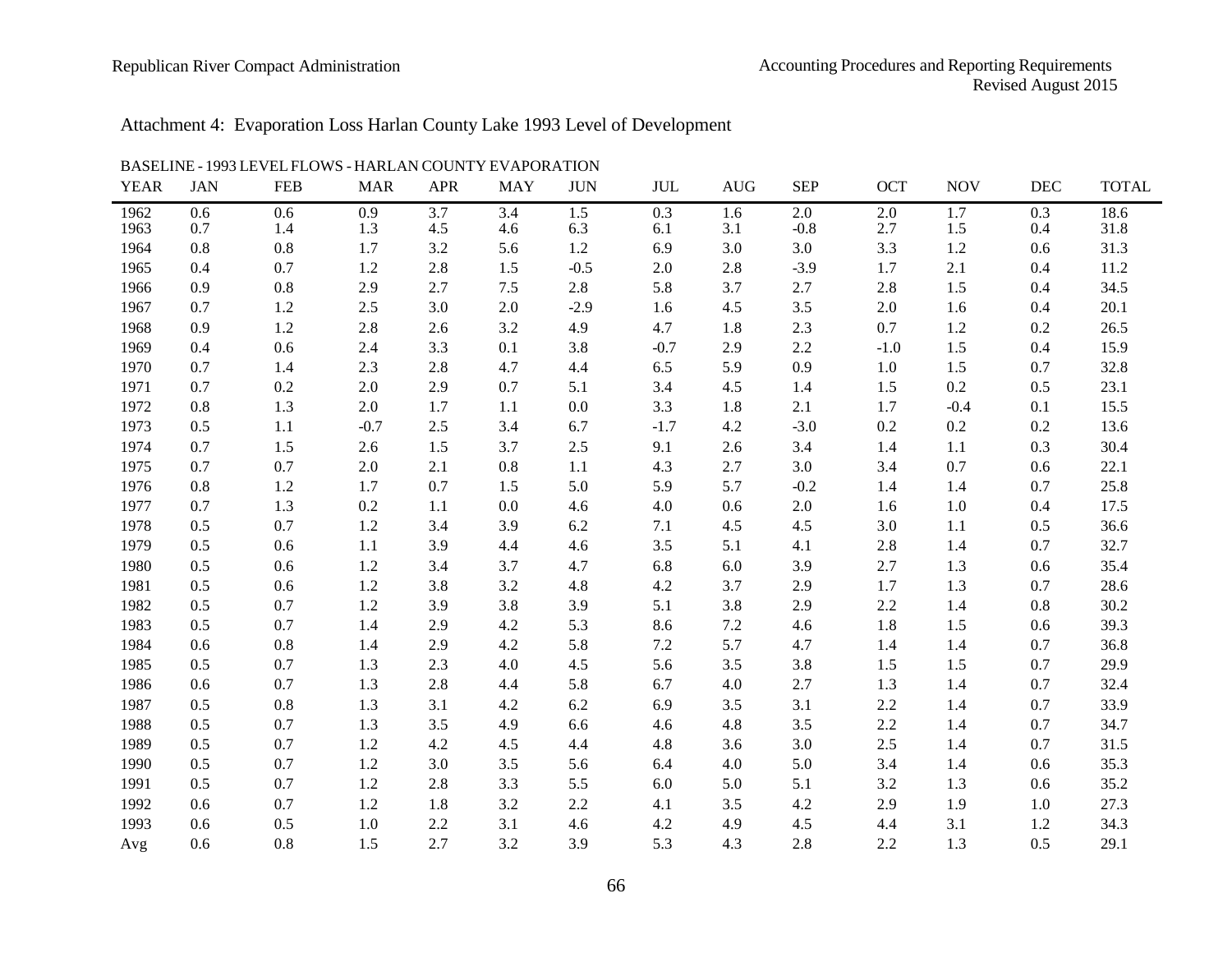|  |  | Attachment 5: Projected Water Supply Spread Sheet Calculations |
|--|--|----------------------------------------------------------------|
|--|--|----------------------------------------------------------------|

| <b>Trigger Calculations</b>                                                       | <b>Units-1000</b><br>Acre-feet |                 | <b>Irrigation Trigger</b>      |            | 119.0           |            | Assume that during irrigation release season |                |            |         |            |      |            |              |  |  |
|-----------------------------------------------------------------------------------|--------------------------------|-----------------|--------------------------------|------------|-----------------|------------|----------------------------------------------|----------------|------------|---------|------------|------|------------|--------------|--|--|
| <b>Based on Harlan County Lake</b>                                                |                                |                 | <b>Total Irrigation Supply</b> |            | 130.0           |            | HCL Inflow = Evaporation Loss                |                |            |         |            |      |            |              |  |  |
| <b>IrrigationSupply</b>                                                           |                                |                 | <b>Bottom Irrigation</b>       |            | 164.1           |            |                                              |                |            |         |            |      |            |              |  |  |
|                                                                                   |                                |                 | <b>Evaporation Adjust</b>      |            | 20.0            |            |                                              |                |            |         |            |      |            |              |  |  |
|                                                                                   | Oct                            | <b>Nov</b>      | <b>Dec</b>                     | Jan        | Feb             |            | Mar                                          | Apr            | May        | Jun     | Jul        | Aug  | <b>Sep</b> | <b>Total</b> |  |  |
| 1993 Level AVE inflow                                                             | 6.3                            | 5               | 4.7<br>4.5                     |            | $\!\!\!\!\!8.8$ |            | 14.1                                         | 13.0           | 17.2       | 30.6    | 11.0       | 6.2  | 5.4        | 126.8        |  |  |
| 1993 Level AVE evap                                                               | 2.2                            | 1.3             | 0.5<br>0.6                     |            | $0.8\,$         | 1.5        |                                              | 2.7            | 3.2        | 3.9     | 5.3        | 4.3  | 2.8        | 29.1         |  |  |
| $(1931-93)$                                                                       |                                |                 |                                |            |                 |            |                                              |                |            |         |            |      |            |              |  |  |
|                                                                                   |                                |                 |                                |            |                 |            |                                              |                |            |         |            |      |            |              |  |  |
| Avg. Inflow Last 5 Years                                                          | 10.8                           | 13.0            | 12.3                           | 12.9       | 16.6            |            | 22.4                                         | 19.4           | 18.1       | 14.8    | 16.5       | 11.0 | 4.7        | 172.6        |  |  |
| Oct - Jun<br><b>Trigger and</b><br><b>Irrigation Supply</b><br><b>Calculation</b> |                                |                 |                                |            |                 |            |                                              |                |            |         |            |      |            |              |  |  |
| <b>Calculation Month</b>                                                          | Oct                            | <b>Nov</b>      | Dec                            | Jan        |                 | Feb        | Mar                                          | Apr            | May        |         | Jun        |      |            |              |  |  |
| Previous EOM Content                                                              | 236.5                          | 235.9           | 238.6                          | 242.9      |                 | 248.1      | 255.1                                        | 263.8          | 269.6      |         | 276.2      |      |            |              |  |  |
| Inflow to May 31                                                                  | 73.6                           | 67.3            | 62.3                           | 57.6       |                 | 53.1       | 44.3                                         | 30.2           | 17.2       |         | $0.0\,$    |      |            |              |  |  |
| Last 5 Yrs Avg Inflow to May 31                                                   | 125.6                          | 114.8           | 101.7                          | 89.5       |                 | 76.6       | 59.9                                         | 37.5           | 18.1       |         | $0.0\,$    |      |            |              |  |  |
| Evap to May 31                                                                    | 12.8                           | 10.6            | 9.3                            | 8.8        |                 | 8.2        | 7.4                                          | 5.9            | 3.2        |         | $0.0\,$    |      |            |              |  |  |
| Est. Cont May 31                                                                  | 297.3                          | 292.6           | 291.6                          | 291.7      |                 | 293.0      | 292.0                                        | 288.1          | 283.6      |         | 276.2      |      |            |              |  |  |
| Est. Elevation May 31                                                             | 1944.44                        | 1944.08         | 1944.00                        | 1944.01    |                 | 1944.11    | 1944.03                                      | 1943.72        |            | 1943.37 | 1942.77    |      |            |              |  |  |
| Max. Irrigation Available                                                         | 153.2                          | 148.5           | 147.5                          | 147.6      |                 | 148.9      | 147.9                                        | 144.0          |            | 139.5   | 132.1      |      |            |              |  |  |
| Irrigation Release Est.                                                           | 120.1                          | 117.4           | 116.8                          | 116.8      |                 | 118.1      | 117.1                                        | 116.8          |            | 116.8   | 116.8      |      |            |              |  |  |
| Trigger - Yes/No                                                                  | NO                             | <b>YES</b>      | <b>YES</b>                     | <b>YES</b> |                 | <b>YES</b> | <b>YES</b>                                   | <b>YES</b>     | <b>YES</b> |         | <b>YES</b> |      |            |              |  |  |
| 130 kAF Irrigation Supply - Yes/No                                                | NO                             | NO <sub>1</sub> | NO                             | NO.        |                 | NO.        | N <sub>O</sub>                               | N <sub>O</sub> | <b>NO</b>  |         | <b>NO</b>  |      |            |              |  |  |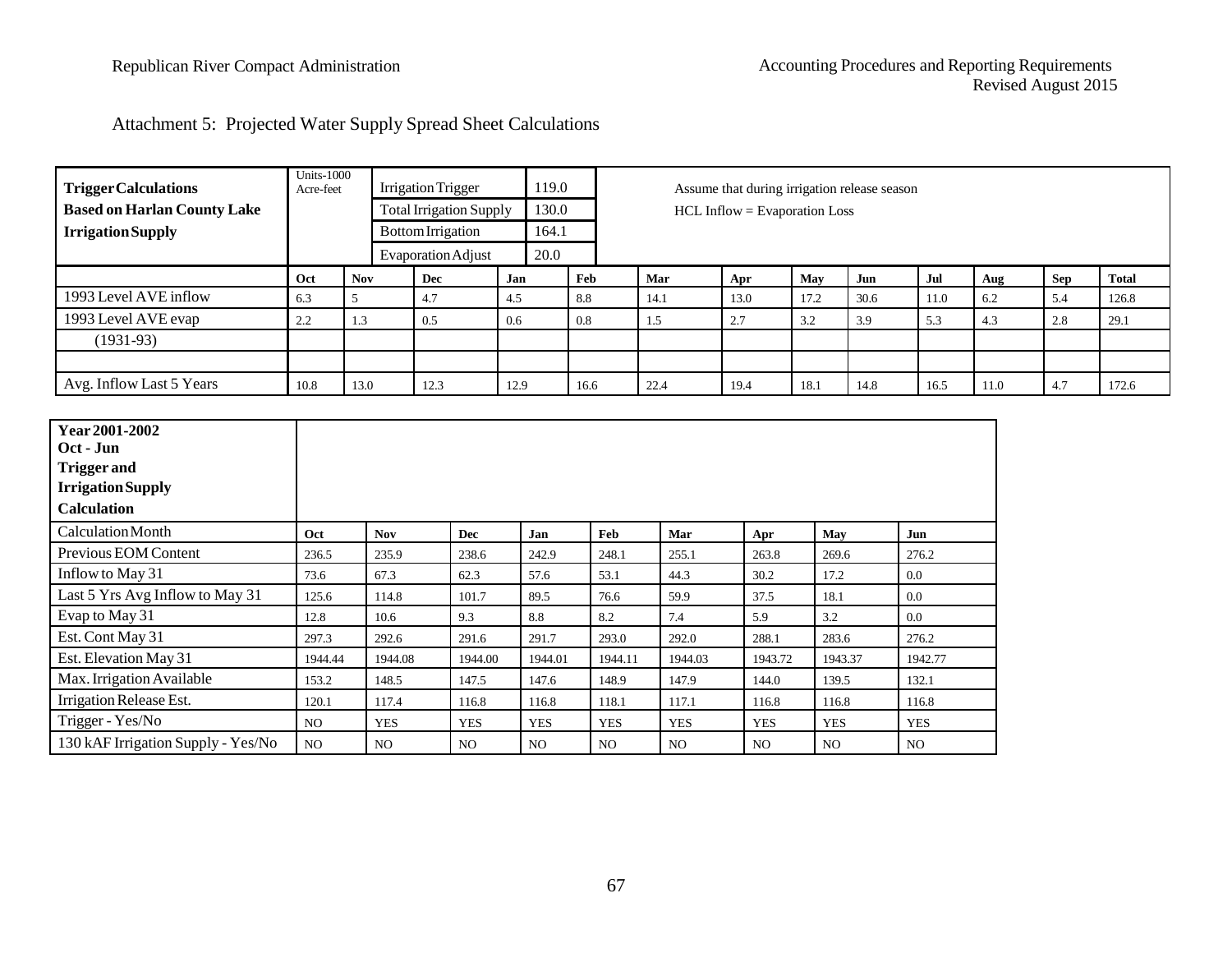| 1.                                                                                                    |  |
|-------------------------------------------------------------------------------------------------------|--|
| 2.                                                                                                    |  |
| 3.                                                                                                    |  |
|                                                                                                       |  |
|                                                                                                       |  |
|                                                                                                       |  |
|                                                                                                       |  |
| 1.                                                                                                    |  |
| $\mathfrak{D}$                                                                                        |  |
| E. Calculation to Determine Compact Compliance Using Five-Year Running Averages  14                   |  |
| F. Calculations To Determine Colorado's and Kansas's Compliance with the Sub-basin Non-               |  |
|                                                                                                       |  |
|                                                                                                       |  |
| 1.                                                                                                    |  |
| Procedures to Determine 130,000 Acre Feet Projected Water Supply 16<br>2.                             |  |
| H. Calculation of Computed Water Supply, Allocations and Computed Beneficial Consumptive              |  |
| Use Above and Below Guide Rock During Water-Short Administration Years 16                             |  |
| I. Calculation of Imported Water Supply Credits During Water-Short Year Administration                |  |
|                                                                                                       |  |
| 1.                                                                                                    |  |
| 2.                                                                                                    |  |
| 3.<br>Imported Water Supply Credits Between Harlan County Dam and Guide Rock During the               |  |
|                                                                                                       |  |
| Imported Water Supply Credits Between Harlan County Dam and Guide Rock During the<br>$\overline{4}$ . |  |
|                                                                                                       |  |
| 5.                                                                                                    |  |
| J. Calculations of Compact Compliance in Water-Short Year Administration Years 19                     |  |
|                                                                                                       |  |
|                                                                                                       |  |
| 1.                                                                                                    |  |
| 2.                                                                                                    |  |
| a)                                                                                                    |  |
|                                                                                                       |  |